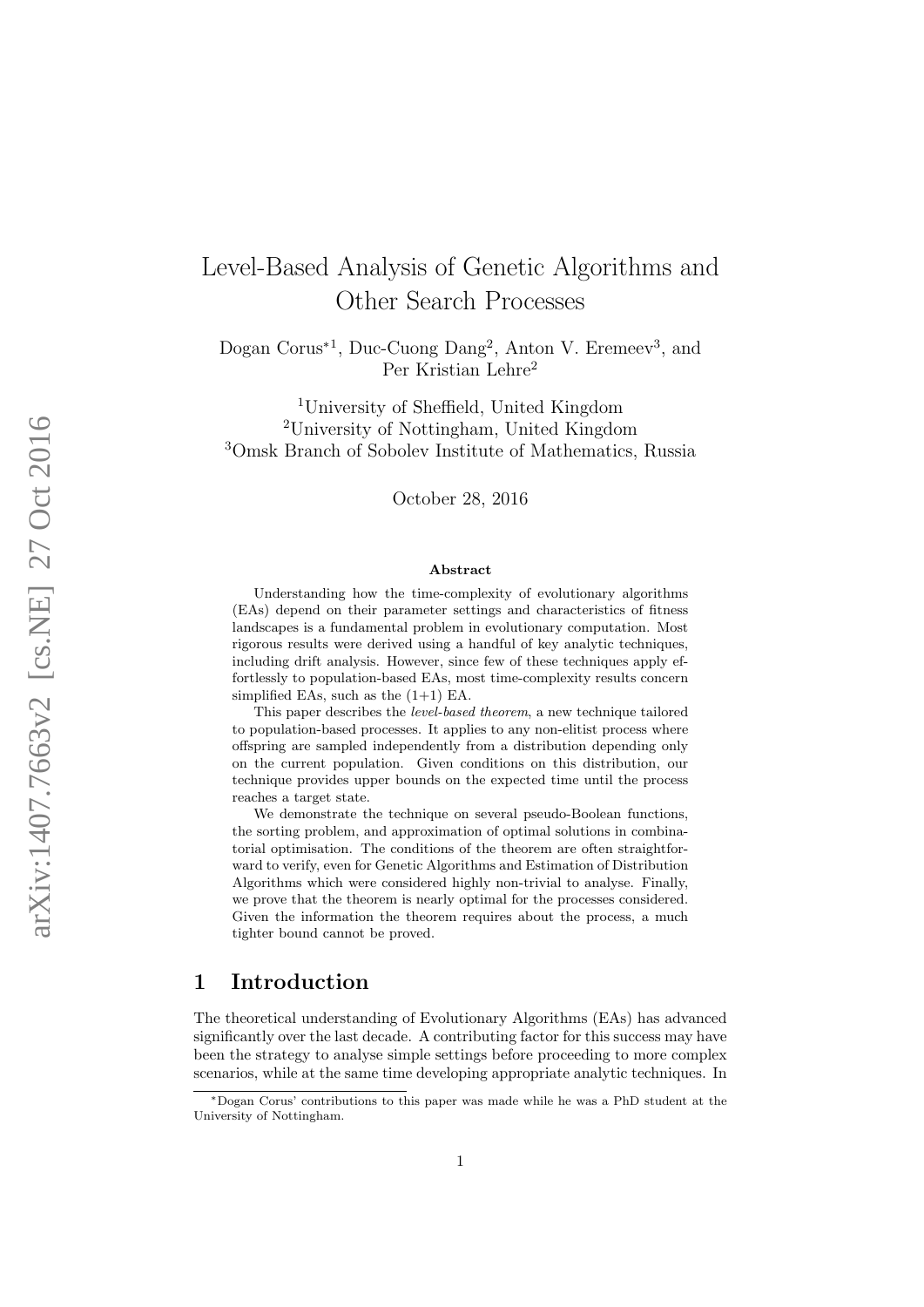particular, much of the work assumed a population size of one, and no crossover operator. Current approaches to analysing evolutionary algorithms often rely on one or more of these simplifying assumptions.

This paper presents a general-purpose technique to analyse a large class of search heuristics involving non-overlapping populations. In our framework, each individual of the current population is independently sampled from the same distribution over the search space parametrised by the previous generation. A similar modelling of the search process first appeared in [\[56\]](#page-47-0) to analyse Genetic Algorithms (GAs) however as far as we know, mainly results at the limit of infinite population were established. In this paper, we give the following general result for finite populations. Given some requirement on the upper tails of this distribution over an ordered partition of the search space and a minimum requirement on the population size, our method will guarantee an upper bound on the expected runtime to reach the last set of the partition.

Particularly, the partition of the search space is similar to the well-known fitness-level technique [\[58\]](#page-47-1) to analyse elitist EAs, however at our general level of describing the search process, the traditional requirement on a fitness-based (this will be properly defined later on) partition is no longer required. Applications of the fitness-level technique itself are widely known in the literature for classical elitist EAs [\[58\]](#page-47-1). One of the first examples of using this technique in the analysis of non-elitist EAs is [\[24\]](#page-45-0) where lower and upper bounds on the expected proportions of the population above certain fitness levels were found.

Related to our work, early research on analysing population-based EAs often ignored recombination operators. The family tree technique was introduced in [\[59\]](#page-47-2) to analyse the  $(\mu+1)E\mathbf{A}$ . The performance of the  $(\mu+\mu)E\mathbf{A}$  for different settings of the population size was conducted in [\[33\]](#page-45-1) using Markov chains to model the search processes, and in [\[5\]](#page-43-0) using a similar argument to fitness-levels. The analysis of parallel EAs in [\[38\]](#page-45-2) also made use of the fitness-levels argument. The inefficiency of standard fitness proportionate selection without scaling was shown in [\[46\]](#page-46-0) and in [\[39\]](#page-46-1) using drift analysis [\[30\]](#page-45-3). In the recently introduced switch analysis, the progress of the EA is analysed relative to an easier understand reference process [\[60\]](#page-47-3). When the method applies, bounds on the runtime of the reference process can be translated into bounds on the original process. In current applications of this method, the reference process is  $RLS^=$ , a simple local search algorithm. It remains to be seen how such simple search heuristics can approximate the population dynamics of complex EAs.

Over the recent years, runtime analysis of EAs with recombination, often referred to as Genetic Algorithms, has been subject to increasing interest. Generalising the work in [\[46\]](#page-46-0), [\[48,](#page-46-2)[49\]](#page-46-3) showed that the Simple Genetic Algorithm [\[56\]](#page-47-0) is inefficient on OneMax, even when crossover is used. A long sequence of work has attempted to show that enabling crossover can reduce the runtime. It has been shown that adding crossover to the  $(\mu+1)EA$  can decrease the runtime on the Jump problem, however only for small crossover probabilities [\[34,](#page-45-4) [36\]](#page-45-5). For realistic crossover probabilities, it was shown that  $(\mu+1)GA$  can decrease the runtime by an exponential factor on instances of an FSM testing problem, however this result assumes a deterministic crowding diversity mechanism [\[41\]](#page-46-4). With the same setting on the standard OneMax function, crossover was shown to lead to a constant speedup in [\[54\]](#page-46-5), however this result assumed a tailored selection mechanism. Seeking the construction of an efficient unbiased algorithms for ONEMAX, [\[20\]](#page-44-0) introduced the  $(1+(\lambda,\lambda))$  GA and showed a significant speed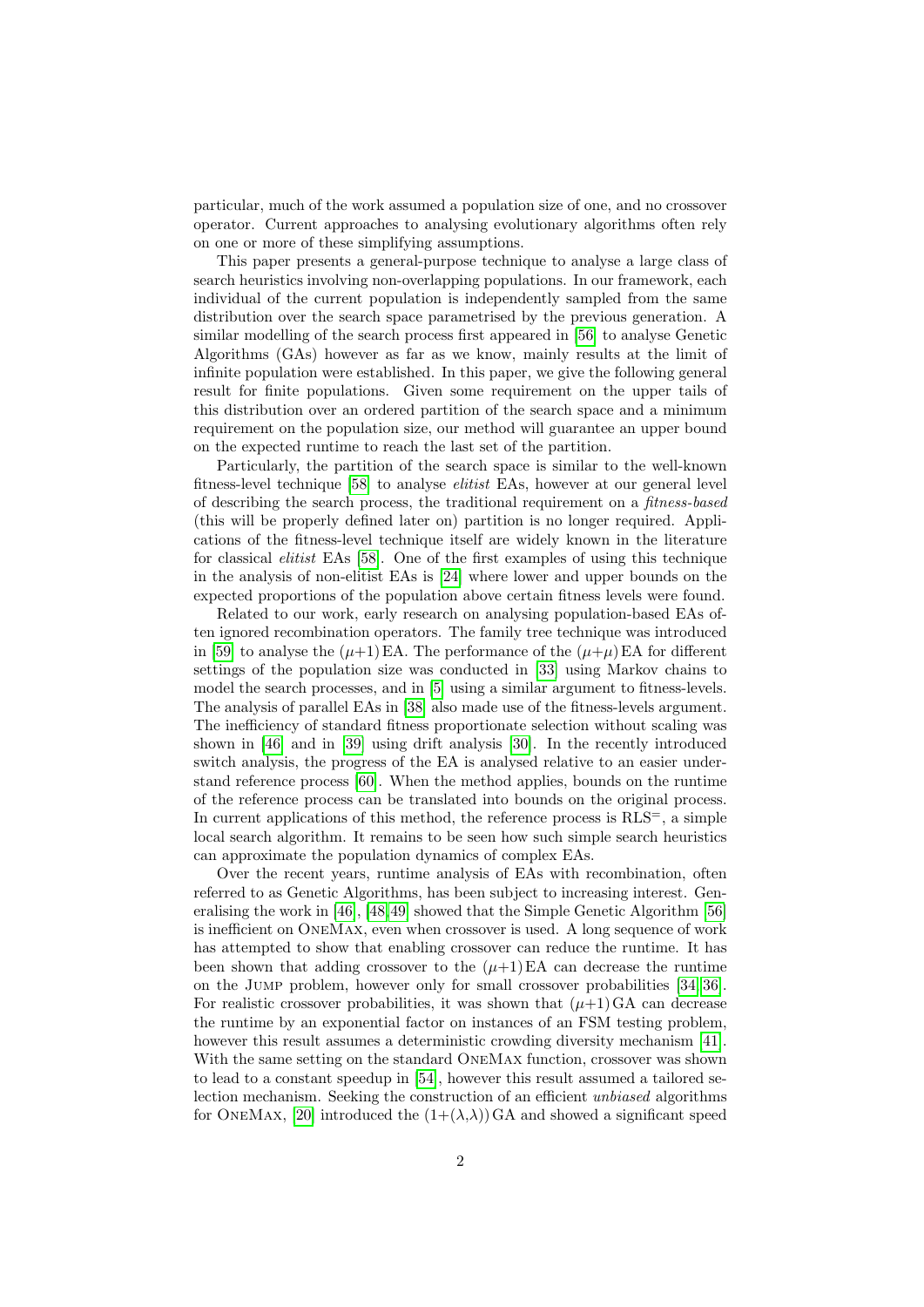up with the right choices of the offspring population size [\[18,](#page-44-1)[19\]](#page-44-2). Another modified GA, but this time *non-elitist*, was introduced in [\[51\]](#page-46-6), and its efficiency was proved on the noisy version of OneMax function. In [\[43\]](#page-46-7), a runtime result is proposed for a class of convex search algorithms, including some non-elitist GAs with gene pool recombination and no mutation, on the so-called *quasi-concave* fitness landscapes. As a corollary, it has been shown that the convex search algorithm has  $\mathcal{O}(n \log n)$  expected runtime on LEADINGONES. Those results gave the impression that adjustments or modifications to the standard setting of GAs, here elitist, are often required to illustrate the advantage of crossover. Until recently, it has been shown that the standard  $(\mu+1)GA$  without too low crossover probability has a speed up of  $\Omega(n/\log(n))$  on the JUMP problem compared to mutation-only algorithms [\[12\]](#page-44-3).

Significant progress in developing and understanding a formal model of canonical GA and its generalisations was was made in [\[56\]](#page-47-0) using dynamical systems. In particular it turned out that the behaviour of the dynamical systems model is closely related to the local optima structure of the problem in the case of binary search spaces [\[57\]](#page-47-4). Most of the findings in [\[56,](#page-47-0) [57\]](#page-47-4) apply to the infinite population case, so it is not clear how these results can be used in runtime analysis of EA.

A relatively new paradigm in Evolutionary Computation is Estimation of Distribution Algorithm (EDA) [\[37\]](#page-45-6). Unlike traditional EAs which use explicit genetic operators such as mutation, recombination and selection, an EDA builds a probabilistic model for sampling new search points so that the probability of creating an optimal solution via sampling eventually increases high. The algorithm often starts with a specific probabilistic model, which is gradually updated through selected solutions of intermediate samplings. Over the recent years, many variants of EDAs have been proposed, along with theoretical investigations on their convergence and scalability, e. g. [\[29,](#page-45-7) [45,](#page-46-8) [50,](#page-46-9) [53,](#page-46-10) [61\]](#page-47-5). However, rigorous runtime analysis results for this particular class of algorithms on discrete domain are still sparse. The first analysis of this kind was conducted in [\[21\]](#page-44-4) for the compact Genetic Algorithm (cGA) [\[31\]](#page-45-8) on linear functions. Further work showed that this algorithm can be resilient to noise [\[27\]](#page-45-9).

Another simple EDA is the Univariate Marginal Distribution Algorithm (UMDA) which was proposed in [\[44\]](#page-46-11), and analysed in a series of papers [\[6–](#page-43-1)[9\]](#page-44-5). With the *n*-dimensional Hamming cube as search space, each generation of UMDA consists of first sampling a population of solutions based on a vector  $(p_i)_{i\in[n]}$  of frequencies, i.e. assuming independence between bit positions, then summarising the selected solutions as the new sampling vector for the next generation. The initial result of [\[7\]](#page-43-2) was provided for LeadingOnes and a harder function known as TRAPLEADINGONES under the so-called "no-random-error" assumption and with a sufficiently large population. The assumption was lifted due to the technique presented in [\[9\]](#page-44-5). Nevertheless, the analysis assumes an unrealistically large population size, leading in overall to a too high bound on the expected runtime. Note also that there are two versions of the algorithm based on whether or not margins are imposed to  $p_i$ , the difference between the two in terms of time complexity for various functions are discussed in [\[8\]](#page-43-3). More interestingly, [\[6\]](#page-43-1) showed that UMDA without margins beats the  $(1+1)$  EA on a particular function called SUBSTRING. However, it is not recommended to use UMDA without margins in practice, as the algorithm can always end up with a premature convergence.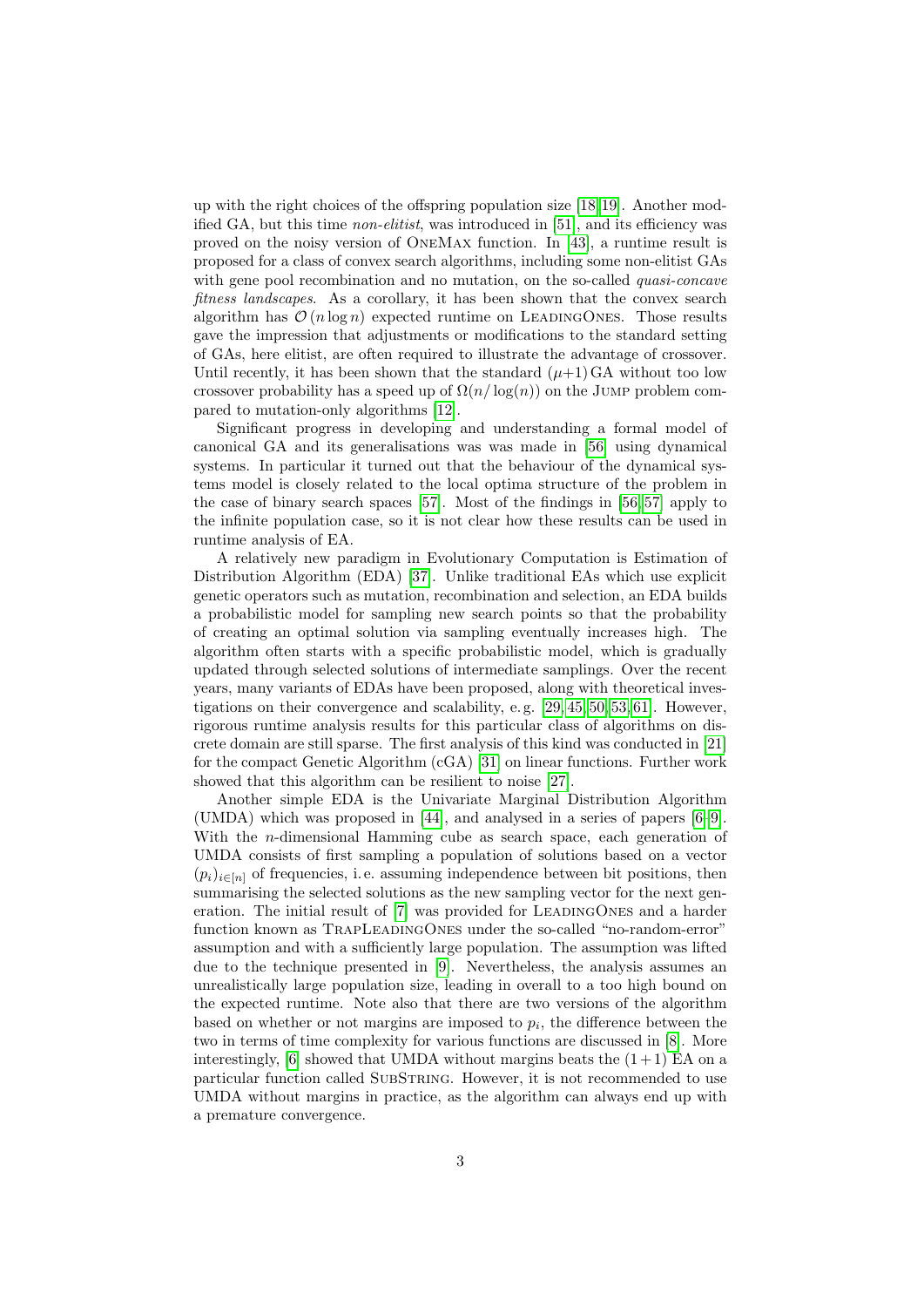In this paper, we show that all non-elitist EAs with or without crossover, and even UMDA can be cast and analysed in the same framework. A preliminary version of the paper was communicated in [\[10\]](#page-44-6). This followed the line of work dated back to the introduction of a fitness-level technique to analyse non-elitist EAs with linear ranking selection [\[42\]](#page-46-12), later on generalised to many selection mechanisms and unary variation operators [\[39\]](#page-46-1), with a refined result in [\[16\]](#page-44-7). The original fitness-level technique and its generalisation to the levelbased technique have already found a number of applications, including analysis of EAs in uncertain environments, such as partial information [\[16\]](#page-44-7), noisy fitness functions [\[14\]](#page-44-8), and dynamic fitness functions [\[13\]](#page-44-9). It has also been applied to analyse the runtime of complex algorithms, such as GAs for shortest paths [\[11\]](#page-44-10), EDAs [\[15\]](#page-44-11), and self-adaptive EAs [\[17\]](#page-44-12).

The present work improves the main result of [\[10\]](#page-44-6) in many aspects. A more careful analysis of the population dynamics leads to a much tighter expression of the runtime bound compared to [\[10\]](#page-44-6), immediately implying improved results in the previously mentioned applications. In particular, the leading term in the runtime is improved by a factor of  $\Omega(\delta^{-3})$ , where  $\delta$  characterises how fast good individuals can populate the population. This significantly improves the results of [\[14\]](#page-44-8) and [\[16\]](#page-44-7) concerning noisy optimisation, for which  $\delta$  is often very small (e.g.  $1/n$ ). We also provide guideline how to use the theorem to analyse the runtime of non-elitist processes. Selected examples are given for the cases of GAs and UMDA in optimising standard pseudo-Boolean functions, a simple combinatorial problem, and in searching for local optima of NP-hard problems. Furthermore, we prove that the level-based theorem is close to optimal for the class of evolutionary processes it applies to.

The paper is structured as follows. In Section [2,](#page-3-0) we first present the general scheme of the algorithms covered by the main result of the paper and show how the GAs fit as special cases into this scheme. The main result of the paper is then presented along with a set of corollaries tailored to specific cases. Applications of the main result to different GAs are considered in Section [4.](#page-18-0) The section starts with runtime analysis of the Simple Genetic Algorithm on standard functions, followed by the results for combinatorial optimisation problems, finally, the main theorem is again applied to analyse an Estimation of Distribution Algorithm. Section [6](#page-33-0) considers the tightness of the level-based theorem. Finally, concluding remarks are given in Section [7.](#page-36-0)

## <span id="page-3-0"></span>2 Main result

### 2.1 Abstract algorithmic scheme

We consider population-based algorithms at a very abstract level in which fitness evaluations, selection and variation operations, which depending on the current population P of size  $\lambda$ , are represented by a distribution  $D(P)$  over a finite set X. More precisely, the current population P is a vector  $(P(1), \ldots, P(\lambda))$ where  $P(i) \in \mathcal{X}$  for each  $i \in [\lambda]$ . D is a mapping from  $\mathcal{X}^{\lambda}$  into the space of probability distributions over  $\mathcal{X}$ . The next generation is obtained by sampling each new individual independently from  $D(P)$ . This scheme is summarised in Algorithm [1.](#page-4-0) Here and below, for any positive integer n, we define  $[n] :=$  $\{1, 2, ..., n\}.$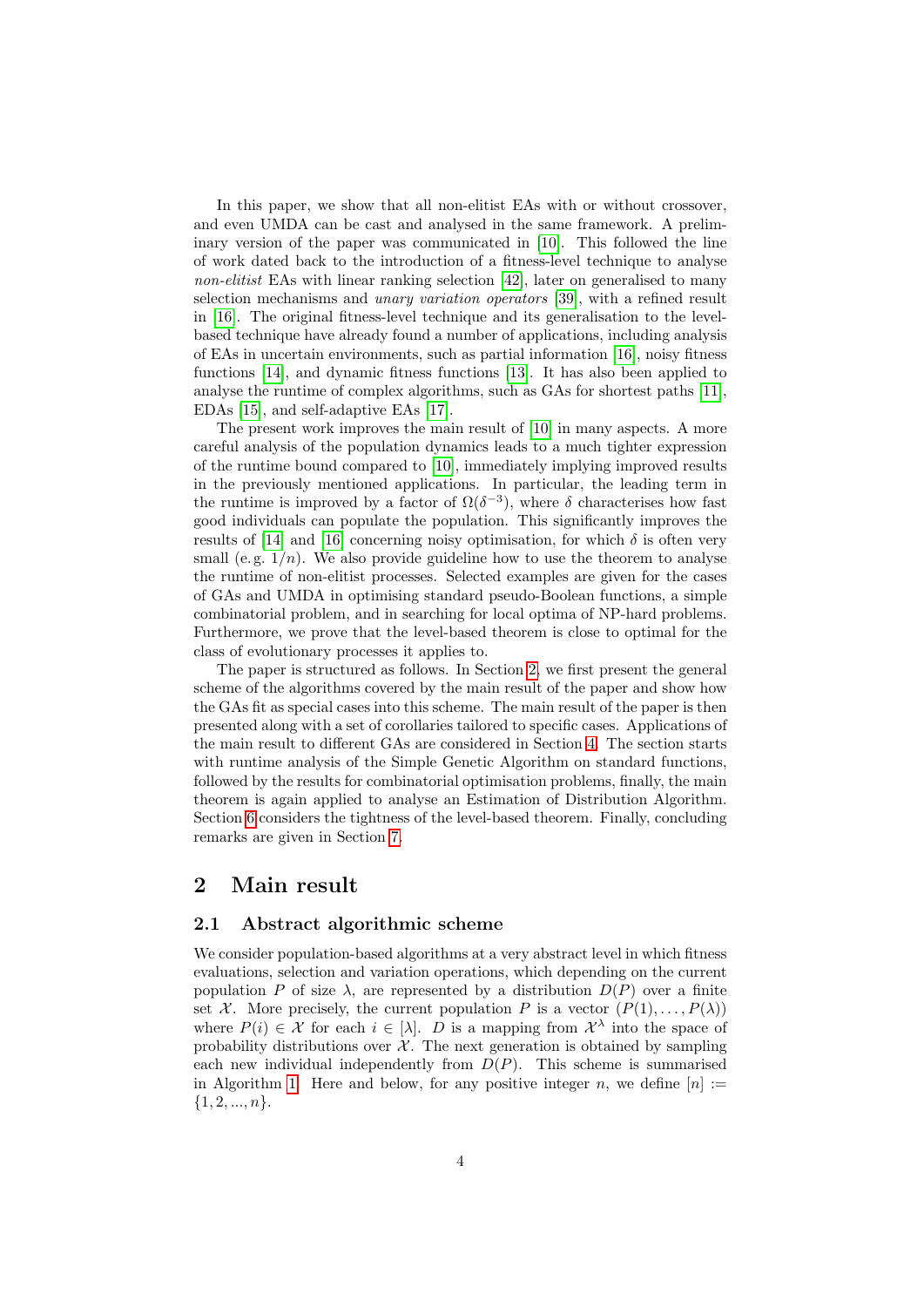#### <span id="page-4-5"></span>Algorithm 1 Population-based algorithm.

| Require:                                                                                |
|-----------------------------------------------------------------------------------------|
| Finite state space X, and population size $\lambda \in \mathbb{N}$ ,                    |
| Mapping D from $\mathcal{X}^{\lambda}$ to the space of prob. dist. over $\mathcal{X}$ . |
| Initial population $P_0 \in \mathcal{X}^{\lambda}$ .                                    |
| 1: for $t = 0, 1, 2, \ldots$ until termination condition met do                         |
| Sample $P_{t+1}(i) \sim D(P_t)$ independently<br>2:                                     |
| for each $i \in [\lambda]$                                                              |
| $3:$ end for                                                                            |

<span id="page-4-0"></span>A scheme similar to Algorithm [1](#page-4-0) was studied in [\[56\]](#page-47-0), where it was called Random Heuristic Search with an admissible transition rule. Some examples of such algorithms are Simulated Annealing (more generally any algorithm with the population composed of a single individual), Stochastic Beam Search [\[56\]](#page-47-0), Estimation of Distribution Algorithms such as the Univariate Marginal Distribution Algorithm [\[6\]](#page-43-1) and the Genetic Algorithm [\[28\]](#page-45-10). The previous studies of the framework were often limited to some restricted settings [\[47\]](#page-46-13) or mainly focused on infinite populations [\[56\]](#page-47-0). In this paper, we are interested in finite populations and develop a general method to deduce the expected runtime of the search processes defined in terms of *number of produced search points*. This can be translated to the number of evaluations once a specific algorithm is instantiated and the optimisation scenario is specified (e. g. see [\[16\]](#page-44-7)).

We illustrate the general scheme of Algorithm [1](#page-4-0) on the example of GA, which is Algorithm [2.](#page-4-1) The term Genetic Algorithm is often applied to EAs that use

## Algorithm 2 Genetic algorithm.

<span id="page-4-4"></span><span id="page-4-2"></span>Require: Finite state space  $\mathcal{X}$ , Operators: Sel, Cross and Mut, Population size  $\lambda \in \mathbb{N}$  and recombination rate  $p_c \in [0, 1]$ . 1:  $P_0 \sim \text{Unif}(\mathcal{X}^{\lambda})$ 2: for  $t = 0, 1, 2, \ldots$  until termination condition met do 3: for  $i = 1$  to  $\lambda$  do 4:  $u := P_t(\text{Sel}(P_t)), v := P_t(\text{Sel}(P_t)).$ 5:  $x := \begin{cases} \text{Cross}(u, v) & \text{with prob. } p_c, \\ 0 & \text{with} \end{cases}$ u with prob.  $1 - p_c$ . 6:  $P_{t+1}(i) := \text{Mut}(x)$ . 7: end for 8: end for

<span id="page-4-1"></span>recombination operators with some a priori chosen probability  $p_c > 0$ . Here the standard operators of GA are formally represented by transition matrices:

<span id="page-4-3"></span>•  $p_{\text{sel}} : [\lambda] \times \mathcal{X}^{\lambda} \to [0, 1]$  represents selection operator Sel:  $\mathcal{X}^{\lambda} \to [\lambda]$  which is randomised, where  $p_{\text{sel}}(i|P_t)$  is the probability of selecting the *i*-th individual from population  $P_t$ . This probability can depend on the search point  $P_t(i)$ , its relationship to the other search points in  $P_t$ , and their mappings to fitness values by a function  $f: \mathcal{X} \to \mathbb{R}$  that the algorithm aims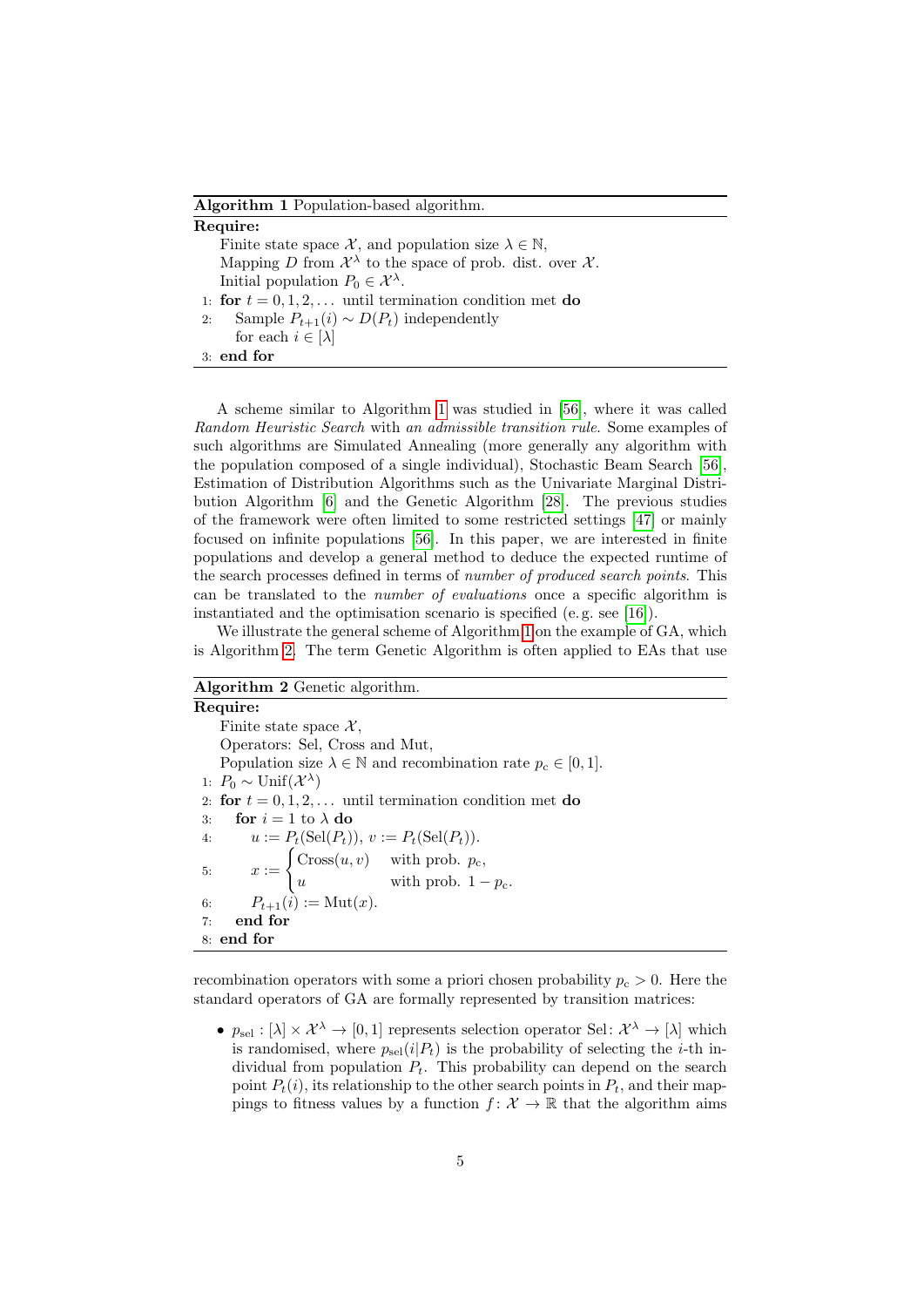to optimise. Throughout the paper, we assume w.l.o.g. the maximisation of  $f$ .

- $p_{\text{mut}} : \mathcal{X} \times \mathcal{X} \to [0,1],$  where  $p_{\text{mut}}(y|x)$  is the probability of mutating  $x \in \mathcal{X}$  into  $y \in \mathcal{X}$  by a randomised mutation operator Mut:  $\mathcal{X} \to \mathcal{X}$ .
- $p_{\text{xor}}: \mathcal{X} \times \mathcal{X}^2 \to [0, 1],$  where  $p_{\text{xor}}(x|u, v)$  is the probability of obtaining  $x$  as a result of randomised crossover operator (or recombination) between  $u, v \in \mathcal{X}$ . In what follows, crossover is denoted by Cross:  $\mathcal{X} \times \mathcal{X} \rightarrow$  $\mathcal{X}.$

Clearly, conditioned on the current population  $P_t$ , each individual  $P_{t+1}(i)$  of the next generation is independently sampled from the same distribution which is parametrised by  $P_t$ . Thus, lines [4](#page-4-2)[-6](#page-4-3) of Algorithm [2](#page-4-1) can be summarised as  $P_{t+1}(i) \sim D(P_t)$  for some D induced by the genetic operators Sel, Cross and Mut. The algorithm fits perfectly in the scheme of Algorithm [1.](#page-4-0)

#### 2.2 Level-based theorem

This section states the main result of the paper, a general technique for obtaining upper bounds on the expected runtime of any process that can be described in the form of Algorithm [1.](#page-4-0) We use the following notation. The natural logarithm is denoted by  $ln(·)$ . Suppose that for some m there is an ordered partition of X into subsets  $(A_1, \ldots, A_m)$  called *levels*, we define  $A_{\geq j} := \cup_{i=j}^m A_i$ , i.e. the union of all levels above level  $j$ . An example of a partition is the *canonical* partition, where each level regroups solutions having the same fitness value (see e.g.  $[39]$ ). This partition is classified as *fitness-based* or *f*-based, if  $f(x) < f(y)$  for all  $x \in A_j$ ,  $y \in A_{j+1}$  and all  $j \in [m-1]$ . As a result of the algorithmic abstraction, our main theorem is not limited to this particular type of partition. Let  $P \in \mathcal{X}^{\lambda}$ be a population vector of a finite number  $\lambda \in \mathbb{N}$  of individuals. Given any subset  $A \subseteq \mathcal{X}$ , we write  $|P \cap A| := |\{i \mid P(i) \in A\}|$  to denote the number of individuals in population  $P$  that belong to the subset  $A$ .

<span id="page-5-0"></span>**Theorem 1.** Given a partition  $(A_1, \ldots, A_m)$  of X, define  $T := \min\{t\lambda \mid |P_t \cap$  $A_m$  > 0} to be the first point in time that elements of  $A_m$  appear in  $P_t$  of Algorithm [1.](#page-4-0) If there exist  $z_1, \ldots, z_{m-1}, \delta \in (0,1]$ , and  $\gamma_0 \in (0,1)$  such that for any population  $P \in \mathcal{X}^{\lambda}$ ,

(G1) for each level  $j \in [m-1]$ , if  $|P \cap A_{\geq i}| \geq \gamma_0 \lambda$  then

$$
\Pr_{y \sim D(P)} (y \in A_{\geq j+1}) \geq z_j,
$$

(G2) for each level  $j \in [m-2]$ , and all  $\gamma \in (0, \gamma_0]$  if  $|P \cap A_{\geq j}| \geq \gamma_0 \lambda$  and  $|P \cap A_{\geq j+1}| \geq \gamma \lambda$  then

$$
\Pr_{y \sim D(P)} (y \in A_{\geq j+1}) \geq (1+\delta)\gamma,
$$

(G3) and the population size  $\lambda \in \mathbb{N}$  satisfies

$$
\lambda \ge \left(\frac{4}{\gamma_0 \delta^2}\right) \ln\left(\frac{128m}{z_* \delta^2}\right) \text{ where } z_* := \min_{j \in [m-1]} \{z_j\},
$$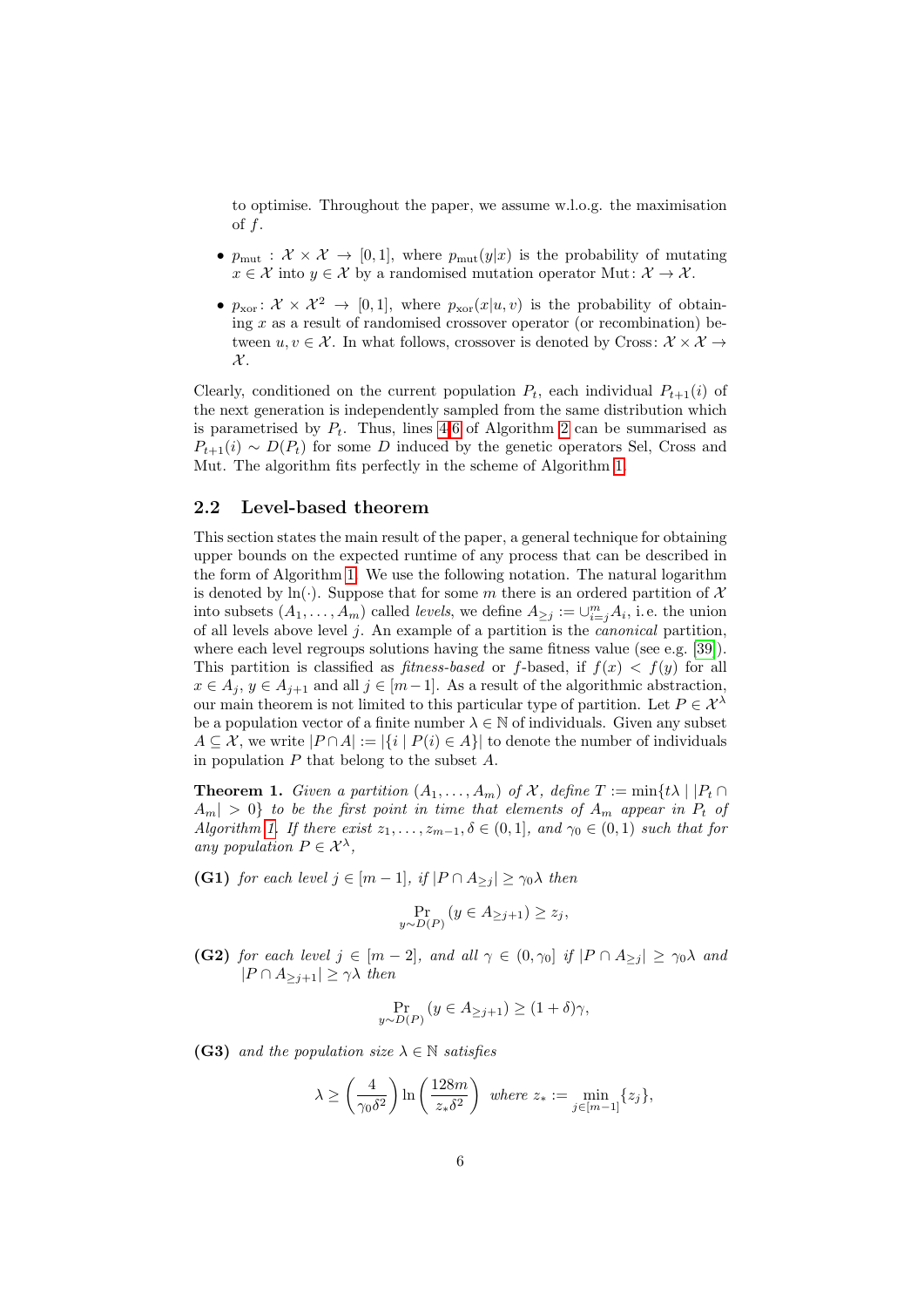$$
E[T] \leq \left(\frac{8}{\delta^2}\right) \sum_{j=1}^{m-1} \left(\lambda \ln\left(\frac{6\delta\lambda}{4+z_j\delta\lambda}\right) + \frac{1}{z_j}\right).
$$

Informally, the two first conditions require a relationship between the current population P and the distribution  $D(P)$  of the individuals in the next generation: Condition (G1) demands that the probability of creating an individual at level  $j+1$  or higher is at least  $z_j$  when some fixed portion  $\gamma_0$  of the population has reached level  $j$  or higher. Furthermore, if the number of individuals at level  $j+1$  or higher is at least  $\gamma \lambda > 0$ , condition (G2) requires that their number tends to increase further, e.g. by a multiplicative factor of  $1 + \delta$ . Finally, (G3) requires a sufficiently large population size. When all conditions are satisfied, an upper bound on the expected time for the algorithm to create an individual in  $A_m$  can be guaranteed.

We suggest to follow the five steps below when applying the level-based theorem.

- 1. Identify a partitioning of the search space which reflects the "typical" progress of the population towards the target set  $A_m$ .
- 2. Find parameter settings of the algorithm and corresponding parameters  $\gamma_0$  and  $\delta$  of the theorem, such that condition (G2) can be satisfied. It may be necessary to adjust the partitioning of the search space.
- 3. For each level  $j \in [m-1]$ , estimate lower bounds  $z_j$  such that condition (G1) holds.
- 4. Determine the lower bound on the population size  $\lambda$  in (G3) using the parameters obtained in the previous steps.
- 5. Once all conditions are satisfied, compute the bound on the expected time from the conclusion of the theorem. A simple way (not necessarily the only way) to evaluate the sum  $\sum_{j=1}^{m-1} \ln \left( \frac{6 \delta \lambda}{4 + z_j \delta \lambda} \right)$  is to underestimate the denominator  $4 + z_j \delta \lambda$  in each term by either 4, or  $z_j \delta \lambda$ . This gives the bounds  $m \ln(3\lambda/2)$ , or  $\sum_{j=1}^{m-1} \ln(6/z_j)$  for this sum.

Some iterations of the above steps may be required to find parameter settings that yield the best possible bound.

We now illustrate this methodology on a simple example.

**Corollary 2.** For any  $\lambda > 72(\ln(n) + 9)$ , the expected number of points created until the population of Algorithm [3](#page-7-0) contains the point n is  $\mathcal{O}(n\lambda)$ .

then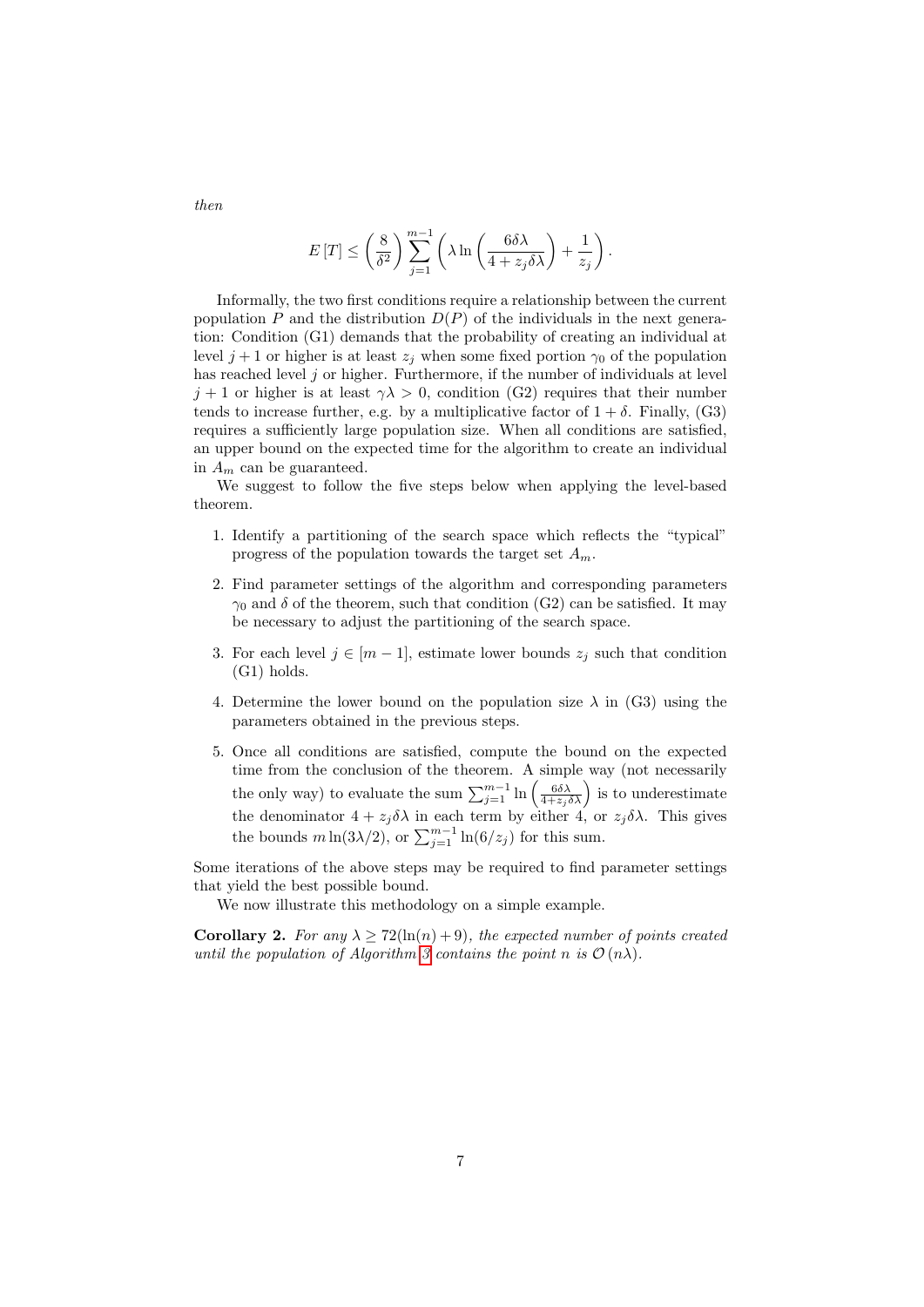Algorithm 3 Example algorithm to illustrate Theorem [1.](#page-5-0)

<span id="page-7-3"></span><span id="page-7-2"></span><span id="page-7-1"></span>**Require:** Finite state space  $\mathcal{X} = \{1, \ldots, n\}$  for some  $n \in \mathbb{N}$ . 1:  $P_0 \sim \text{Unif}(\mathcal{X}^{\lambda})$ , i.e. initial population sampled u.a.r. 2: for  $t = 0, 1, 2, \ldots$  until termination condition met do 3: for  $i = 1$  to  $\lambda$  do 4: Sort the current population  $P_t = (x_1, \ldots, x_\lambda)$ such that  $x_1 \geq x_2 \geq \cdots \geq x_{\lambda}$ . 5:  $z := x_k$  where  $k \sim \text{Unif}(\{1, \ldots, \lambda/2\}).$ 6:  $y := z + \text{Unif}({-c, 0, 1})$  for any  $c \in [n]$ 7:  $P_{t+1}(i) := \max\{1, \min\{y, n\}\}.$ 8: end for 9: end for

<span id="page-7-0"></span>The purpose of Algorithm [3](#page-7-0) is to illustrate the application of Theorem [1](#page-5-0) on a very simple example. The search space  $\mathcal X$  is the set of natural numbers between 1 and n. A population is a vector of  $\lambda$  such numbers, and the implicit objective is to obtain a population containing the number  $n$ . Following the scheme of Algorithm [1,](#page-4-0) the operator  $D$  corresponds to lines [4-](#page-7-1)[6.](#page-7-2) The new individual  $y$  is obtained by first selecting uniformly at random one of the best  $\lambda/2$  individuals in the population (lines [4](#page-7-1) and [5\)](#page-7-3), and "mutating" this individual by adding 1, subtracting  $c$ , or do nothing, with equal probabilities. The value of  $c$  does not matter in our analysis. Note that for c being fixed to 1, one could ignore the selection steps and easily come up with a rough bound  $\mathcal{O}(n^2\lambda)$ . However, for other choices of  $c$ , e.g. equal to  $n$  or randomly picked, without the tool proposed in Theorem [1](#page-5-0) it is much less obvious how such a process should be approached and analysed.

We now carry out the steps described previously.

Step 1: It seems natural to partition the search space into  $m = n$  levels, where  $A_j := \{j\}$  for all  $j \in [m]$ .

Step 2: Assume that the *current level* is  $j < n - 1$ . This means that in  $P_t$ , there are  $\gamma_0 \lambda$  individuals in  $A_{\geq j}$ , i.e. with fitness at least j, and at least  $\gamma\lambda$  but less than  $\gamma_0\lambda$  individuals in  $A_{\geq j+1}$ , i.e. with with fitness at least  $j+1$ . We need to estimate  $Pr_{y \sim D(P_t)}(y \in A_{\geq j+1}),$  i.e., the probability of producing an individual with fitness at least  $j + 1$ . To this end, we say that a selection event is "good" if in step 5, the algorithm selects an individual in  $A_{\geq j+1}$ , i.e. with fitness at least  $j + 1$ . If  $\gamma \leq 1/2$ , then the probability of a good selection event is at least  $\gamma \lambda/(\lambda/2) = 2\gamma$ . And we say that a mutation event is "good" if in line [5,](#page-7-3) the algorithm does not subtract 1 from the selected search point. The probability of a good mutation event is 2/3. Selection and mutation are independent events, hence we have shown for all  $\gamma \in (0, 1/2]$  that

$$
\Pr_{y \sim D(P_t)}(y \in A_{\geq j+1}) \geq (2\gamma)(2/3) = \gamma \left(1 + \frac{1}{3}\right).
$$

Condition (G2) is therefore satisfied with  $\delta = 1/3$  if we choose any positive constant  $\gamma_0 \leq 1/2$ .

Step 3: Assume that population  $P_t$  has at least  $\gamma_0 \lambda$  individuals in  $A_{\geq j}$ . In this case, the algorithm produces an individual in  $A_{\geq j+1}$  if in line [5](#page-7-3) it selects an individual in  $A_{\geq j}$  and mutates the individual by adding 1 in line [6.](#page-7-2) If we now fix  $\gamma_0 = 1/2$ , the probability of selecting an individual in  $A_{\geq j}$  is 1 by the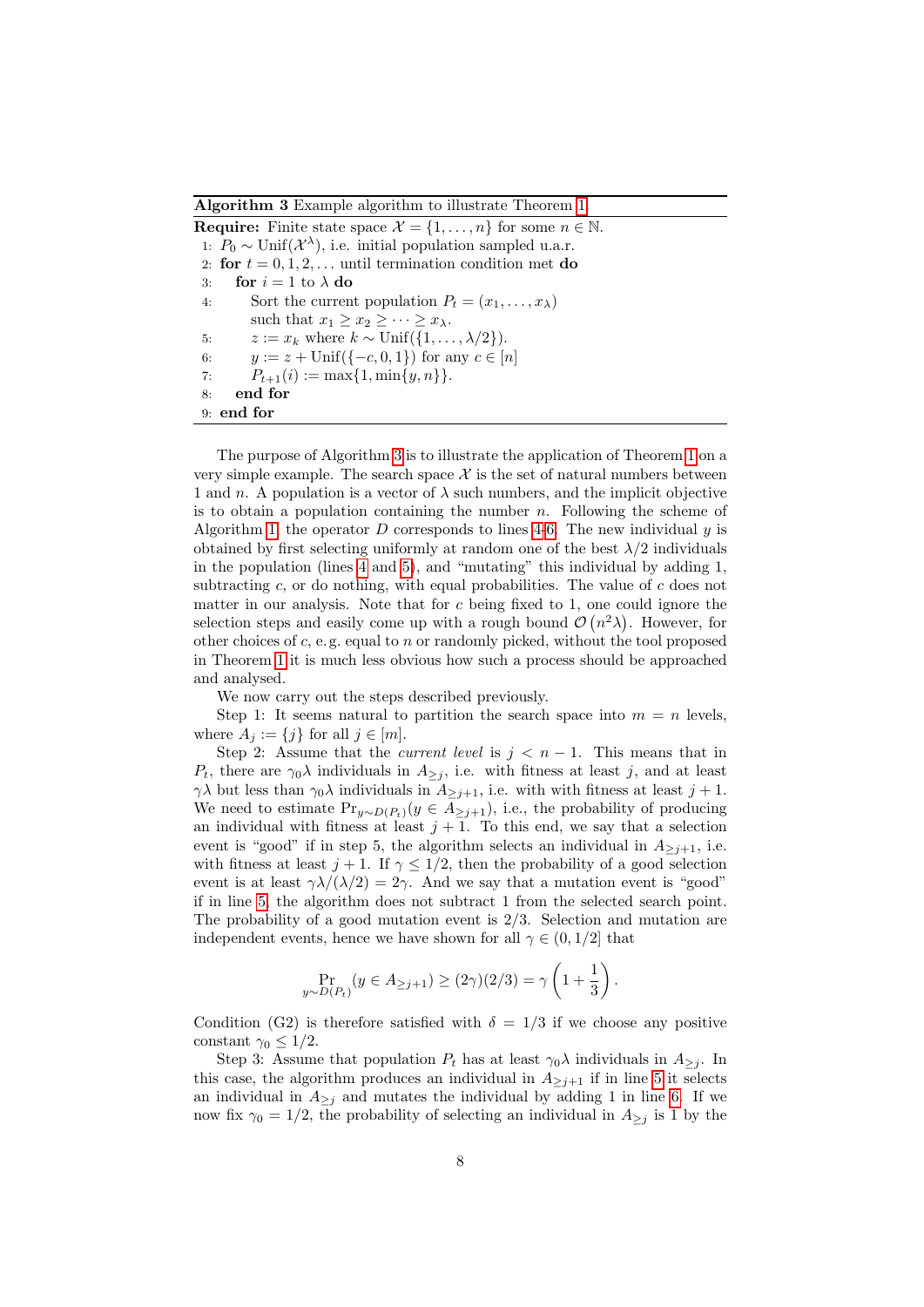assumption. Furthermore, the probability of adding 1 to the selected individual is exactly 1/3. Hence, we have shown

$$
\Pr_{\sim D(P_t)}(y \in A_{\geq j+1}) \geq 1(1/3),
$$

and we can satisfy condition (G1) by defining  $z_j := 1/3$  for all  $j \in [m-1]$ .

Step 4: For the parameters we have chosen, it is easy to see by numerical calculation that the population size  $\lambda \geq 72(\ln(n) + 9)$  satisfies condition (G3).

Step 5: We use  $\sum_{j=1}^{m-1} \ln\left(\frac{6}{z_j}\right)$  instead of  $\sum_{j=1}^{m-1} \ln\left(\frac{6\delta\lambda}{4+\delta\lambda z_j}\right)$ , thus the expected time until the population has found the point  $n$  is no more than

$$
\mathcal{O}\left(\sum_{j=1}^{n-1} \frac{1}{3} + \lambda \sum_{j=1}^{n-1} \ln\left(\frac{6}{1/3}\right)\right) = \mathcal{O}\left(n\lambda\right).
$$

### 2.3 Proof of the level-based theorem

 $\boldsymbol{u}$ 

Theorem [1](#page-5-0) will be proved using drift analysis, which is a standard tool in theory of randomised search heuristics. Our distance function takes into account both the "current level" of the population, as well as the distribution of the population around the current level. In particular, let the current level  $Y_t$  be the highest level  $j \in [m]$  such that there are at least  $\gamma_0 \lambda$  individuals at level j or higher. Furthermore, for any level  $j \in [m]$ , let  $X_t^{(j)}$  be the number of individuals at level  $j$  or higher. Hence, we describe the dynamics of the population by  $m+1$  stochastic processes  $X_t^{(1)}, \ldots, X_t^{(m)}, Y_t$ . Assuming that these processes are adapted to a filtration  $\mathscr{F}_t$ , we write  $E_t[X] := E[X | \mathscr{F}_t]$  and  $Pr_t(\mathcal{E}) := E[\mathbb{1}_{\mathcal{E}} | \mathcal{F}_t].$  Our approach is to measure the distance of the population at time t by a scalar  $g(X_t^{(Y_t+1)}, Y_t)$ , where g is a function that satisfies the conditions in Definition [3.](#page-8-0)

<span id="page-8-0"></span>**Definition 3.** A function  $g : \{0\} \cup [\lambda] \times [m] \rightarrow \mathbb{R}$  is called a level function if

- 1.  $\forall x \in \{0\} \cup [\lambda], \forall y \in [m-1] \quad g(x, y) \ge g(x, y+1),$
- 2.  $\forall x \in \{0\} \cup [\lambda 1], \forall y \in [m]$   $g(x, y) \ge g(x + 1, y)$ , and
- 3.  $\forall y \in [m-1]$   $g(\lambda, y) \ge g(0, y+1)$ .

It is clear from the definition that the sum of two level functions is also a level function. In addition, the three conditions ensure that the distance  $g(X_t^{(Y_t+1)}, Y_t)$  of the population decreases monotonically with the current level  $Y_t$ . As the following lemma shows, this monotonicity allows an upper bound on the distance in the next generation which is partly independent of the change in current level.

<span id="page-8-1"></span>**Lemma 4.** If  $Y_{t+1} \geq Y_t$ , then for any level function g

$$
g\left(X_{t+1}^{(Y_{t+1}+1)}, Y_{t+1}\right) \le g\left(X_{t+1}^{(Y_t+1)}, Y_t\right).
$$

*Proof.* The statement is trivially true when  $Y_t = Y_{t+1}$ . On the other hand, if  $Y_{t+1} > Y_t$ , then the conditions in Definition [3](#page-8-0) imply

$$
g\left(X_{t+1}^{(Y_{t+1}+1)}, Y_{t+1}\right) \le g\left(0, Y_{t+1}\right) \le g\left(0, Y_{t}+1\right)
$$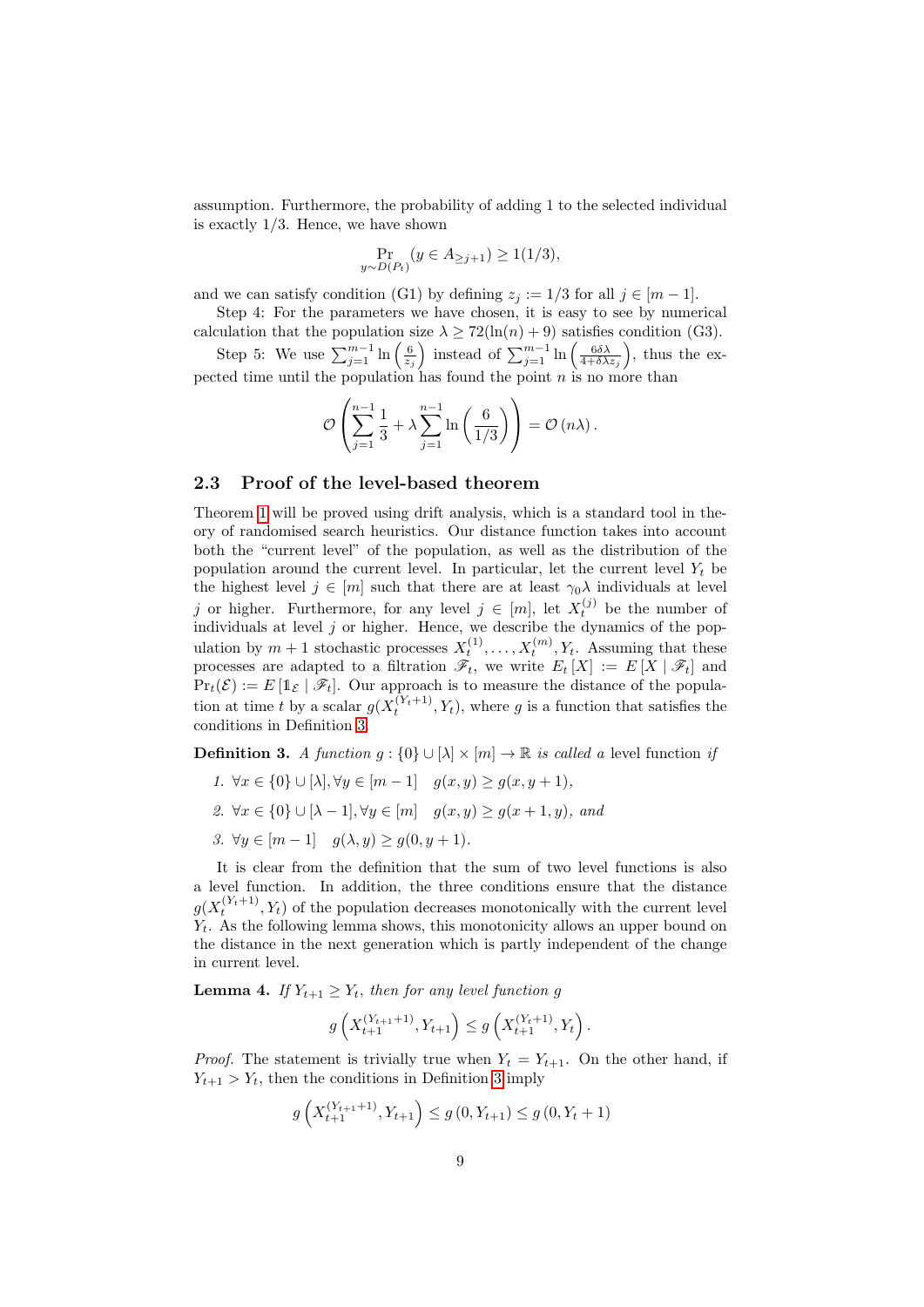$$
\leq g\left(\lambda, Y_t\right) \leq g\left(X_{t+1}^{(Y_t+1)}, Y_t\right). \qquad \qquad \Box
$$

We can now give the formal proof of Theorem [1.](#page-5-0)

Proof of Theorem [1.](#page-5-0) We will prove the theorem using Lemma [22](#page-38-0) (the additive drift theorem) with respect to the parameter  $a = 0$  and a stochastic process

$$
Z_t := g\left(X_t^{(Y_t+1)}, Y_t\right),\,
$$

where g is a level-function to be defined, and  $(Y_t)_{t \in \mathbb{N}}$  and  $(X_t^{(j)})_{t \in \mathbb{N}}$  for  $j \in$ [m] are stochastic processes to be defined. We consider the filtration  $(\mathscr{F}_t)_{t\in\mathbb{N}}$ induced by the sequence of populations  $(P_t)_{t \in \mathbb{N}}$ .

We will assume w.l.o.g. that condition (G2) is also satisfied for  $j = m-1$ , for the following reason. Given an Algorithm 1 with certain mapping  $D$ , consider Algorithm 1 with a different mapping  $D'(P)$ : If  $|P \cap A_m| = 0$  then  $D'(P) =$  $D(P)$ ; otherwise  $D'(P)$  assigns probability mass 1 to some element x of P that is in  $A_m$ , e.g. to the first one among such elements. Note that  $D'$  meets conditions (G1) and (G2). Moreover, (G2) holds for  $j = m - 1$ . For the sequence of populations  $P'_0, P'_1, \ldots$  of Algorithm 1 with mapping  $D'$  we can put  $T' := \lambda \cdot \min\{t \mid |P'_t \cap A_m| > 0\}.$  Executions of the original algorithm and the modified one before generation  $T'/\lambda$  are identical. On generation  $T'/\lambda$  both algorithms place elements of  $A_m$  into the population for the first time. Thus,  $T'$  and  $T$  are equal in every realisation and their expected values is the same.

For any level  $j \in [m]$  and time  $t \geq 0$ , let the random variable

<span id="page-9-0"></span>
$$
X_t^{(j)} := |P_t \cap A_{\geq j}|
$$

denote the number of individuals in levels  $A_{\geq j}$  at time t. Because  $A_{\geq j}$  is partitioned into disjoint sets  $A_j$  and  $A_{\geq j+1}$ , the definition implies

$$
|P_t \cap A_j| = X_t^{(j)} - X_t^{(j+1)} \tag{1}
$$

Algorithm [1](#page-4-0) samples all individuals in generation  $t + 1$  independently from distribution  $D(P_t)$ . Therefore, given the current population  $P_t$ ,  $X_{t+1}^{(j)}$  is binomially distributed

$$
X_{t+1}^{(j)} \sim \text{Bin}(\lambda, p_{t+1}^{(j)})
$$

where  $p_{t+1}^{(j)} := \Pr_{t,y \sim D(P_t)} (y \in A_{\ge j})$  is the probability of sampling an individual in level  $j$  or higher.

The current level  $Y_t$  of the population at time  $t \geq 0$  is defined as

$$
Y_t := \max\left\{j \in [m] \mid X_t^{(j)} \ge \gamma_0 \lambda\right\}.
$$

Note that  $(X_t^{(j)})_{t\in\mathbb{N}}$  and  $(Y_t)_{t\in\mathbb{N}}$  are adapted to the filtration  $(\mathscr{F}_t)_{t\in\mathbb{N}}$  because they are defined in terms of the population process  $(P_t)_{t \in \mathbb{N}}$ .

When  $Y_t < m$ , there exists a unique  $\gamma < \gamma_0$  such that

$$
X_t^{(Y_t+1)} = |P_t \cap A_{\geq Y_t+1}| = \gamma \lambda \tag{2}
$$

<span id="page-9-2"></span><span id="page-9-1"></span>
$$
X_t^{(Y_t)} = |P_t \cap A_{\geq Y_t}| \geq \gamma_0 \lambda \tag{3}
$$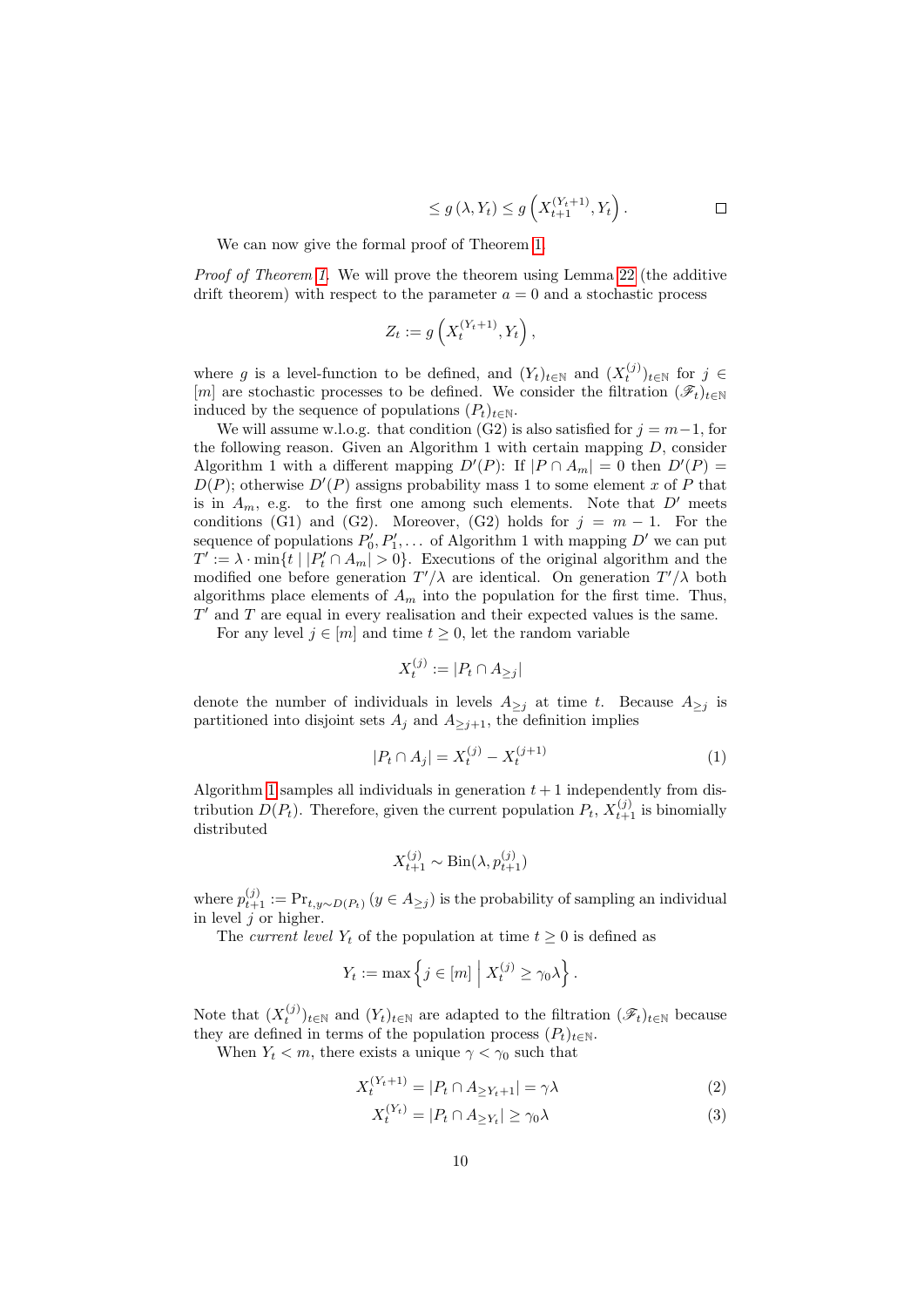<span id="page-10-0"></span>
$$
X_t^{(Y_t - 1)} = |P_t \cap A_{\geq Y_t - 1}| \geq \gamma_0 \lambda \tag{4}
$$

In the case of  $X_t^{(Y_t+1)} = 0$ , it follows from [\(1\)](#page-9-0), [\(2\)](#page-9-1) and [\(3\)](#page-9-2) that  $|P \cap A_j|$  =  $X_t^{(Y_t)} \geq \gamma_0 \lambda$ . Condition (G1) for level  $j = Y_t$  then gives

$$
p_{t+1}^{(Y_t+1)} = \Pr_{y \sim D(P_t)}(y \in A_{\geq Y_t+1}) \geq z_{Y_t}
$$
\n(5)

Otherwise if  $X_t^{(Y_t+1)} \geq 1$ , conditions (G1) and (G2) for level  $j = Y_t$  with [\(2\)](#page-9-1) and [\(3\)](#page-9-2) imply

$$
p_{t+1}^{(Y_t+1)} = \Pr_{y \sim D(P_t)}(y \in A_{\geq Y_t+1})
$$
\n(6)

<span id="page-10-3"></span><span id="page-10-2"></span><span id="page-10-1"></span>
$$
\geq \max\left\{ (1+\delta) \frac{X_t^{(Y_t+1)}}{\lambda}, z_j \right\}.
$$
 (7)

Condition (G2) for level  $j = Y_t - 1$  along with [\(3\)](#page-9-2) and [\(4\)](#page-10-0) also gives

$$
p_{t+1}^{(Y_t)} = \Pr_{y \sim D(P_t)}(y \in A_{\geq Y_t}) \geq (1 + \delta)\gamma_0.
$$
 (8)

We now define the process  $(Z_t)_{t\in\mathbb{N}}$  as  $Z_t := 0$  if  $Y_t = m$ , and otherwise, if  $Y_t \lt m$ , we let  $Z_t := g\left(X_t^{(Y_t+1)}, Y_t\right)$ , where for all  $k$ , and for all  $1 \leq j \leq m$ ,  $g(k, j) = g_1(k, j) + g_2(k, j)$  and

$$
g_1(k, j) := \ln \left( \frac{1 + (\delta/2)\lambda}{1 + (\delta/2) \max\{k, z_j \lambda/(1 + \delta)\}} \right) + \sum_{i=j+1}^{m-1} \ln \left( \frac{1 + (\delta/2)\lambda}{1 + (\delta/2)\lambda z_i/(1 + \delta)} \right)
$$

$$
g_2(k, j) := \frac{1}{q_j} \left( 1 - \frac{\delta^2}{7} \right)^k + \sum_{i=j+1}^{m-1} \frac{1}{q_i}
$$

where  $q_j := 1 - (1 - z_j)^{\lambda}$ .

It follows from Lemma [21](#page-37-0) that  $g(k, j)$  is a level function. Furthermore,  $g(k, j) \geq 0$  for all  $k \in \{0\} \cup [\lambda]$  and all  $j \in [m]$ . Due to properties 1 and 2 of level functions and Lemma [18,](#page-37-1) the distance is always bounded from above by

$$
g(0,1) \leq \sum_{i=1}^{m-1} \left( \ln \left( \frac{1 + (\delta/2)\lambda}{1 + (\delta/2)z_i \lambda/(1+\delta)} \right) + \frac{1}{q_i} \right)
$$
  
< 
$$
< \sum_{i=1}^{m-1} \left( \ln \left( \frac{4 + 2\delta\lambda}{4 + \delta z_i \lambda} \right) + 1 + \frac{1}{\lambda z_i} \right)
$$
(9)

using that  $z_i \leq 1$ ,

<span id="page-10-4"></span>
$$
\langle \sum_{i=1}^{m-1} \left( \ln \left( \frac{4 + 2\delta\lambda}{z_i(4 + \delta\lambda)} \right) + 1 + \frac{1}{\lambda z_i} \right) \tag{10}
$$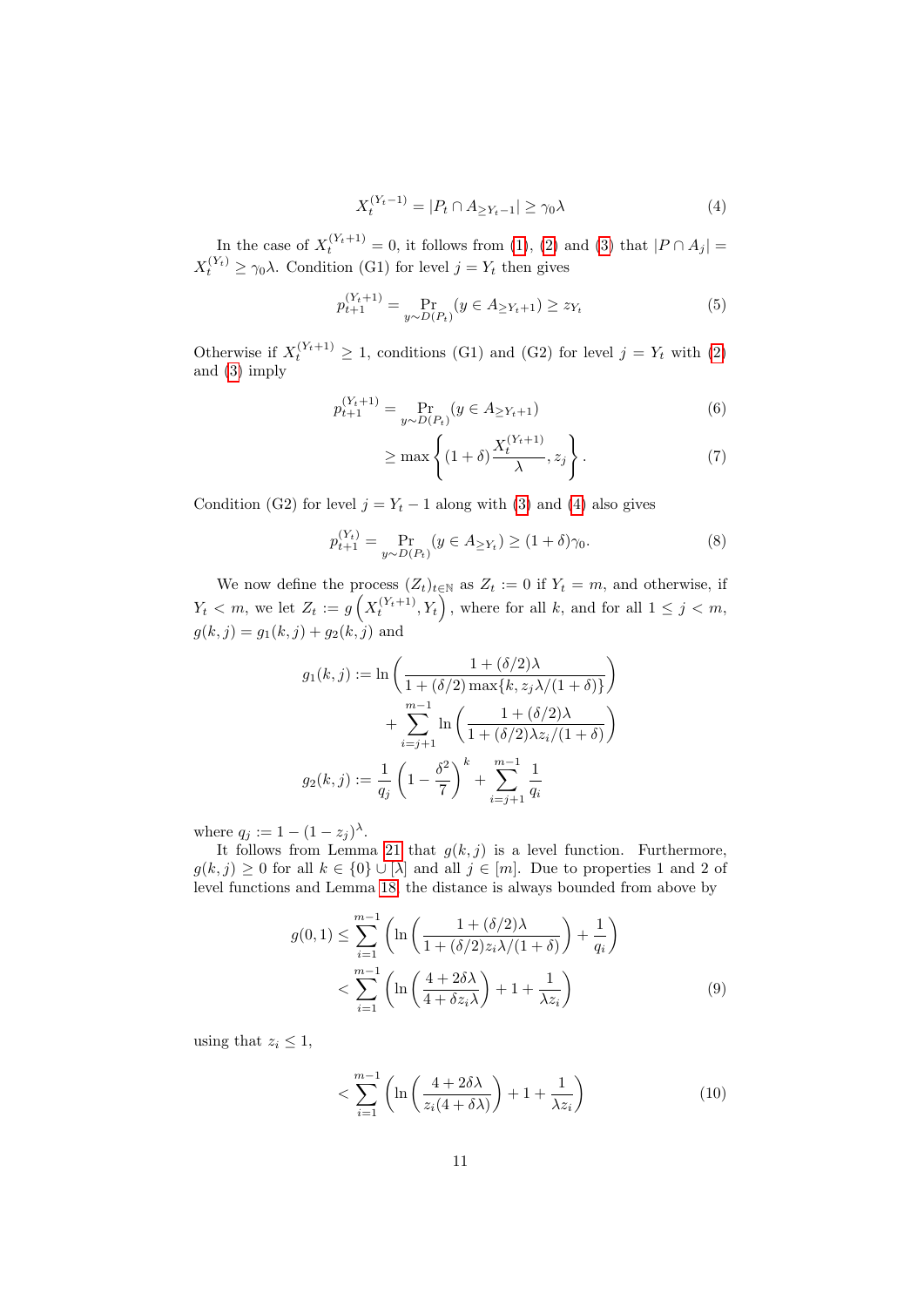$$
= \sum_{i=1}^{m-1} \left( \ln \left( \frac{1}{z_i} \left( 1 + \frac{\delta \lambda}{4 + \delta \lambda} \right) \right) + 1 + \frac{1}{\lambda z_i} \right)
$$

 $ln(x) \leq x - 1$  for all  $x > 0$  so

$$
< \sum_{i=1}^{m-1} \left( \frac{2}{z_i} + \frac{1}{\lambda z_i} \right)
$$

and  $z_i \geq z_*$  and  $\lambda \geq \lceil 4\ln(128) \rceil = 20$  from (G3) so

<span id="page-11-0"></span>
$$
\langle \frac{m}{z_*} \left( 2 + \frac{1}{\lambda} \right) \le \frac{41m}{20z_*}.
$$
\n<sup>(11)</sup>

Hence, we have  $0 \leq Z_t < g(0,1) < \infty$  for all  $t \in \mathbb{N}$  which implies that  $E[Z_t] < \infty$ for all  $t \in \mathbb{N}$ , and condition 2 of the drift theorem is satisfied.

The "drift" of the process is the random variable

<span id="page-11-1"></span>
$$
\Delta_{t+1} := g\left(X_t^{(Y_t+1)}, Y_t\right) - g\left(X_{t+1}^{(Y_{t+1}+1)}, Y_{t+1}\right).
$$

To compute the expected drift, we apply the law of total probability

$$
E_t \left[ \Delta_{t+1} \right] = (1 - \Pr_t (Y_{t+1} < Y_t)) E_t \left[ \Delta_{t+1} \mid Y_{t+1} \ge Y_t \right] \\
 \quad + \Pr_t (Y_{t+1} < Y_t) E_t \left[ \Delta_{t+1} \mid Y_{t+1} < Y_t \right]. \tag{12}
$$

The event  $Y_{t+1} < Y_t$  holds if and only if  $X_{t+1}^{(Y_t)} < \gamma_0 \lambda$ . Due to [\(8\)](#page-10-1), we obtain the following by a Chernoff bound

$$
\Pr_t(Y_{t+1} < Y_t) = \Pr_t\left(X_{t+1}^{(Y_t)} < \left(1 - \frac{\delta}{1 + \delta}\right)(1 + \delta)\gamma_0\lambda\right) \\
\leq \exp\left(-\frac{\delta^2\gamma_0\lambda}{2(1 + \delta)}\right) \leq \frac{\delta^2 z_*}{128m},\tag{13}
$$

where the second last inequality takes into account the population size required by condition (G3). Given the low probability of the event  $Y_{t+1} < Y_t$ , it suffices to use the pessimistic bound from [\(11\)](#page-11-0)

<span id="page-11-3"></span><span id="page-11-2"></span>
$$
E_t \left[ \Delta_{t+1} \mid Y_{t+1} < Y_t \right] \ge -g(0,1) \ge -\frac{41m}{20z_*}.\tag{14}
$$

If  $Y_{t+1} \geq Y_t$ , we can apply Lemma [4](#page-8-1)

$$
E_t\left[\Delta_{t+1} | Y_{t+1} \ge Y_t\right] \ge E_t\left[g\left(X_t^{(Y_t+1)}, Y_t\right) - g\left(X_{t+1}^{(Y_t+1)}, Y_t\right) | Y_{t+1} \ge Y_t\right].
$$

Note that event  $Y_{t+1} \geq Y_t$  is equivalent to having  $X_{t+1}^{(Y_t)} \geq \gamma_0 \lambda$ , then due to Lemma [27,](#page-41-0) in the following we can skip the condition on the event when needed. If  $X_t^{(Y_t+1)} = 0$ , then  $X_t^{(Y_t+1)} \le X_{t+1}^{(Y_t+1)}$  and

$$
E_t\left[g_1\left(X_t^{(Y_t+1)}, Y_t\right) - g_1\left(X_{t+1}^{(Y_t+1)}, Y_t\right) \mid Y_{t+1} \ge Y_t\right] \ge 0,
$$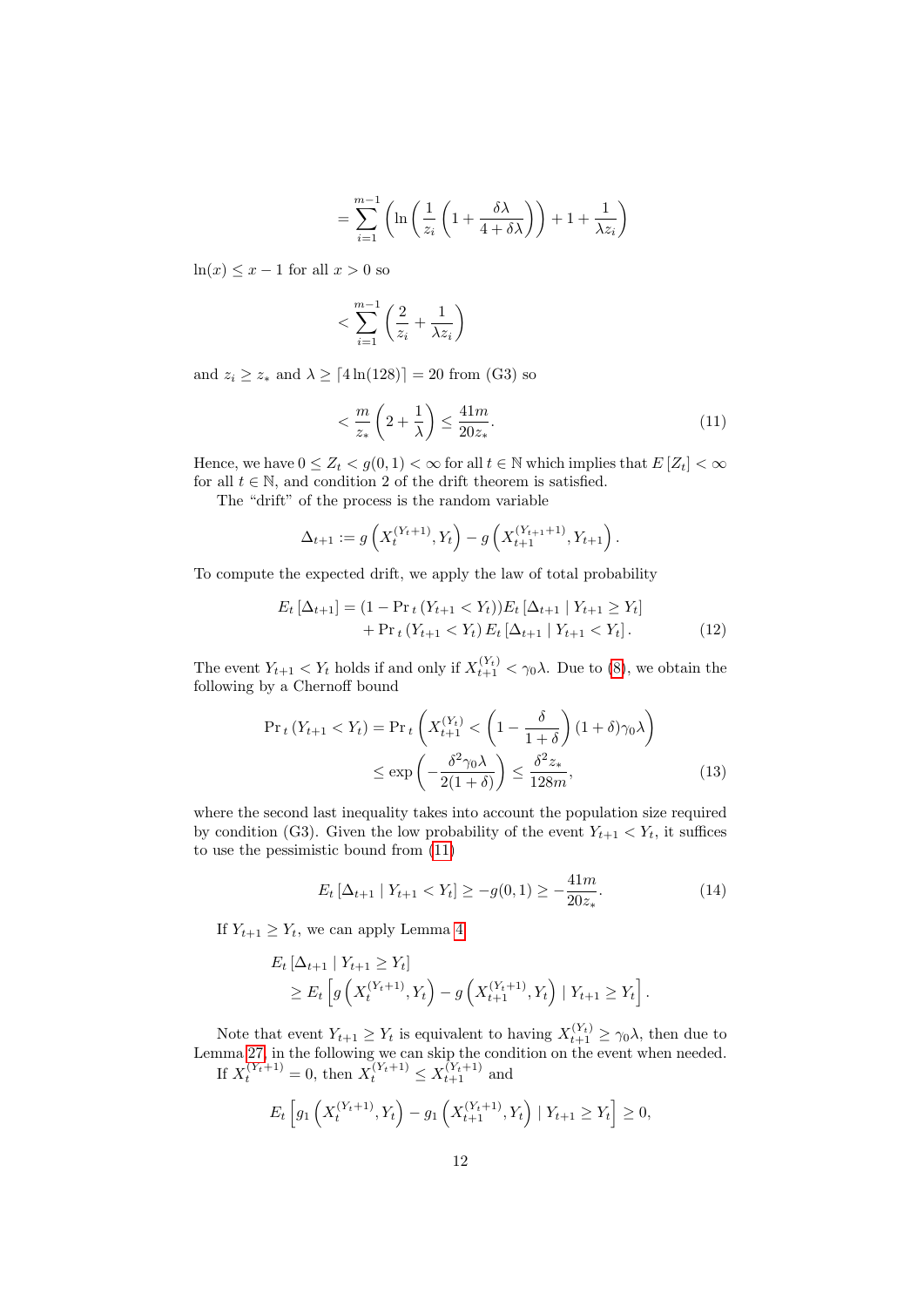because the function  $g_1$  satisfies property 2 in Definition [3.](#page-8-0) Furthermore, we have the lower bound

$$
E_t \left[ g_2 \left( X_t^{(Y_t+1)}, Y_t \right) - g_2 \left( X_{t+1}^{(Y_t+1)}, Y_t \right) \mid Y_{t+1} \ge Y_t \right]
$$
  
>  $\Pr_t \left( X_{t+1}^{(Y_t+1)} \ge 1 \right) (g_2 (0, Y_t) - g_2 (1, Y_t)) \ge \frac{\delta^2}{7},$ 

where the last inequality follows because of [\(5\)](#page-10-2) and  $Pr_t(X_{t+1}^{(Y_t+1)} \geq 1) \geq 1 \left(1-p_{t+1}^{(Y_t+1)}\right)^{\lambda} \geq 1-(1-z_{Y_t})^{\lambda} = q_{Y_t}$ , and  $g_2(0, Y_t) - g_2(1, Y_t) = (1/q_{Y_t})(\delta^2/7)$ . In the other case, where  $X_t^{(Y_t+1)} \geq 1$ , we obtain

$$
E_t\left[g_1\left(X_t^{(Y_t+1)}, Y_t\right) - g_1\left(X_{t+1}^{(Y_t+1)}, Y_t\right) \mid Y_{t+1} \ge Y_t\right] \\
\ge E_t\left[\ln\left(\frac{1 + \frac{\delta}{2}X_{t+1}^{(Y_t+1)}}{1 + \frac{\delta}{2}\max\left\{X_t^{(Y_t+1)}, \frac{z_{Y_t}\lambda}{1 + \delta}\right\}}\right)\right] \ge \frac{\delta^2}{7}.
$$

where the last inequality follows from [\(7\)](#page-10-3) and Lemma [23.](#page-39-0) For function  $g_2$ , we get

$$
E_t \left[ g_2 \left( X_t^{(Y_t+1)}, Y_t \right) - g_2 \left( X_{t+1}^{(Y_t+1)}, Y_t \right) \mid Y_{t+1} \ge Y_t \right] =
$$
  

$$
\frac{1}{q_{Y_t}} \left( \left( 1 - \frac{\delta^2}{7} \right)^{X_t^{(Y_t)}} - E_t \left[ \left( 1 - \frac{\delta^2}{7} \right)^{X_{t+1}^{(Y_t+1)}} \right] \right) > 0
$$

where the last inequality is due to Lemma [26,](#page-41-1) applied to

$$
X_{t+1}^{(Y_t+1)} \sim \text{Bin}(\lambda, p_{t+1}^{(Y_t+1)})
$$

with  $p_{t+1}^{(Y_t+1)} \geq (1+\delta)X_t^{(Y_t+1)}/\lambda$  (see [\(7\)](#page-10-3)) and the parameter

<span id="page-12-0"></span>
$$
\kappa = -\ln(1 - \delta^2/7) < \delta.
$$

Taking into account all cases, we have

$$
E_t \left[ \Delta_{t+1} \mid Y_{t+1} \ge Y_t \right] \ge \frac{\delta^2}{7}.
$$
\n(15)

We now have bounds for all the quantities in  $(12)$  with  $(13)$ ,  $(14)$  and  $(15)$ , and we get

$$
E_t \left[ \Delta_{t+1} \right] = (1 - \Pr_t (Y_{t+1} < Y_t)) E_t \left[ \Delta_{t+1} \mid Y_{t+1} \ge Y_t \right] \\
+ \Pr_t (Y_{t+1} < Y_t) E_t \left[ \Delta_{t+1} \mid Y_{t+1} < Y_t \right] \\
\ge \left( 1 - \frac{\delta^2 z_*}{128m} \right) \frac{\delta^2}{7} - \left( \frac{\delta^2 z_*}{128m} \right) \left( \frac{41m}{20z_*} \right) > \frac{\delta^2}{8}.
$$

We now verify condition 3 of the drift theorem (Lemma [22\)](#page-38-0), i.e., that T has finite expectation. Let  $p_* := \min\{(1+\delta)/\lambda, z_*\}$ , and note by conditions (G1) and (G2) that the current level increases by at least one with probability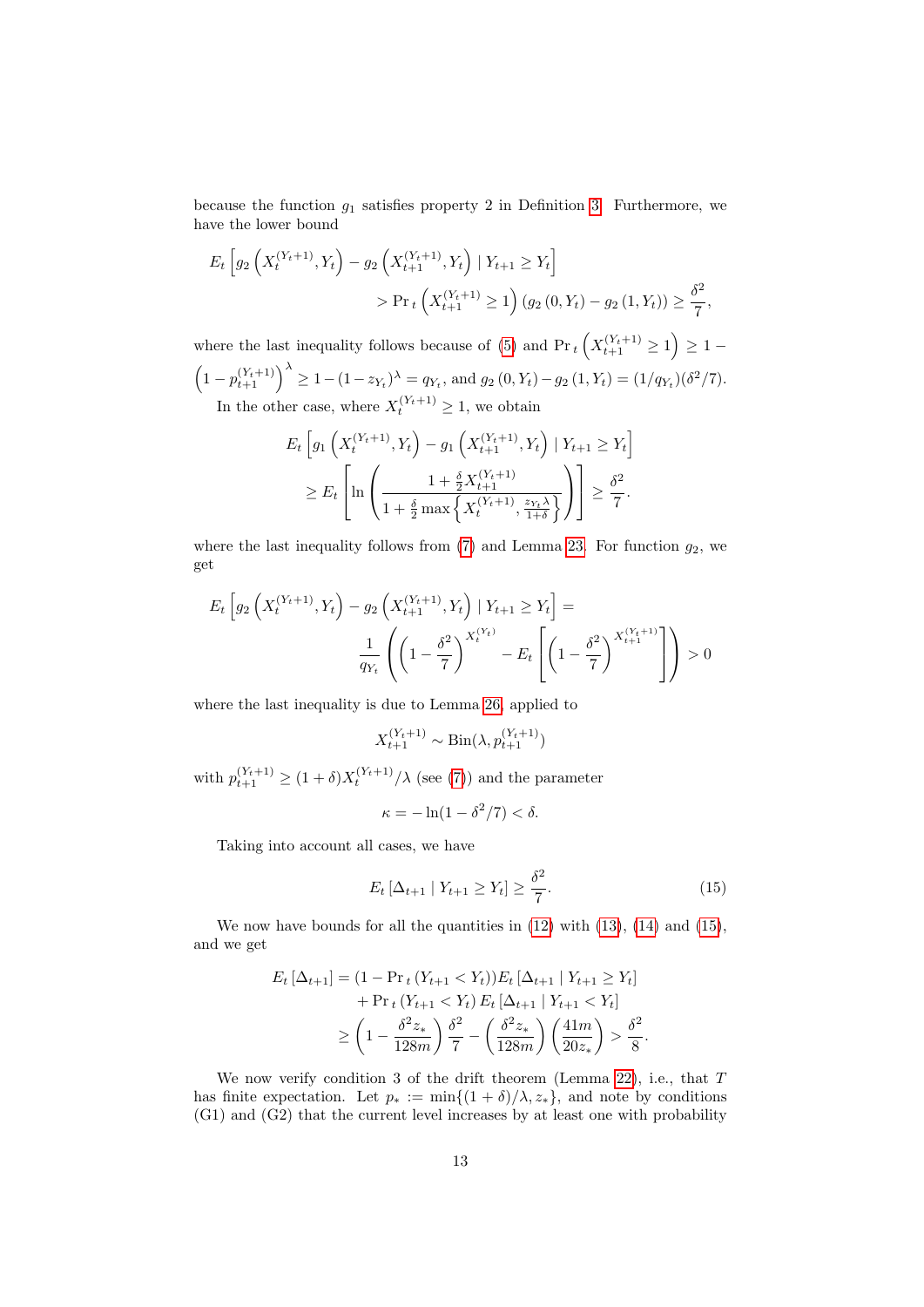$Pr_t(Y_{t+1} > Y_t) \ge (p_*)^{\gamma_0 \lambda}$ . Furthermore, due to the definition of the modified process D', if  $Y_t = m$  then  $Y_{t+1} = m$ . Hence, the probability of reaching  $Y_t = m$ is lower bounded by the probability of the event that the current level increases in all of at most m consecutive generations, i.e.,  $Pr_t(Y_{t+m} = m) \ge (p_*)^{\gamma_0 \lambda m} >$ 0. It follows that  $E[T] < \infty$ .

By Lemma [22](#page-38-0) and the upper bound on  $g(0, 1)$  in  $(9)$ ,

$$
E[T] \le \lambda \cdot \frac{g(0,1)}{\delta^2/8}
$$
  
< 
$$
\left(\frac{8\lambda}{\delta^2}\right) \sum_{i=1}^{m-1} \left( \ln\left(\frac{4+2\delta\lambda}{4+z_i\delta\lambda}\right) + 1 + \frac{1}{\lambda z_i} \right)
$$

then using that  $4 \leq \delta \lambda/5$  from (G3) and  $(1/5+2)e < 6$ 

$$
<\left(\frac{8\lambda}{\delta^2}\right)\sum_{i=1}^{m-1}\left(\ln\left(\frac{6\delta\lambda}{4+z_i\delta\lambda}\right)+\frac{1}{\lambda z_i}\right).
$$

## 3 Tools for Analysis of Genetic Algorithms

This section provides two corollaries of Theorem [1](#page-5-0) tailored to Algorithm [2.](#page-4-1) After that, we give sufficient conditions for tunable parameters of many selection mechanisms allowing the applicability of the corollaries.

Since no explicit fitness function is defined in Algorithm [2,](#page-4-1) no assumption on a f-based partition will be required by the corollaries. Nevertheless, we have to generalise the cumulative selection probability function of Sel operator, denoted  $\beta(\gamma, P)$  [\[16\]](#page-44-7) which is defined relative to the fitness function f, to the one that is relative to the order of the partition  $(A_1, \ldots, A_m)$ .

Recall that to define  $\beta(\gamma, P)$  of Sel w.r.t. f for a population P of  $\lambda$  search points, we first assume  $(f_1, \ldots, f_\lambda)$  to be the vector of sorted fitness values of P, i.e.  $f_i \ge f_{i+1}$  for each  $i \in [\lambda - 1]$ . Then given  $\gamma \in (0, 1]$ , define

$$
\beta(\gamma, P) := \sum_{i=1}^{\lambda} p_{\text{sel}}(i \mid P) \cdot \left[ f(P(i)) \ge f_{\lceil \gamma \lambda \rceil} \right],
$$

where [·] denotes the Iverson bracket.

Similarly, given a partition  $(A_1, \ldots, A_m)$ , if we use  $(\ell_1, \ldots, \ell_\lambda)$  to denote the sorted levels of search points in P, i.e.  $\ell_i \geq \ell_{i+1}$  for each  $i \in [\lambda - 1]$ , then the cumulative selection probability of function of Sel w.r.t.  $(A_1, \ldots, A_m)$  is

$$
\zeta(\gamma,P) := \sum_{i=1}^{\lambda} p_{\text{sel}}(i \mid P) \cdot \left[ P(i) \in A_{\geq \ell_{\lceil \gamma \lambda \rceil}} \right].
$$

Let  $(A_1, \ldots, A_m)$  be a f-based partition of X, it follows from the above definitions that

<span id="page-13-0"></span>
$$
\forall P \in \mathcal{X}^{\lambda}, \forall \gamma \in (0,1] \quad \zeta(\gamma, P) \ge \beta(\gamma, P) \tag{16}
$$

for which the equality occurs when the partition is canonical.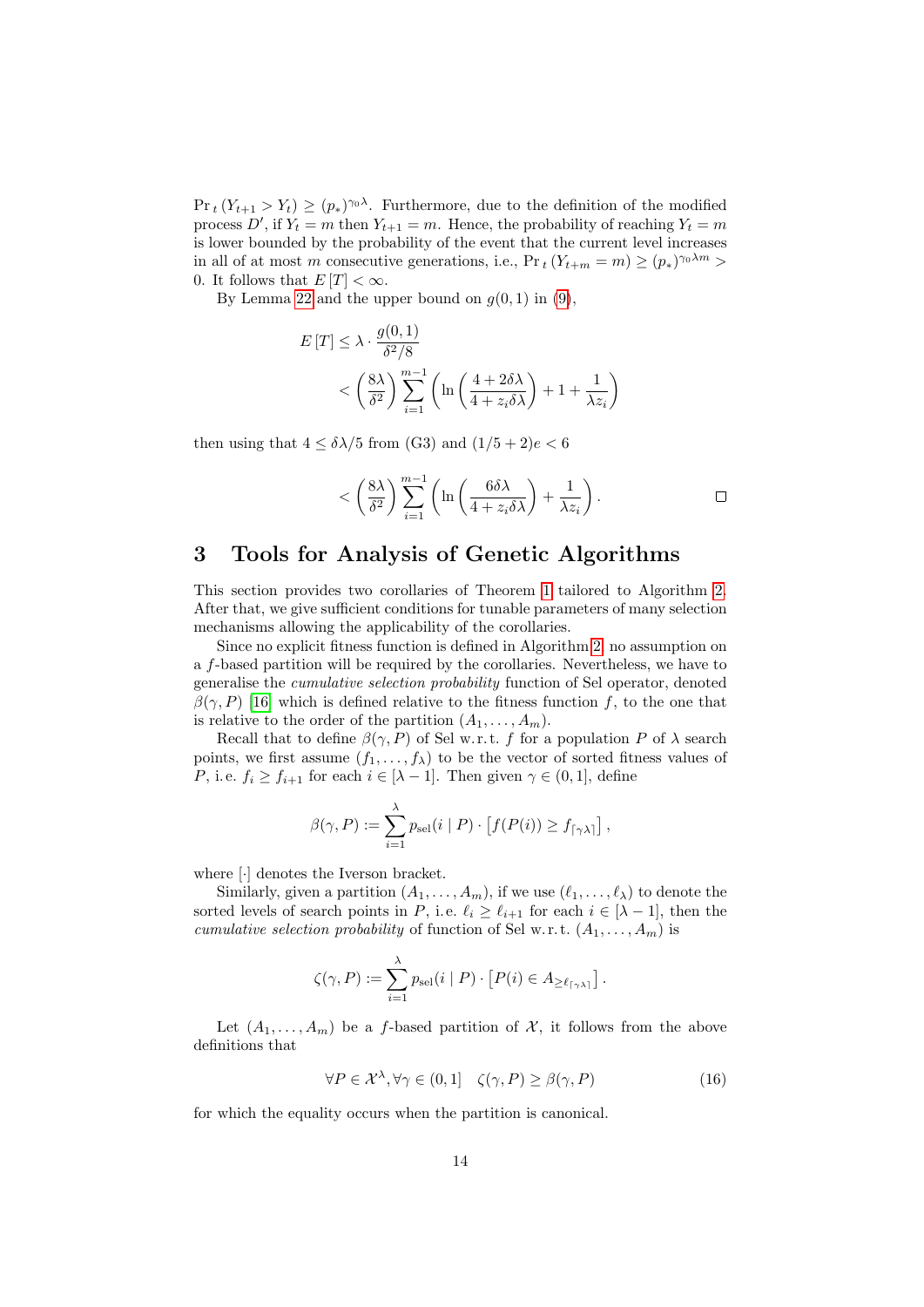#### 3.1 Analysis of non-permanent use of crossover

We first derive from Theorem [1](#page-5-0) a corollary that is adapted to Algorithm [2](#page-4-1) with  $p_c < 1$ . This setting covers the case  $p_c = 0$ , i.e. only unary variation operators are used. This specific case is the main subject of [\[16\]](#page-44-7), and to some extent our corollary shares many similarities with the main theorem of that paper. As we will see later on, stronger and more general results can be claimed with the corollary.

<span id="page-14-0"></span>Corollary 5. Let  $(A_1, \ldots, A_m)$  be a partition of X, define  $T := min\{t\lambda \mid$  $|P \cap A_m| > 0$  to be the first point in time that Algorithm [2](#page-4-1) with  $p_c < 1$  obtains an element of  $A_m$ . If there exist  $s_1, \ldots, s_{m-1}, s_*, p_0, \delta \in (0,1]$ , and a constant  $\gamma_0 \in (0,1)$  such that

(M1) for each level  $j \in [m-1]$ 

$$
p_{\text{mut}}\left(y \in A_{\geq j+1} \mid x \in A_j\right) \geq s_j
$$

(M2) for each level  $j \in [m-1]$ 

$$
p_{\text{mut}}\left(y \in A_{\geq j} \mid x \in A_j\right) \geq p_0
$$

(M3) for any population  $P \in (\mathcal{X} \setminus A_m)^{\lambda}$  and  $\gamma \in (0, \gamma_0]$ 

$$
\zeta(\gamma, P) \ge \frac{(1+\delta)\gamma}{p_0(1-p_{\rm c})}
$$

(M4) the population size  $\lambda$  satisfies

$$
\lambda \ge \left(\frac{4}{\gamma_0 \delta^2}\right) \ln\left(\frac{128m}{\gamma_0 s_* \delta^2}\right) \text{ where } s_* := \min_{j \in [m-1]} \{s_j\},\
$$

then

$$
E[T] < \left(\frac{8}{\delta^2}\right) \sum_{j=1}^{m-1} \left(\lambda \ln\left(\frac{6\delta\lambda}{4+\gamma_0 s_j \delta\lambda}\right) + \frac{1}{\gamma_0 s_j}\right).
$$

Proof. Following the guideline, we apply Theorem [1.](#page-5-0) Step 1 is skipped because we already have the partition. Step 2: We assume  $|P \cap A_{\geq j}| \geq \gamma_0 \lambda$  and  $|P \cap A_{\geq j}|$  $A_{\geq j+1}|\geq \gamma\lambda>0$  for some  $\gamma\leq \gamma_0$ . Hence, to create an individual in  $A_{\geq j+1}$  it suffices to pick an  $x \in |P \cap A_k|$  for any  $k \geq j+1$  and mutate it to an individual in  $A_{\geq k}$ , the probability of such an event according to (M2) and (M3) is at least  $(1-p_c)\zeta(\gamma, P)p_0 \ge (1+\delta)\gamma$ . So (G2) holds for the same  $p_0$ ,  $\delta$  and  $\gamma_0$  as in (M3).

Step 3: We are given  $|P \cap A_j| \geq \gamma_0 \lambda$ . Thus, with probability  $\zeta(\gamma_0, P)$ , the selection mechanism chooses an individual x in either  $A_i$  or  $A_{\geq i+1}$ . If the individual x belongs to  $A_j$ , then the mutation operator will by condition (M1) upgrade the individual to  $A_{\geq j+1}$  with probability  $s_j$ . If the individual belongs to  $A_{\geq j+1}$ , then by (M2), the mutation operator maintains the individual in  $A_{\geq j+1}$  with probability  $p_0$ . Finally, no crossover occurs with probability  $1 - p_c$ . Hence, the probability of producing an individual in  $A_{\geq j+1}$  is at least

$$
(1 - p_c)\zeta(\gamma_0, P) \min\{s_j, p_0\} \ge (1 - p_c)\zeta(\gamma_0, P)s_j p_0
$$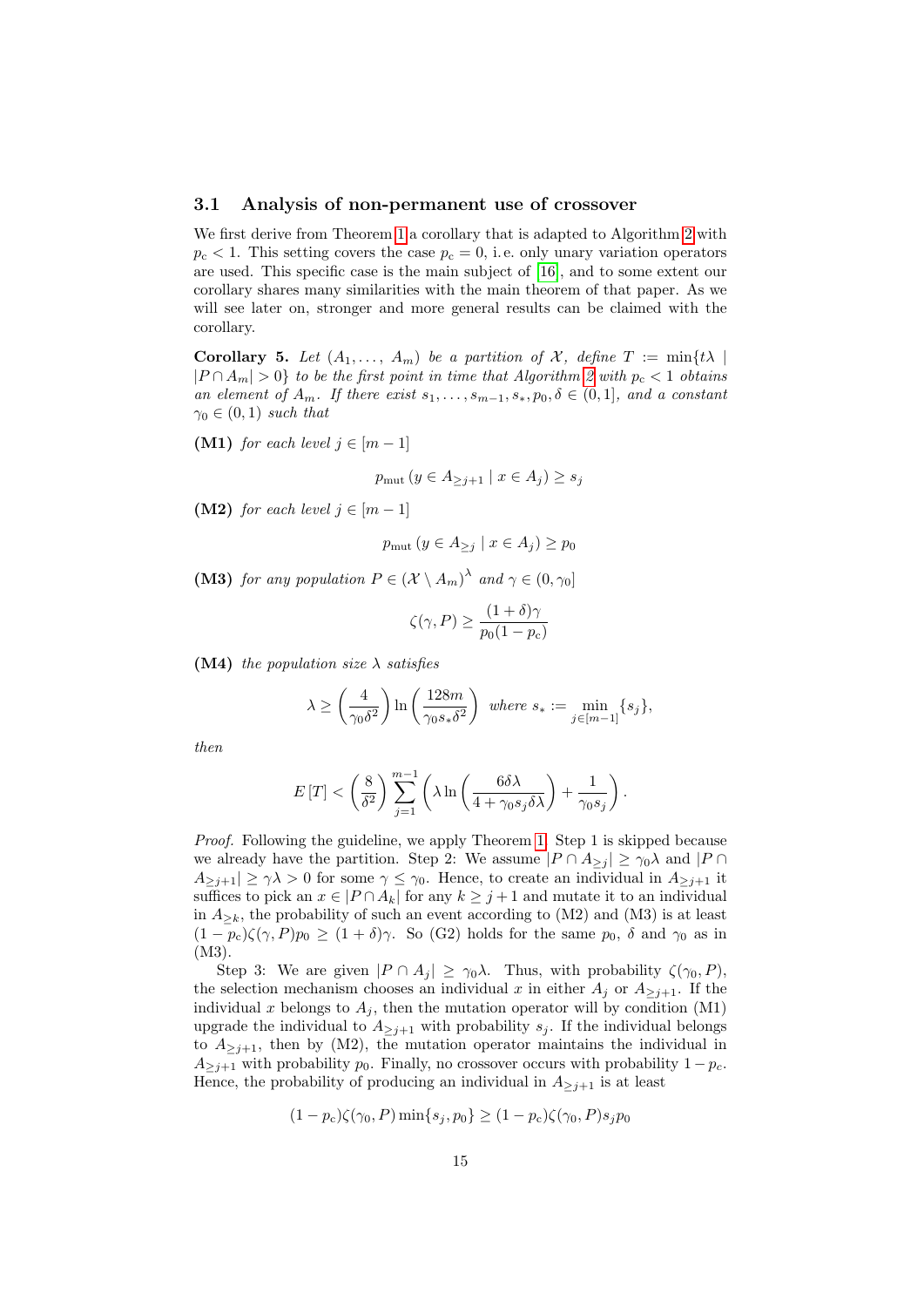$$
> \gamma_0 s_j =: z_j.
$$

Thus (G1) holds for that choice of  $z_i$  and  $z_* := \gamma_0 s_*$ .

Step 4: Given our choice of  $z_*$ , we have that condition (M4) implies condition (G3).

For the last step, all conditions (G1-3) are satisfied, and Theorem [1](#page-5-0) gives

$$
E[T] \leq \frac{8\lambda}{\delta^2} \sum_{j=1}^{m-1} \left( \ln \left( \frac{6\delta\lambda}{4 + z_j \delta\lambda} \right) + \frac{1}{z_j \lambda} \right)
$$
  
=  $\frac{8}{\delta^2} \sum_{j=1}^{m-1} \left( \lambda \ln \left( \frac{6\delta\lambda}{4 + \gamma_0 s_j \delta\lambda} \right) + \frac{1}{\gamma_0 s_j} \right).$ 

From the proof, we remark that any operator can be used in place of crossover in line [5](#page-4-4) of Algorithm [2,](#page-4-1) and the result still holds. Therefore, the corollary is in fact applicable to a wider range of algorithms than just Algorithm [2.](#page-4-1)

### 3.2 Analysis of permanent use of crossover

The following corollary adapts Theorem 1 to the setting of Algorithm [2](#page-4-1) with  $p_c = 1.$ 

<span id="page-15-0"></span>Corollary 6. Given a partition  $(A_1, \ldots, A_m)$  of X, let  $T := min\{t\lambda \mid |P \cap$  $|A_m| > 0$  be the first point in time that Algorithm [2](#page-4-1) with  $p_c = 1$  obtains an element of  $A_m$ . If there exist  $s_1, \ldots, s_{m-1}, s_*, p_0, \varepsilon, \delta \in (0,1]$ , and a constant  $\gamma_0 \in (0,1)$  such that

(C1) for each level  $j \in [m-1]$ 

$$
p_{\text{mut}}\left(y \in A_{\geq j+1} \mid x \in A_j\right) \geq s_j
$$

(C2) for each level  $j \in [m]$ 

$$
p_{\text{mut}}\left(y \in A_{\geq j} \mid x \in A_j\right) \geq p_0
$$

(C3) for each level  $j \in [m-2]$ 

$$
p_{\text{xor}}\left(x \in A_{\geq j+1} \mid u \in A_{\geq j}, v \in A_{\geq j+1}\right) \geq \varepsilon
$$

(C4) for any population  $P \in (\mathcal{X} \setminus A_m)^{\lambda}$  and  $\gamma \in (0, \gamma_0]$ 

$$
\zeta(\gamma,P) \geq \gamma \sqrt{\frac{1+\delta}{p_0 \gamma_0 \varepsilon}}
$$

(C5) the population size satisfies

$$
\lambda \ge \left(\frac{4}{\gamma_0 \delta^2}\right) \ln\left(\frac{128m}{\gamma_0 \delta^2 s_*}\right) \text{ where } s_* := \min_{j \in [m-1]} \{s_j\}
$$

then

$$
E[T] < \left(\frac{8}{\delta^2}\right) \sum_{j=1}^{m-1} \left(\lambda \ln \left(\frac{6\delta\lambda}{4 + \gamma_0 s_j \delta\lambda}\right) + \frac{1}{\gamma_0 s_j}\right).
$$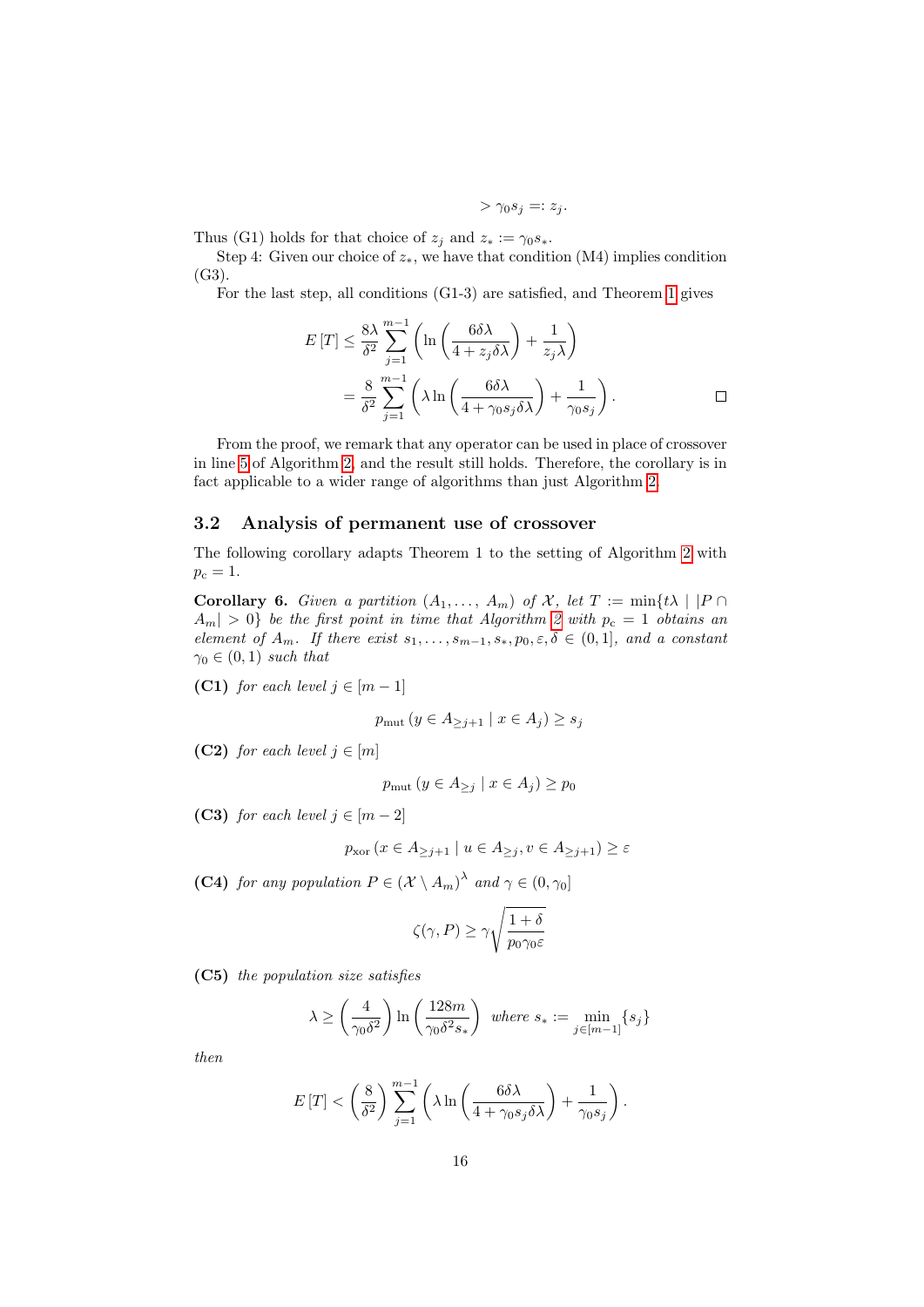Proof. We apply Theorem [1](#page-5-0) following the guideline. Again, Step 1 is skipped because the partition is already defined.

Step 2: We are given  $|P \cap A_{\geq j}| \geq \gamma_0 \lambda$  and  $|P \cap A_{\geq j+1}| \geq \gamma \lambda > 0$ . To create an individual in  $A_{\geq j+1}$ , it suffices to pick the individual u in  $A_{\geq j}$  and v in  $A_{\geq j+1}$ , then to produce an individual in  $A_k$  for any  $k \geq j+1$  by crossover and not destroy the produced individual by mutation. The probability of such an event according to (C2), (C3) and (C4) is bounded from below by  $\zeta(\gamma_0, P)\zeta(\gamma, P)\varepsilon p_0 \geq$  $(1 + \delta)\gamma$ . Condition (G2) is then satisfied with the same  $\gamma_0$  and  $\delta$  as in (C4).

Step 3: We assume  $|P \cap A_j| \geq \gamma_0 \lambda$ . Note that condition (C3) written for level j −1 is  $p_{\text{xor}}(x \in A_{\geq j} \mid u \in A_{\geq j-1}, v \in A_{\geq j}) \geq \varepsilon$ , and because  $A_{\geq j} \subset A_{\geq j-1}$ then  $p_{\text{xor}}(x \in A_{\geq j} \mid u \in A_{\geq j}, v \in A_{\geq j}) \geq \varepsilon$ . To create an individual in  $A_{\geq j+1}$ , it then suffices to pick both u and v from  $A_{\ge j}$  in line [4,](#page-4-2) then to produce an individual in  $A_k$  for any  $k \geq j$  by crossover, now if  $k = j$  we need to improve the produced individual by mutation, i.e. relying on  $(C1)$ , otherwise if  $k > j$ it suffices not to destroy the produced individual by mutation, i. e. relying on (C2). It then follows from (C4) that the probability of producing an individual in  $A_{\geq j+1}$  is at least

$$
\zeta(\gamma_0, P)^2 \varepsilon \min\{s_j, p_0\} \ge \zeta(\gamma_0, P)^2 \varepsilon s_j p_0 > \gamma_0 s_j =: z_j.
$$

Condition (G1) then holds for that choice of  $z_i$  and  $z_* := \gamma_0 s_*$ .

Step 4: It follows from the above definition of  $z_*$  that (C5) implies (G3).

In the last step, since all conditions (G1-3) are satisfied, Theorem [1](#page-5-0) guarantees that

$$
E[T] \leq \frac{8}{\delta^2} \sum_{j=1}^{m-1} \left( \lambda \ln \left( \frac{6\delta\lambda}{4 + \gamma_0 s_j \delta\lambda} \right) + \frac{1}{\gamma_0 s_j} \right).
$$

The corollary shares many similarities with Corollary [5,](#page-14-0) except that condition (C2) has to additionally hold for level  $A_m$ , that (C3) is a new condition on the Cross operator, and that condition (C4) on Sel operator is different from (M3).

#### 3.3 Analysis of selection mechanisms

We show how to parameterise the following selection mechanisms such that condition  $(M3)$  of Corollary [5](#page-14-0) and  $(C4)$  of Corollary [6](#page-15-0) are satisfied. In ktournament selection, k individuals are sampled uniformly at random with replacement from the population, and the fittest of these individuals is returned. In  $(\mu, \lambda)$ -selection, parents are sampled uniformly at random among the fittest  $\mu$  individuals in the population. A function  $\alpha : \mathbb{R} \to \mathbb{R}$  is a ranking function [\[28\]](#page-45-10) if  $\alpha(x) \geq 0$  for all  $x \in [0,1]$ , and  $\int_0^1 \alpha(x) dx = 1$ . In ranking selection with ranking function  $\alpha$ , the probability of selecting individuals ranked  $\gamma$  or better is  $\int_0^{\gamma} \alpha(x) dx$ . In linear ranking selection parametrised by  $\eta \in (1, 2]$ , the ranking function is  $\alpha(\gamma) := \eta(1 - 2\gamma) + 2\gamma$ . We define exponential ranking selection parametrised by  $\eta > 0$  with  $\alpha(\gamma) := \eta e^{\eta(1-\gamma)}/(e^{\eta} - 1)$ .

<span id="page-16-0"></span>**Lemma 7.** Assuming that  $(A_1, \ldots, A_m)$  is a partition of X with  $(A_1, \ldots, A_{m-1})$ being an f-based partition of  $\mathcal{X} \setminus A_m$ , for any constants  $\delta' > 0$ ,  $p_0 \in (0,1)$ ,  $\varepsilon \in (0,1)$ , and for any non-negative parameter  $p_c = 1 - \Omega(1)$ , there exists a constant  $\gamma_0 \in (0,1)$  such that all the following selection mechanisms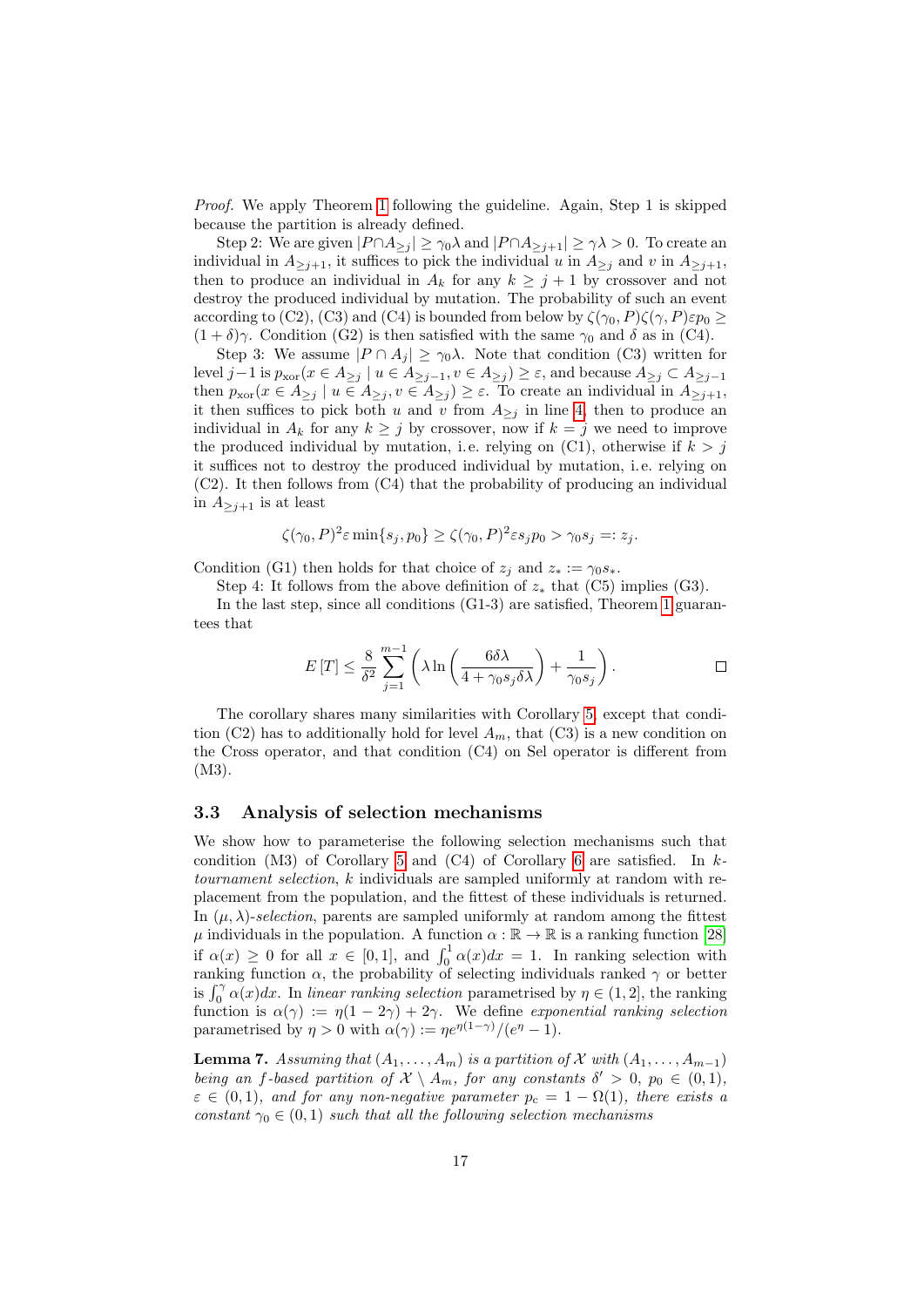- 1. k-tournament selection,
- 2.  $(\mu, \lambda)$ -selection,
- 3. linear ranking selection,
- 4. exponential ranking selection

with their parameters k,  $\lambda/\mu$  and  $\eta$  being set to no less than  $\frac{1+\delta'}{4}$  $\frac{1}{(1-p_{\rm c})p_0}$  satisfy (M3), i.e.  $\zeta(\gamma, P) \geq \frac{(1 + \delta'')\gamma}{\zeta(1 + \delta'')}$  $\frac{(1+o^2)}{p_0(1-p_c)}$  for any  $\gamma \in (0, \gamma_0]$ , any  $P \in (\mathcal{X} \backslash A_m)^\lambda$  and some constant  $\delta'' > 0$ .

*Proof.* Since (M3) only concerns with the restricted subspace  $\mathcal{X} \setminus A_m$  we only need to focus on this subspace, and because the partition is f-based on it, due to [\(16\)](#page-13-0) it suffices to prove the results for  $\beta$  function instead of  $\zeta$  function.

The results for k-tournament,  $(\mu, \lambda)$ -selection and linear ranking follow by applying Lemma 13 in [\[16\]](#page-44-7) (with its  $p_0$  being set as our  $p_0(1 - p_c)$ ). For exponential ranking, we first remark the following lower bound,

$$
\beta(\gamma, P) \ge \int_0^{\gamma} \frac{\eta e^{\eta(1-x)} dx}{e^{\eta} - 1} = \left(\frac{e^{\eta}}{e^{\eta} - 1}\right) \left(1 - \frac{1}{e^{\eta \gamma}}\right)
$$

$$
\ge 1 - \frac{1}{1 + \eta \gamma}.
$$

Then the rest of the proof is similar to k-tournament with  $\eta$  in place of k.  $\Box$ 

<span id="page-17-0"></span>**Lemma 8.** Assuming that  $(A_1, \ldots, A_m)$  is a partition of X with  $(A_1, \ldots, A_{m-1})$ being an f-based partition of  $\mathcal{X} \setminus A_m$ , for any constants  $\delta' > 0$ ,  $p_0 \in (0,1)$  and  $\varepsilon \in (0,1)$ , there exists a constant  $\gamma_0 \in (0,1)$  such that the following selection mechanisms

- 1. k-tournament selection with  $k \geq 4(1+\delta')/(\varepsilon p_0)$ ,
- 2.  $(\mu, \lambda)$ -selection with  $\lambda/\mu \geq (1+\delta')/(\varepsilon p_0)$ , and
- 3. exponential ranking selection with  $\eta \geq 4(1+\delta')/(\varepsilon p_0)$

satisfy (C4), i.e. 
$$
\zeta(\gamma, P) \ge \gamma \sqrt{\frac{1+\delta'}{p_0 \varepsilon \gamma_0}}
$$
 for any  $\gamma \in (0, \gamma_0]$  and any  $P \in (\mathcal{X} \setminus A_m)^{\lambda}$ .

*Proof.* Similar to the proof of Lemma [7,](#page-16-0) we only focus on the subspace  $\mathcal{X} \setminus A_m$ where the partition is f-based, and based on [\(16\)](#page-13-0) we consider  $\beta$  function instead of ζ function.

Define  $\varepsilon' := \varepsilon p_0$ .

1. Consider k-tournament selection and let  $\gamma \in (0, \gamma_0]$ . By the definition of f-based partition, to select an individual from the same level as the  $\gamma$ -ranked individual or higher it is sufficient that the randomly sampled tournament contains at least one individual with rank  $\gamma$  or higher. Hence,

$$
\beta(\gamma, P) \ge 1 - (1 - \gamma)^k > 1 - \frac{1}{1 + \gamma k},
$$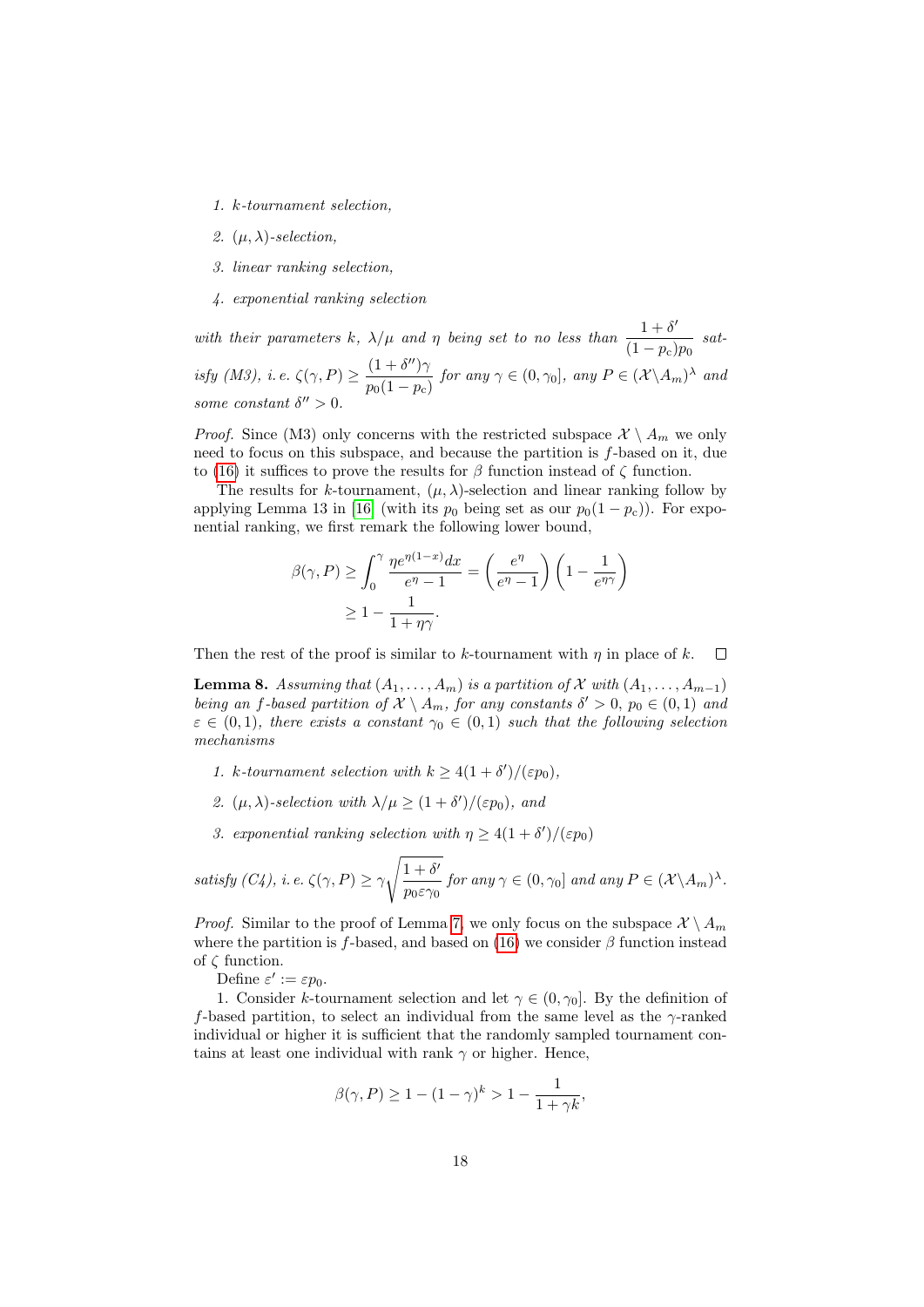because  $(1 - \gamma)^k < e^{-\gamma k} < \frac{1}{1 + \gamma k}$ . So for  $k \geq 4(1 + \delta')/\varepsilon'$ ,

$$
\beta(\gamma, P) \ge 1 - \frac{1}{1 + \frac{4\gamma(1+\delta')}{\varepsilon'}} = \frac{\frac{4\gamma(1+\delta')}{\varepsilon'}}{\frac{1+4\gamma(1+\delta')}{\varepsilon'}}.
$$

If  $\gamma_0 := \varepsilon'/(4(1+\delta'))$ , then for all  $\gamma \in (0, \gamma_0]$  it holds that  $4(1+\delta')/\varepsilon' \leq 1/\gamma$ and

$$
\beta(\gamma, P) \ge \frac{\gamma 4(1+\delta')/\varepsilon'}{\gamma(1/\gamma) + 1} = \frac{2(1+\delta')\gamma}{\varepsilon'}
$$

$$
= \sqrt{\frac{(1+\delta')}{\varepsilon'(\varepsilon'/4(1+\delta'))}}\gamma = \sqrt{\frac{(1+\delta')}{\varepsilon'\gamma_0}}\gamma.
$$

2. In  $(\mu, \lambda)$ -selection, again by f-based property of the partition, we have  $\beta(\gamma, P) = \lambda \gamma / \mu$  if  $\gamma \lambda \leq \mu$ , and  $\beta(\gamma, P) = 1$  otherwise. It suffices to pick  $\gamma_0 := \mu/\lambda$  so that with  $\lambda/\mu \ge (1 + \delta')/\varepsilon'$ , for all  $\gamma \in (0, \gamma_0]$ . Then

$$
\beta(\gamma, P) \ge \frac{\lambda \gamma}{\mu} = \sqrt{\frac{\lambda^2}{\mu^2}} \gamma = \sqrt{\frac{\lambda}{\mu \gamma_0}} \gamma \ge \sqrt{\frac{1 + \delta'}{\varepsilon' \gamma_0}} \gamma.
$$

3. Similar to the proof of Lemma [7,](#page-16-0) we remark that  $\beta(\gamma, P) \geq 1 - \frac{1}{1+\eta\gamma}$ , thus the rest of the proof is similar to k-tournament selection.

## <span id="page-18-0"></span>4 Applications to Genetic Algorithms for Different Problems

This section applies the results from the previous section to derive bounds on the expected runtime of GAs for optimising pseudo-Boolean functions and solving combinatorial Optimization problems.

In what follows, by bitwise mutation operator we mean an operator that given a bitstring  $x$ , computes a bitstring  $y$ , where independently of other bits, each bit  $y_i$  is set to  $1 - x_i$  with probability  $p_m$  and with probability  $1 - p_m$  it is set equal to  $x_i$ . The tunable parameter  $p_m$  is called a *mutation rate*.

### 4.1 Optimisation of pseudo-Boolean functions

In this subsection, we consider the expected runtime of non-elitist GAs in Algorithm [2](#page-4-1) on the following functions,

OneMax
$$
(x) := \sum_{i=1}^{n} x_i = |x|_1 = \text{OM}(x),
$$

\nLEADINGONES $(x) := \sum_{i=1}^{n} \prod_{j=1}^{i} x_i = \text{LO}(x),$ 

\nJUMP<sub>r</sub> $(x) := \begin{cases} n+1 & \text{if } |x|_1 = n \\ r+|x|_1 & \text{if } |x|_1 \leq n-r \\ n-|x|_1 & \text{otherwise} \end{cases}$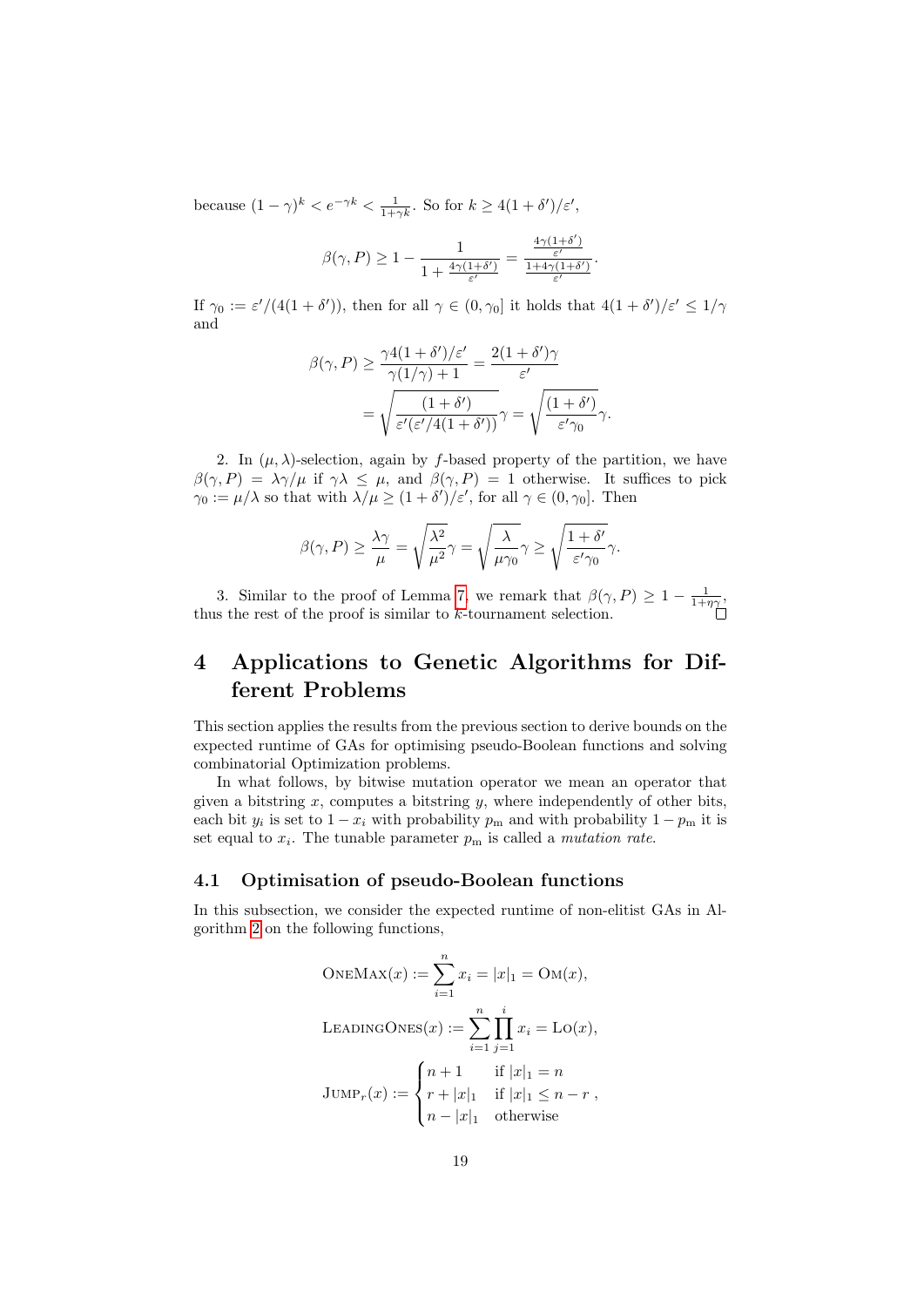$$
ROYALROADr(x) := \sum_{i=0}^{n/r-1} \prod_{j=1}^{r} x_{ir+j},
$$
  
LINEAR(x) := 
$$
\sum_{j=1}^{n} c_i x_i.
$$

Note that our results on these functions also hold for their generalised classes, i. e. the meaning of 0-bit and 1-bit in each position can be exchanged, and/or  $x$  is rearranged according to a fixed permutation before each evaluation. For LINEAR, w. o. l. g. we can assume  $c_1 \geq c_2 \geq \cdots \geq c_n > 0$  [\[16\]](#page-44-7). We also consider the class of  $\ell$ -UNIMODAL functions, for which each function has exactly  $\ell$ distinctive fitness values  $f_1 < f_2 < \cdots < f_{\ell}$ , and each bitstring x of the search space is either optimal or it has a Hamming-neighbour  $y$  with a better fitness, i.e.  $f(y) > f(x)$ .

For a moderate use of crossover, i.e.  $p_c = 1 - \Omega(1)$ , Corollary [5](#page-14-0) is applicable and provides upper bounds on the expected runtime for all these functions and classes.

<span id="page-19-1"></span>**Theorem 9.** The expected runtime of the GA in Algorithm [2,](#page-4-1) with  $p_c = 1 - \Omega(1)$ using any crossover operator, a bitwise mutation with mutation rate  $\chi/n$  for any fixed constant  $\chi > 0$  and one of the selection mechanisms: k-tournament selection,  $(\mu, \lambda)$ -selection, linear or exponential ranking selection, with their parameters k,  $\lambda/\mu$  and  $\eta$  being set to no less than  $(1+\delta)e^{\chi}/(1-p_c)$  where  $\delta > 0$ being any constant, is

- $\mathcal{O}(n\lambda)$  on ONEMAX if  $\lambda > c \ln n$ ,
- $\mathcal{O}(n^2 + n\lambda \ln \lambda)$  on LEADINGONES if  $\lambda \geq c \ln n$ ,
- $\mathcal{O}(n\ell + \ell \lambda \ln \lambda)$  on  $\ell$ -Unimodal if  $\lambda \geq c \ln(\ell n)$ ,
- $\mathcal{O}(n^2 + n\lambda \ln \lambda)$  on LINEAR if  $\lambda \geq c \ln n$ ,
- $\mathcal{O}\left(\left(\frac{n}{\chi}\right)^r + n\lambda + \lambda \ln \lambda\right)$  on  $\text{JUMP}_r$  if  $\lambda \geq c r \ln n$ , •  $\mathcal{O}\left(\left(\frac{n}{\chi}\right)^r \ln\left(\frac{n}{r}\right) + \frac{n\lambda \ln \lambda}{r}\right)$  on ROYALROAD<sub>r</sub>>2 if  $\lambda \geq c r \ln n$ ,

for some sufficiently large constant c.

*Proof.* We apply Corollary [5](#page-14-0) with the canonical partition  $A_j := \{j | f(x) = j\}$ for all functions<sup>[1](#page-19-0)</sup>, except for LINEAR, the fitness-based partition  $[16]$ :

$$
A_j := \left\{ x \mid \sum_{i=1}^j c_i \le f(x) < \sum_{i=1}^{j+1} c_i \right\}
$$

for  $j \in \{0\} \cup [n-1]$  and  $A_n := \{1^n\}$ , is used. The choices of  $s_j$  and  $s_*$  to satisfy (M1) are the following.

<span id="page-19-0"></span><sup>&</sup>lt;sup>1</sup>The first level can be  $A_0$  instead of  $A_1$  for some functions but that does not matter as far

as we compute the sums correctly later on.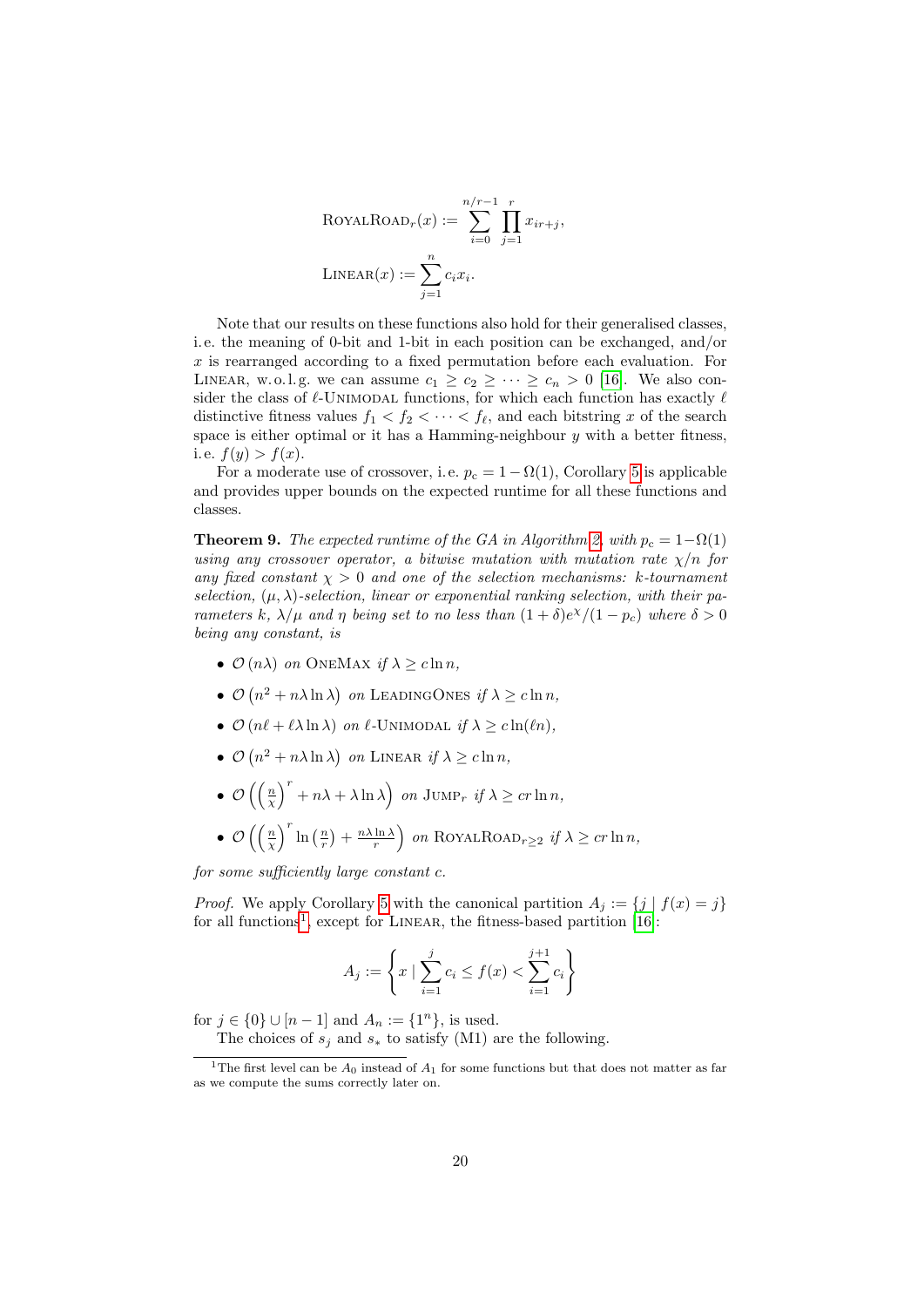• For ONEMAX, we set

$$
s_j := \binom{n-j}{1} \left(\frac{\chi}{n}\right) \left(1 - \frac{\chi}{n}\right)^{n-1} = \Omega\left(\frac{n-j}{n}\right),
$$

i. e. the probability of flipping a 0-bit while keeping all the other bits unchanged, and  $s_* := \Omega\left(\frac{1}{n}\right)$ .

• For LEADINGONES,  $\ell$ -UNIMODAL and LINEAR, we set

$$
s_j := \frac{\chi}{n} \left( 1 - \frac{\chi}{n} \right)^{n-1} = \Omega \left( \frac{1}{n} \right) =: s_*,
$$

i. e. the probability of flipping a specific bit to create a Hamming neighbour solution with better fitness while keeping all the other bits unchanged. In  $\ell$ -UNIMODAL, the bit to flip must exist by the definition of the function. In LEADINGONES, the 0-bit at position  $j+1$  should be flipped. For LINEAR, the partition satisfies that among the first  $j+1$  bits there must be at least a 0-bit, thus it suffices to flip the left most 0-bit will produce a search point at a higher level.

• For JUMP<sub>r</sub>, as similar to ONEMAX for  $j \in [n-1]$  we use

$$
s_j := \binom{n-j+1}{1} \left(\frac{\chi}{n}\right) \left(1 - \frac{\chi}{n}\right)^{n-1} = \Omega\left(\frac{n-j+1}{n}\right),\,
$$

but  $s_n := \left(\frac{\chi}{n}\right)^r \left(1 - \frac{\chi}{n}\right)^{n-r} = \Omega\left(\left(\frac{\chi}{n}\right)^r\right)$ , i.e. the probability of flipping the r remained 0-bits, so  $s_* := \Omega\left(\left(\frac{1}{n}\right)^n\right)$ .

• For ROYALROAD<sub>r</sub>, we use

$$
s_j := \binom{n/r-j}{1} \left(\frac{\chi}{n}\right)^r \left(1 - \frac{\chi}{n}\right)^{n-r} = \Omega\left(\left(\frac{\chi}{n}\right)^r \left(\frac{n}{r} - j\right)\right),
$$

i.e. the probability of flipping an entire unsolved block of length  $r$  (in the worst case) while keeping the other bits unchanged, and  $s_* := \Omega\left(\left(\frac{1}{n}\right)^r\right)$ .

It follows from Lemma [19](#page-37-2) that the probability of not flipping any bit position by mutation is  $(1 - \chi/n)^n \geq \left(1 - \frac{\delta/2}{1 + \delta}\right)$  $\frac{\delta/2}{1+\delta/2}\Bigg\}\,e^{-\chi} = \frac{e^{-\chi}}{1+\delta/2}$  $\frac{e^{-\lambda}}{1+\delta/2}$  for *n* sufficiently large, thus choosing  $p_0 := \frac{e^{-\chi}}{1+\delta}$  $\frac{e^{-\lambda}}{1+\delta/2}$  satisfies (M2).

We now look at  $(M3)$ . In k-tournament selection, we have

$$
k \ge \frac{(1+\delta)e^{\chi}}{1-p_{\text{c}}} = \left(1 + \frac{\delta/2}{1+\delta/2}\right) \frac{1}{(1-p_{\text{c}})p_0}.
$$

Hence, it follows from Lemma [7](#page-16-0) that (M3) is satisfied with constant  $\delta' := \frac{\delta/2}{1+\delta}$  $\frac{\delta/2}{1+\delta/2}$ . The same conclusion can be drawn for the other three selection mechanisms.

In (M4), since  $\gamma_0$  and  $\delta'$  are constants, there should exist a constant  $c > 0$  for each function such that the condition is satisfied given the minimum requirement on population size related to c.

Since all conditions are satisfied, Corollary [5](#page-14-0) gives the desired result for each function. For ONEMAX and  $JUMP<sub>r</sub>$ , optimisation time can be saved at early levels, i.e.  $s_j$  is not small at the beginning, thus the evaluation of the sum  $\sum_{j=1}^{m-1} \ln \left( \frac{6 \delta \lambda}{4 + \gamma_0 s_j \delta \lambda} \right)$  has to be precise: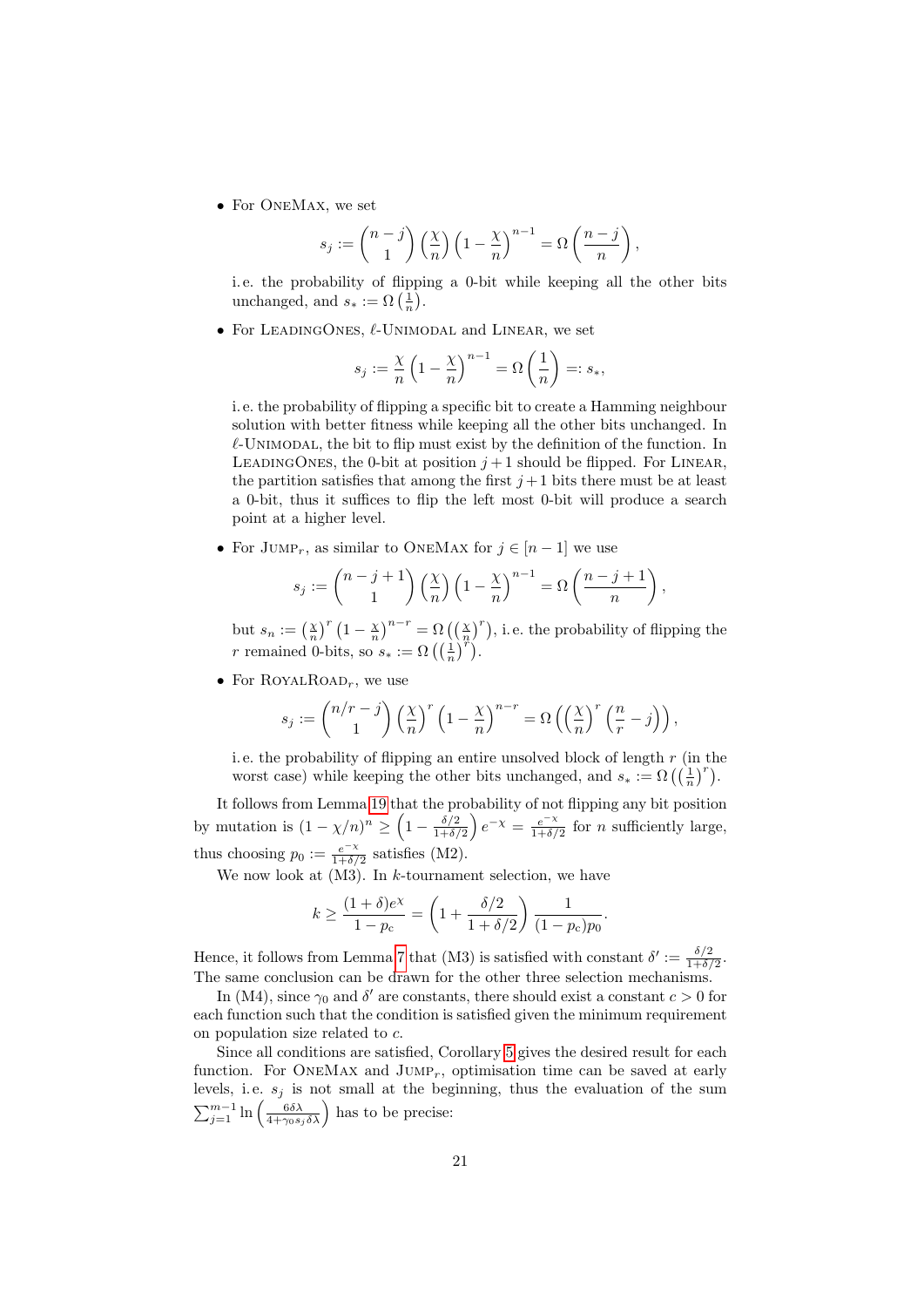• For ONEMAX, simplifying each term by  $\ln\left(\frac{6}{\gamma_0 s_j}\right)$  gives

$$
\mathcal{O}\left(\ln\left(\frac{6^n n^n}{\gamma_0^n \prod_{j=0}^{n-1} (n-j)}\right)\right) = \mathcal{O}\left(\ln\left(\frac{6^n n^n}{n! \gamma_0^n}\right)\right),\,
$$

and by Stirling's approximation  $n! = \Theta(n^{n+\frac{1}{2}}/e^n)$ , this is no more than  $\mathcal{O}(n)$ . The expected runtime is then  $\mathcal{O}(\lambda n + n \ln n)$ . Since we already require  $\lambda = \Omega(\ln n)$ , this can be written shortly as  $\mathcal{O}(n\lambda)$ .

• For JUMP<sub>r</sub>, we use the simplification  $\ln\left(\frac{6}{\gamma_0 s_j}\right)$  for the first  $m-2$  terms of the sum, and  $\ln(3\lambda/2)$  for the last term, so this gives

$$
\mathcal{O}\left(\ln\left(\frac{6^n n^{n-1}}{\gamma_0^n \prod_{j=1}^{n-1} (n-j+1)}\right) + \ln \lambda\right) = \mathcal{O}\left(\ln\left(\frac{6^n n^n}{n! \gamma_0^n}\right) + \ln \lambda\right) = \mathcal{O}\left(n + \ln \lambda\right).
$$

The expected runtime is then  $\mathcal{O}\left(\left(\frac{n}{\chi}\right)^r + n\lambda + \lambda \ln \lambda\right)$ .

For the other functions,  $s_j$  is already small at early levels, thus there is no benefit of considering the gradual sum of ln. Hence, the simplification  $\mathcal{O}(m \ln \lambda)$ for the sum  $\sum_{j=1}^{m-1} \ln \left( \frac{6 \delta \lambda}{4 + \gamma_0 s_j \delta \lambda} \right)$  gives the corresponding results.  $\Box$ 

In the case of regular use of crossover, i.e.  $p_c = 1$ , the relationship between the crossover operator and the structure of the search space becomes non-negligible. In the following, we consider a general mask-based crossover as follows. Given two parent genotypes  $u, v$ , the operator consists in first choosing (deterministically or randomly) a binary string  $\tilde{m} = (m_1, \ldots, m_n)$  to produce two offspring vectors  $x', x''$  as

$$
x'_{i} = \begin{cases} u_{i}, & \text{if } m_{i} = 1 \\ v_{i}, & \text{otherwise,} \end{cases} \qquad x''_{i} = \begin{cases} v_{i}, & \text{if } m_{i} = 1 \\ u_{i}, & \text{otherwise.} \end{cases}
$$

Then one element of  $\{x', x''\}$  chosen uniformly at random is returned. For example, the uniform crossover is a mask-based crossover for which  $\tilde{m} \sim \text{Unif}(\{0, 1\}^n)$ , and a k-point crossover is a mask-based crossover for which

$$
\tilde{m} \sim \text{Unif}\left(\left\{0^{a_1}1^{a_2}0^{a_3}\ldots \mid a_i \in \mathbb{N}, \sum_{i=1}^{k+1} a_i = n\right\}\right).
$$

The following lemma shows that all mask-based crossover operators satisfy (C3) with  $\varepsilon = 1/2$  for OM and Lo functions.

<span id="page-21-0"></span>**Lemma 10.** If  $x \sim p_{\text{xor}}(u, v)$ , where  $p_{\text{xor}}$  is a mask-based crossover, then:

- 1. If  $\text{Lo}(u) = \text{Lo}(v) = j$ , then  $\Pr(\text{Lo}(x) \geq j) = 1$ , otherwise  $Pr (Lo(x) > min{Lo(u), Lo(v)}) \ge 1/2$ .
- 2.  $Pr(\text{OM}(x) > [(OM(u) + OM(v))/2]) > 1/2.$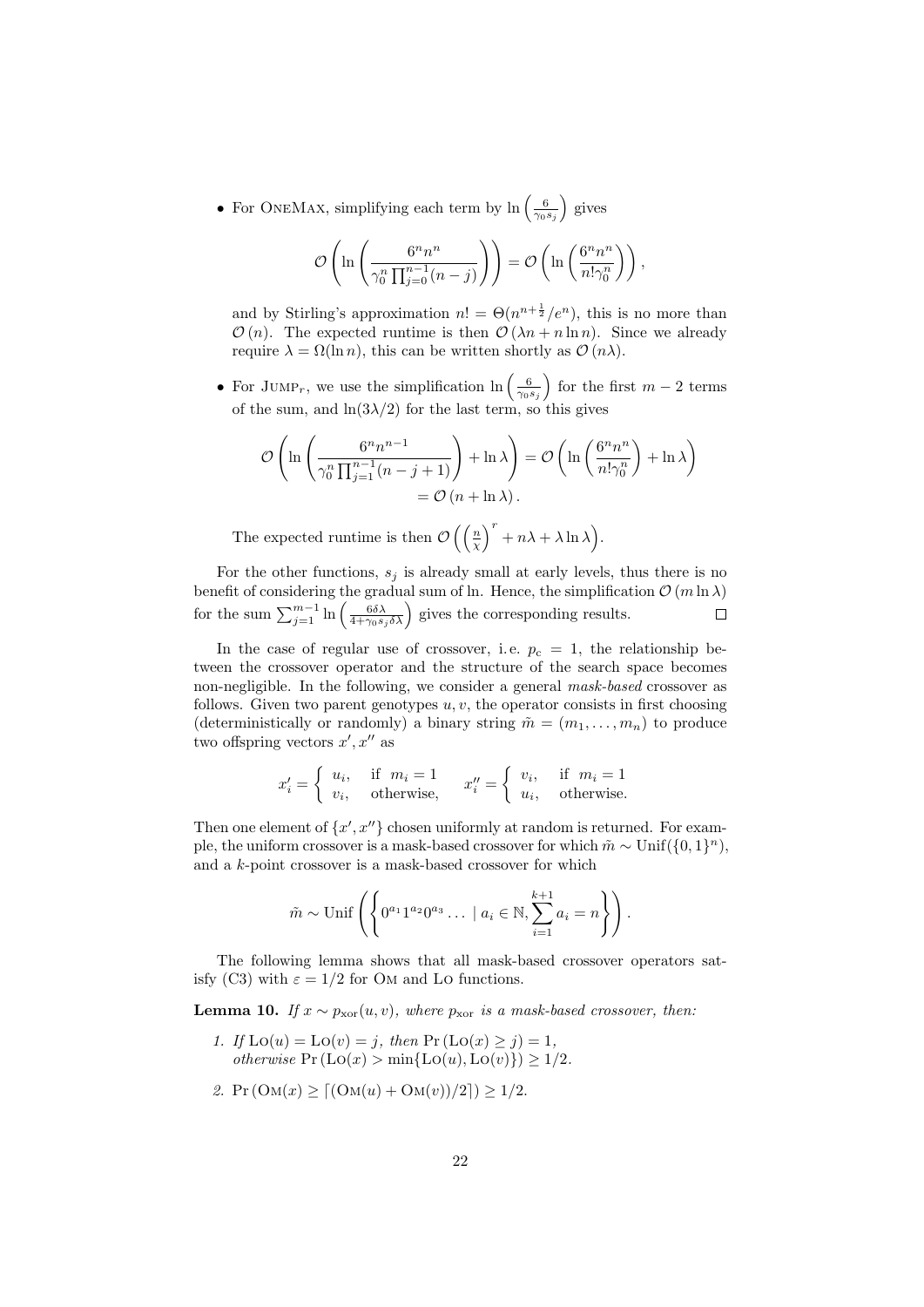*Proof.* 1) When  $Lo(u) = Lo(v) = j$ , in mask-based crossover operators, the two bitstrings  $x'$ ,  $x''$  have j leading ones. So does the returned bitstring, i.e. with probability 1.

If  $Lo(u) \neq Lo(v)$ , we can assume w.o.l.g. that  $Lo(v) = j$  and  $Lo(u) >$ Lo(v). Then v has a 0 while u has a 1 at position  $j + 1$ . So, one of the bitstrings  $x'$ ,  $x''$  in the mask-based crossover will inherit the 1 at that position and the other will inherit the 0. This implies that one of them has fitness at least  $j + 1$  and with probability  $1/2$  it is returned as output.

2) Each bit of u and v is copied either to x' or to x'', therefore  $|x'|_1 + |x''|_1 =$  $|u|_1 + |v|_1$ , which means that  $\max\{|x'|_1, |x''|_1\} \ge |(|u|_1 + |v|_1)/2|$ . The output is chosen with probabilities  $1/2$  to be copied either from  $x'$  or  $x''$ , and the result follows.  $\Box$ 

<span id="page-22-0"></span>**Theorem 11.** Assume that the GA in Algorithm [2](#page-4-1) with  $p_c = 1$  uses any maskbased crossover operator, a bitwise mutation with mutation rate  $\chi/n$  for any fixed constant  $\chi > 0$ , and one of the following selection mechanisms:

- k-tournament selection with  $k \geq 8(1+\delta)e^{\chi}$ ,
- $(\mu, \lambda)$ -selection with  $\lambda/\mu \geq 2(1+\delta)e^{\chi}$ , or
- exponential ranking selection with  $\eta \geq 8(1+\delta)e^{\chi}$ ,

for any constant  $\delta > 0$ . Then there exists a constant  $c > 0$ , such that the expected runtime of the GA is

- $\mathcal{O}(n\lambda)$  on ONEMAX if  $\lambda > c \ln n$ ,
- $\mathcal{O}(n^2 + n\lambda \ln \lambda)$  on LEADINGONES if  $\lambda \geq c \ln n$ .

Proof. We apply Corollary [6](#page-15-0) this time, but again using the canonical partition of the search space for both functions. We also assume that  $n$  is large enough so that by Lemma [19](#page-37-2) the probability of not flipping any bit by mutation is  $(1-\chi/n)^n \geq \left(1-\frac{\delta/2}{1+\delta}\right)$  $\frac{\delta/2}{1+\delta/2}$   $e^{-\chi} = \frac{e^{-\chi}}{1+\delta/2} =: p_0$ , and so (C2) is satisfied with this choice of  $p_0$ . In addition, we use the same upgrades probabilities  $s_j$  and their smallest value  $s_*$  for each of the two functions as in the proof of Theorem [9](#page-19-1) to satisfy (C1).

It follows from Lemma [10](#page-21-0) that (C3) is satisfied for constant  $\varepsilon_1 := 1/2$ . We now look at condition (C4). For k-tournament, we get  $k \geq 8(1+\delta)e^{\chi} =$  $4\left(1+\frac{\delta/2}{1+\delta/2}\right)/(p_0\varepsilon_1)$ . So condition (C4) is satisfied with constant  $\delta' := \frac{\delta/2}{1+\delta/2}$  $1+\delta/2$ for k-tournament by Lemma [8.](#page-17-0) The same reasoning can be applied so that  $(C4)$ is also satisfied for the other selection mechanisms.

Since  $\delta'$  and  $\gamma_0$  are constants, thus condition (C5) is satisfied given  $\lambda \geq c \ln n$ and for some constant c. Since all conditions are satisfied, the result follows from Corollary [6.](#page-15-0) Г

Note that the upper bounds in Theorem [11](#page-22-0) match the upper bounds of Theorem [9.](#page-19-1) The latter is a generalisation of the results in [\[16\]](#page-44-7) which were limited to EAs without crossover.

In the next sections, we further demonstrate the generality of Theorem [1](#page-5-0) through Corollary [5](#page-14-0) by deriving bounds on the expected runtime of GAs with  $p_c = 1 - \Omega(1)$  to optimise or to approximate the optimal solutions of combinatorial optimisation problems. We start with a simple problem of sorting  $n$ elements from a totally ordered set.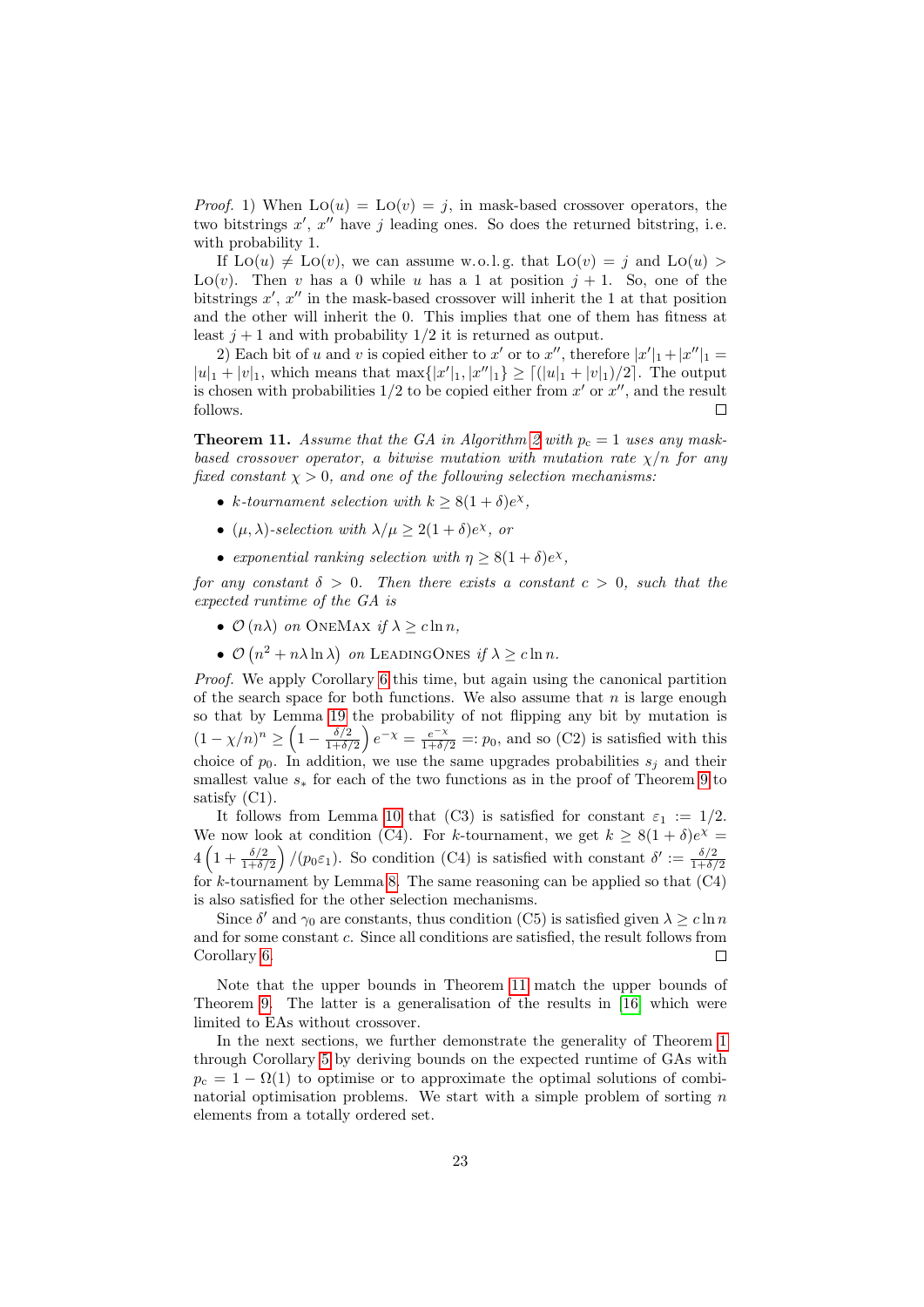#### 4.2 Optimisation on permutation space

Given  $n$  distinct elements from a totally ordered set, we consider the problem of ordering them so that some measure of sortedness is maximised. Several measures were considered by  $[52]$  in the context of analysing the  $(1+1)$  EA. One of those is  $Inv(\pi)$  which is defined to be the number of pairs  $(i, j)$  such that  $1 \leq i \leq j \leq n$ ,  $\pi(i) \leq \pi(j)$  (i.e. pairs in correct order). We show that with the method introduced in this paper, i. e. Corollary [5](#page-14-0) analysing GAs on Sorting problem with INV measure, denoted by  $SORTING_{INV}$ , is not much harder than analysing the  $(1+1)$  EA.

For the mutation we use the Exchange( $\pi$ ) operator [\[52\]](#page-46-14), which consecutively applies N pairwise exchanges between uniformly selected pairs of indices, where  $N$  is a random number drawn from a Poisson distribution with parameter 1.

**Theorem 12.** If the GA in Algorithm [2](#page-4-1) with  $p_c = 1 - \Omega(1)$  uses any crossover operator, the Exchange mutation operator, one of the selection mechanisms: ktournament selection,  $(\mu, \lambda)$ -selection, and linear or exponential ranking selection, with their parameters k,  $\lambda/\mu$  and  $\eta$  being set to no less than  $(1+\delta)e/(1-p_c)$ , then there exists a constant  $c > 0$  such that if the population size is  $\lambda \geq c \ln n$ , the expected time to obtain the optimum of SORTING<sub>INV</sub> is  $\mathcal{O}(n^2\lambda)$ .

*Proof.* Define  $m := \binom{n}{2}$ . We apply Corollary [5](#page-14-0) with the canonical partition,  $A_j := \{\pi \mid \text{Inv}(\pi) = j\}$  for  $j = \{0\} \cup [m]$ . The probability that mutation exchanges 0 pairs is  $1/e$ . Hence, condition (M2) is satisfied for  $p_0 := 1/e$ .

To show that (M1) is satisfied, we first define  $s_j := \frac{m-j}{em}$  for each  $j \in$  ${0} \cup [m-1]$ . Since  $x \in A_j$ , then the probability that the exchange operator exchanges exactly one pair is  $1/e$ , and the probability that this pair is incorrectly ordered in x, is  $(m - j)/m$ . Thus, (M1) is satisfied with the defined  $s_j$ .

In (M3), for k-tournament we have that  $k \geq \frac{(1+\delta)e}{1-n}$  $\frac{(1+\delta)e}{1-p_{\text{c}}} = \left(1+\frac{\delta/2}{1+\delta/2}\right)\frac{1}{(1-p_{\text{c}})p_0},$ thus the condition is satisfied for constant  $\delta' := \frac{\delta/2}{1+\delta}$  $\frac{\delta/2}{1+\delta/2}$  and some constant  $\gamma_0 \in$  $(0, 1)$  by Lemma [7.](#page-16-0) The same conclusion can be drawn be the other selection mechanisms. Finally, since  $\gamma_0$ ,  $\delta'$  are constants, there exists a constant  $c > 0$ such that (M4) is satisfied for any  $\lambda \geq c \ln(n)$ .

It therefore follows by Corollary [5](#page-14-0) that the expected runtime of the GA on SORTING<sub>INV</sub> is  $\mathcal{O}(n^2\lambda)$ , i.e. this is similar to ONEMAX except that we have  $m = O(n^2)$  levels.  $\Box$ 

### 4.3 Search for Local Optima

A great interest in the area of combinatorial optimisation is to find approximate solutions to NP-hard problems, because exact solutions for such problems are unlikely be computable in polynomial time under the so-called  $P\neq NP$  hypothesis. In the case of maximisation problems, a feasible solution is called a *ρ-approximate solution* if its objective function value is at least  $\rho$  times the optimum for some  $\rho \in (0,1]$ . Local search is one method among others to approximate solutions for combinatorial optimisation problems through finding local optima (a formal definition is given below). For a number of well-known problems it was shown [\[1\]](#page-43-4) that any local optimum is guaranteed to be a  $\rho$ approximate solution with a constant  $\rho$ .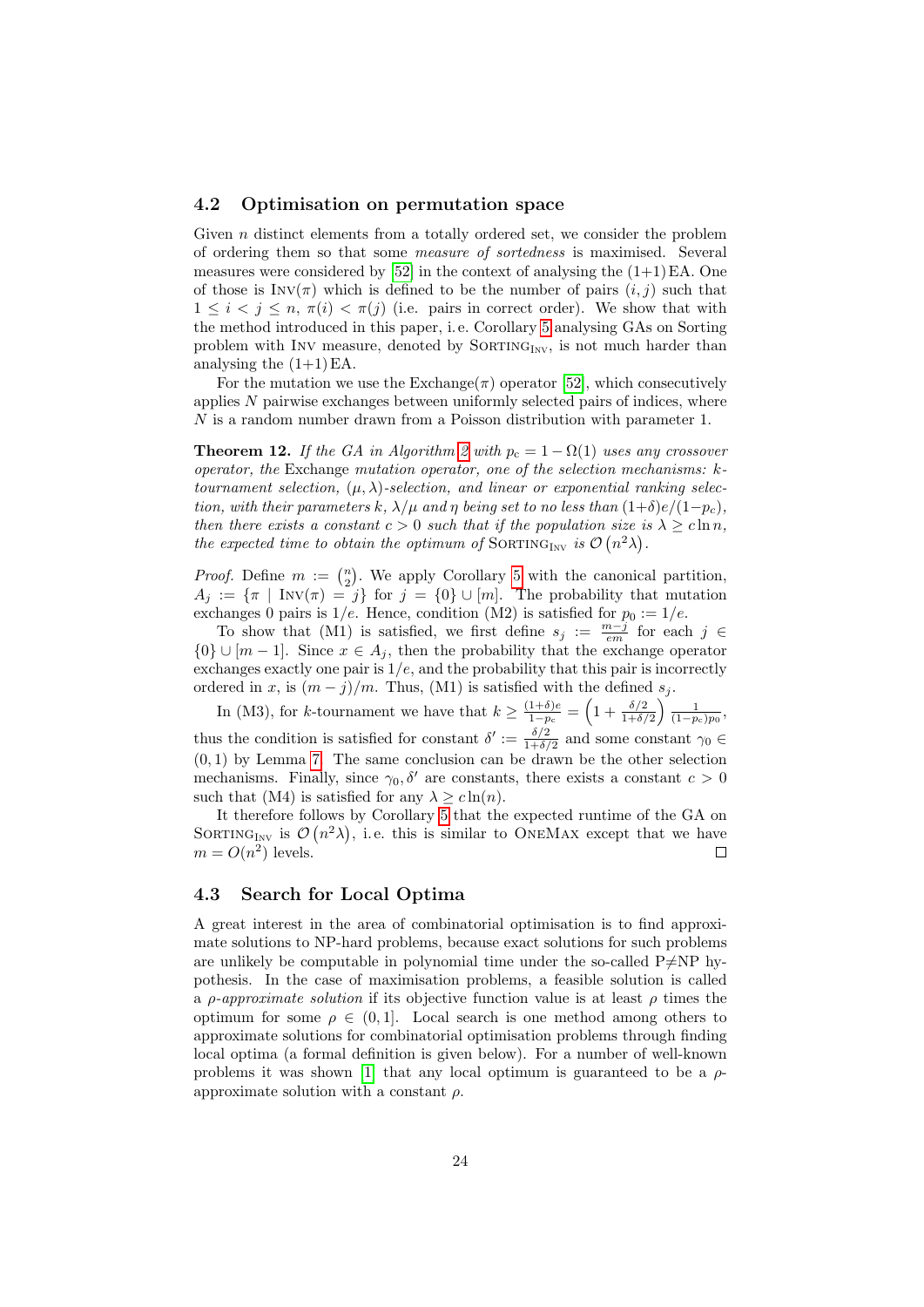Suppose that a *neighbourhood*  $\mathcal{N}(x) \subseteq \mathcal{X}$  is defined for every  $x \in \mathcal{X}$ . The mapping  $\mathcal{N}: \mathcal{X} \to 2^{\mathcal{X}}$  is called the *neighbourhood mapping* and all elements of  $\mathcal{N}(x)$  are called *neighbours* of x. For example, a frequently used neighbourhood mapping in the case of binary search space  $\mathcal{X} = \{0,1\}^n$  is defined by the Hamming distance  $H(\cdot, \cdot)$  and a radius r as

$$
\mathcal{N}(x) = \{ y \mid H(x, y) \le r \}.
$$

If  $f(y) \leq f(x)$  holds for all neighbours y of  $x \in \mathcal{X}$ , then x is called a local optimum w.r.t.  $\mathcal N$ . The set of all local optima is denoted by  $\mathcal LO$  (note that global optima also belong to  $\mathcal{LO}$ ).

A local search method starts from some initial solution  $y_0$ . Each iteration of the algorithm consists in moving from the current solution to a new solution in its neighbourhood, so that the value of the fitness function is increased. The way to choose an improving neighbour, if there are several of them, will not matter in this paper. The algorithm continues until a local optimum is reached. Let m be the number of different fitness values attained by solutions from  $\mathcal{X}\setminus\mathcal{LO}$ plus 1. Then starting from any point, the local search method finds a local optimum within at most  $m - 1$  steps.

Alternatively, one can use GAs to solve the optimisation problem, and possibly find local optima. The following result provides sets of sufficient conditions for a performance guaranteed GA to find local optima.

<span id="page-24-0"></span>**Corollary 13.** Given some positive constants  $p_0, \varepsilon_0$  and  $\delta$ , define the following conditions:

- (X1)  $p_{\text{mut}}(y | x) \geq s$  for any  $x \in \mathcal{X}, y \in \mathcal{N}(x)$ .
- (X2)  $p_{\text{mut}}(x \mid x) \geq p_0$  for all  $x \in \mathcal{X}$ .
- (X3)  $p_{\text{xor}}(f(x') \ge \max\{f(u), f(v)\} \mid u, v) \ge \varepsilon_0$  for any  $u, v \in \mathcal{X}$ .
- (X4.1) the non-elitist GA in Algorithm [2](#page-4-1) is set with  $p_c = 1$ , and it uses one of the following selection mechanisms:
	- k-tournament selection with  $k \geq \frac{4(1+\delta)}{\epsilon_0 m}$  $\frac{(1+0)}{\varepsilon_0 p_0},$
	- $(\mu, \lambda)$ -selection with  $\frac{\lambda}{\mu} \geq \frac{(1+\delta)}{\epsilon_0 p_0}$  $\frac{1+o}{\varepsilon_0p_0},$
	- exponential ranking selection with  $\eta \geq \frac{4(1+\delta)}{\epsilon_0 m}$  $\frac{(1+o)}{\varepsilon_0 p_0}$ .
- (X4.2) the non-elitist GA is set with  $p_c = 1 \Omega(1)$ , and it uses one of the following selection mechanisms: k-tournament selection,  $(\mu, \lambda)$ -selection, linear or exponential ranking selection, with their parameters k,  $\lambda/\mu$  and  $\eta$  being set to no less than  $\frac{(1+\delta)}{(1-p_c)p_0}$ .

If  $(X1-3)$  and  $(X4.1)$  hold, or exclusively  $(X1-2)$  and  $(X4.2)$  hold, then there exists a constant c, such that for  $\lambda \geq c \ln\left(\frac{m}{s}\right)$ , a local optimum is reached for the first time after  $\mathcal{O}(m\lambda \ln \lambda + \frac{m}{s})$  fitness evaluations in the expectation.

Condition  $(X4.1)$  or  $(X4.2)$  characterises the setting of selection mechanisms, while  $(X1-3)$  bear the properties of the variation operators over the neighbourhood structure N. Particularly,  $(X1)$  assumes a lower bound s on the probability that the mutation operator transforms an input solution into a specific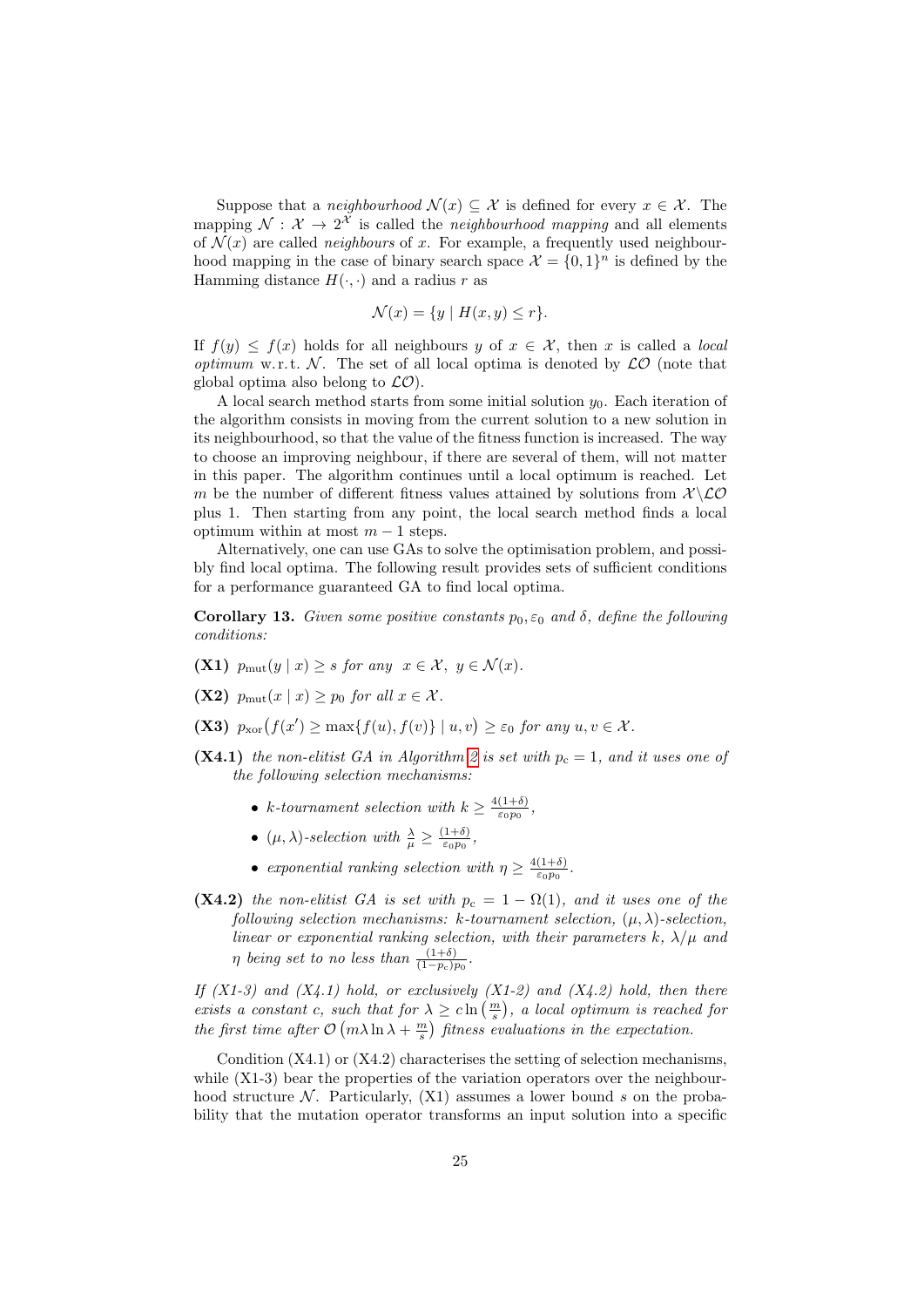neighbour. To illustrate this condition, we note that in most of the local search algorithms the neighbourhood  $\mathcal{N}(x)$  may be enumerated in polynomial time of the problem input size. For such neighbourhood mappings, a mutation operator that generates the uniform distribution over  $\mathcal{N}(x)$  will select any given point in  $\mathcal{N}(x)$  with probability at least s, so that  $1/s$  is polynomially bounded in the problem input size.

If crossover is frequently used, i.e.  $p_c = 1$ , we also need to satisfy condition  $(X3)$  on the the crossover operator. It requires that the fitness of solution x on the output of crossover is not less than the fitness of parents with probability at least  $\varepsilon_0$ . Note that such a requirement is satisfied with  $\varepsilon_0 = 1$  for the optimized crossover operators, where the offspring is computed as a solution to the optimal recombination problem (see e.g [\[23\]](#page-44-13)). This supplementary problem is known to be polynomially solvable for Maximum Clique [\[4\]](#page-43-5), Set Packing, Set Partition and some other NP-hard problems [\[23\]](#page-44-13).

When a set of conditions, i.e. depending on whenever  $p_c = 1$  or  $p_c = 1 - \Omega(1)$ , is satisfied and given a sufficiently large population w.r.t. to  $m$  and  $s$ , an upper bound on the expected number of fitness evaluations that GA performs to find a local optimum is guaranteed. The proof directly follows from Corollaries [6](#page-15-0) and [5](#page-14-0) of Theorem [1.](#page-5-0)

Proof of Corolary [13.](#page-24-0) We use the following partition

$$
A_j := \{ x \in \mathcal{X} | f(x) = f_j \} \backslash \mathcal{LO}, \ j \in [m-1], \text{ and}
$$

$$
A_m := \mathcal{LO}.
$$

We note that  $(A_1, \ldots, A_{m-1})$  is a fitness-based partition of  $\mathcal{X} \setminus \mathcal{LO}$ . Thus, applications of Corollary [5](#page-14-0) and Lemma [7](#page-16-0) for the set of conditions (X1-2) and (X4.2), or alternatively, Corollary [6](#page-15-0) and Lemma [8](#page-17-0) for the set of conditions (X1-3) and (X4.1), yield the required result.  $\Box$ 

A similar result for GAs with very high selection pressure was obtained in [\[25\]](#page-45-11). In particular, the result from [\[25\]](#page-45-11) implies that a GA with tournament selection or  $(\mu, \lambda)$ -selection, given certain settings of parameters, reaches a local optimum after  $\mathcal{O}(m \ln(m)/s)$  fitness evaluations in expectation. The upper bound from Corollary [13](#page-24-0) has an advantage to the bound from [\[25\]](#page-45-11) if  $1/s$  is at least linear in m.

The effect of the corollary can be seen in the following example setting. Let us consider the binary search space  $\{0,1\}^n$  with Hamming neighbourhood mapping of a constant radius r, a fitness function f such that  $m \in \text{poly}(n)$ , and assume that GA uses bitwise mutation operator and  $p_c = 1 - \Omega(1)$ . The bitwise mutation operator outputs a string  $y$ , given a string  $x$ , with probability  $p_{\rm m}^{H(x,y)}(1-p_{\rm m})^{n-H(x,y)}$ . Note that probability  $p_{\rm m}^{j}(1-p_{\rm m})^{n-j}$ , as a function of  $p_m$  attains its maximum at  $p_m = j/n$ . It is easy to show (see e.g. [\[25\]](#page-45-11)) that for any  $x \in \mathcal{X}$  and  $y \in \mathcal{N}(x)$ , the bitwise mutation operator with  $p_m = r/n$ satisfies the condition  $p_{\text{mut}}(y \mid x) = \mathcal{O}(1/n^r)$ . Besides that, for a sufficiently large *n* and any  $x \in \mathcal{X}$  holds  $p_{\text{mut}}(x \mid x) \geq e^{-r/2} = \Omega(1)$ . Therefore, Corollary [13](#page-24-0) implies that a GA with the above mentioned operators given appropriate settings of parameters  $\lambda$ ,  $p_m$  and  $p_c$ , first visits a local optimum w.r.t. a Hamming neighbourhood of constant radius after a polynomially bounded number of fitness evaluations in expectation.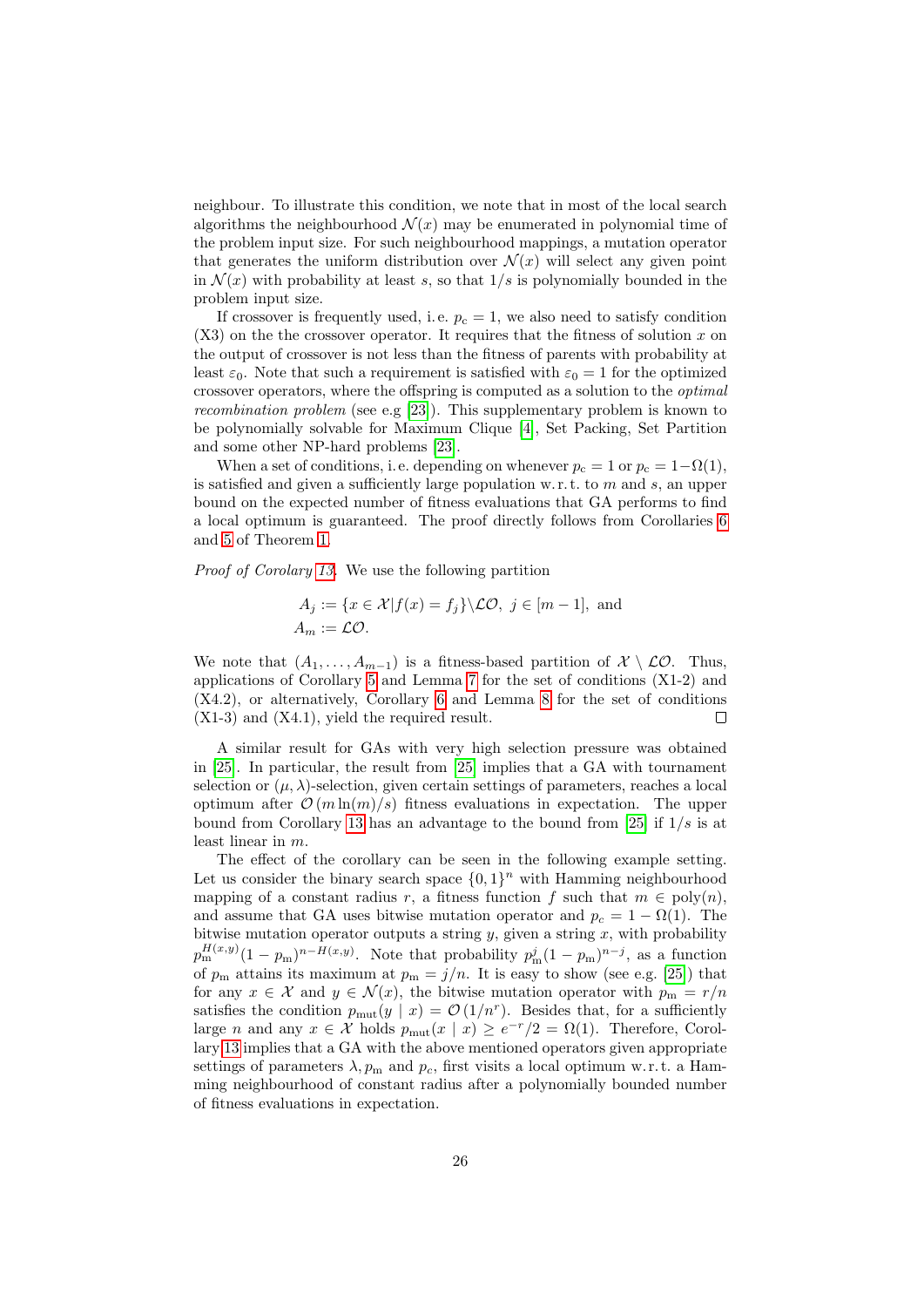To give concrete examples, we consider the following unconstrained (and unweighted) problems:

- MAX-SAT: given a CNF formula in  $n$  logical variables which is represented by  $m'$  clauses  $\mathbf{c}_1, \ldots, \mathbf{c}_{m'}$  and each clause is a disjunction of logical variables or their negations, it is required to find an assignment of the variables so that the number of satisfied clauses is maximised.
- MAX-CUT: given an undirected graph  $G = (V, E)$ , it is required to find a partition of V into two sets  $(S, V \setminus S)$ , so that the number of crossing edges, i.e.  $\delta(S) := |\{(u, v) \mid (u, v) \in E, u \in S, v \notin S\}|$ , is maximised.

Both problems are NP-hard, and their solutions can be naturally represented by bitstrings. Particularly, any local optimum w. r. t. the neighbourhood defined by Hamming distance 1 has at least half the optimal fitness [\[1\]](#page-43-4). Better approximation ratios can be obtained with more sophisticated algorithms, e. g. 0.79-approximation for Max-SAT [\[2\]](#page-43-6) based on a time-consuming semidefinite programming relaxation. The local search algorithm with the above neighbourhood however has an advantage of low time complexity, e. g. it only makes  $\mathcal{O}(nm')$  tentative solutions for MAX-SAT. Corollary [13](#page-24-0) translates such a result into relatively low runtime bound for GAs.

Theorem 14. Suppose the GA in Algorithm [2](#page-4-1) is applied to MAX-SAT or to MAX-CUT using a bitwise mutation with  $p_m = \chi/n$ , where  $\chi > 0$  is a constant, a crossover with  $p_c = 1 - \Omega(1)$  and one of the selection mechanisms: k-tournament selection,  $(\mu, \lambda)$ -selection, linear or exponential ranking selection, with their parameters k,  $\lambda/\mu$  and  $\eta$  being set to no less than  $\frac{(1+\delta)e^{\lambda}}{1-n}$  $\frac{(1+\delta)e^{\alpha}}{1-p_c}$ , where  $\delta > 0$ is any constant. Then there exists a constant c, such that for  $\lambda \geq c \ln(n m')$ , a 1/2-approximate solution is reached for the first time after  $\mathcal{O}(m'\lambda\ln\lambda + nm')$ fitness evaluations in expectation for MAX-SAT, and after  $\mathcal{O}(|E|\lambda\ln\lambda+|V||E|)$ for Max-CUT.

The proof is analogous to the analysis of  $\ell$ -UNIMODAL function in Theorem [9,](#page-19-1) combined with Corollary [13](#page-24-0) where m is no more than  $m' + 1$  for MAX-SAT and no more than  $|E| + 1$  for MAX-CUT.

## 5 Estimation of Distribution Algorithms

As mentioned in the introduction, there are few rigorous runtime results for UMDA and other estimation of distribution algorithms (EDAs). The analytic techniques used in previous analyses of EDAs were often complex, e. g. relying on the machinery of Markov chain theory. Surprisingly, even apparently simple problems, such as the expected runtime of UMDA on OneMax, were until recently open.

Algorithm [1](#page-4-0) matches closely the typical behaviour of estimation of distribution algorithms: given a current distribution over the search space, sample a finite number of search points, and update the probability distribution. We demonstrate the ease at which the expected runtime of UMDA with margins and truncation selection on the OneMax function can be obtained using the level-based theorem without making any simplifying assumptions about the optimisation process.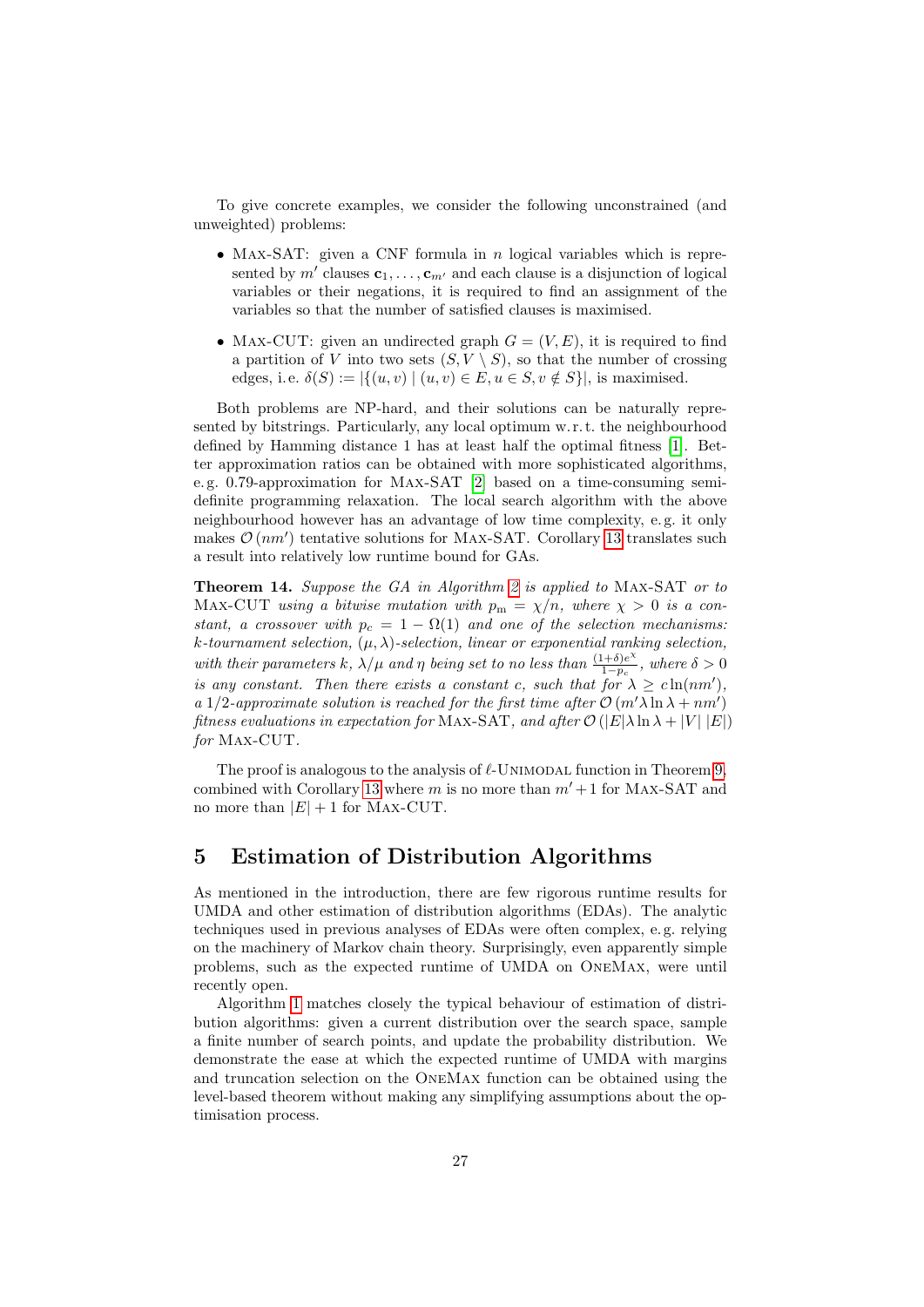### <span id="page-27-2"></span>5.1 Algorithm

If  $P \in \mathcal{X}^{\lambda}$  is a population of  $\lambda$  solutions, let  $P(k, i)$  denote the value in the *i*-th bit position of the  $k$ -th solution in  $P$ . The Univariate Marginal Distribution Algorithm (UMDA) with  $(\mu, \lambda)$ -truncation selection is defined in Algorithm [4.](#page-27-0)

The algorithm has three parameters, the parent population size  $\mu$ , the offspring population size  $\lambda$ , and a parameter  $m' < \mu$  controlling the size of the margins. It is necessary to set  $m' > 0$  to prevent a premature convergence, e.g. without this margin  $p_t(i)$  can go to a non-optimal fixation, this prevents further exploration and causes an infinite runtime. Based on insights about optimal mutation rates in the (1+1) EA, we will use the parameter setting  $m' = \mu/n$  in the rest of this section.

It is immediately clear that the UMDA in Algorithm [4](#page-27-0) is a special case of Algorithm [1](#page-4-0) scheme. The probability distribution  $D(P_t)$  of y is computed in steps 6-7, and is defined for any search point  $x \in \{0,1\}^n$  by

$$
Pr (y = x) = \prod_{j=1}^{n} p_t(j)^{x_j} (1 - p_t(j))^{1 - x_j}.
$$

#### Algorithm 4 UMDA

1: Initialise the vector  $p_0 := (1/2, ..., 1/2)$ .

- 2: for  $t = 1, 2, 3, \ldots$  do
- 3: for  $x = 1$  to  $\lambda$  do
- <span id="page-27-1"></span>4: Sample the x-th individual  $P_t(x, \cdot)$  according to

 $P_t(x, i) \sim \text{Bernoulli}(p_{t-1}(i))$  for all  $i \in [n]$ .

- 5: end for
- 6: Sort the population  $P_t$  according to f.
- 7: Calculate a new vector  $p_t$  from  $P_t$  according to

$$
p_t(i) := \begin{cases} \frac{m'}{\mu} & \text{if } X_i < m' \\ \frac{k}{\mu} & \text{if } m' \le X_i \le \mu - m' \\ 1 - \frac{m'}{\mu} & \text{if } \mu - m' < X_i, \end{cases}
$$
\n
$$
\text{for all } i \in [n], \text{ where } X_i := \sum_{k=1}^{\mu} P_t(k, i).
$$

<span id="page-27-0"></span>8: end for

Note that the sampling from vector  $(p_i)_{i \in [n]}$  in UMDA is analogous to a population-wise crossover, i.e. the bit sampling at position  $i$  with a non-marginal probability (line [4](#page-27-1) in Algorithm [4\)](#page-27-0) is equivalent to picking uniformly at random a bit from the  $\mu$  bits at position i of the  $\mu$  selected individuals of the previous generation. In some other randomised search heuristics such as ant colony optimisation (ACO) and compact genetic algorithms (cGA), the sampling distribution  $D_t$  does not only depend on the current population, but also on additional information, such as pheromone values. The level-based theorem does not apply to such algorithms.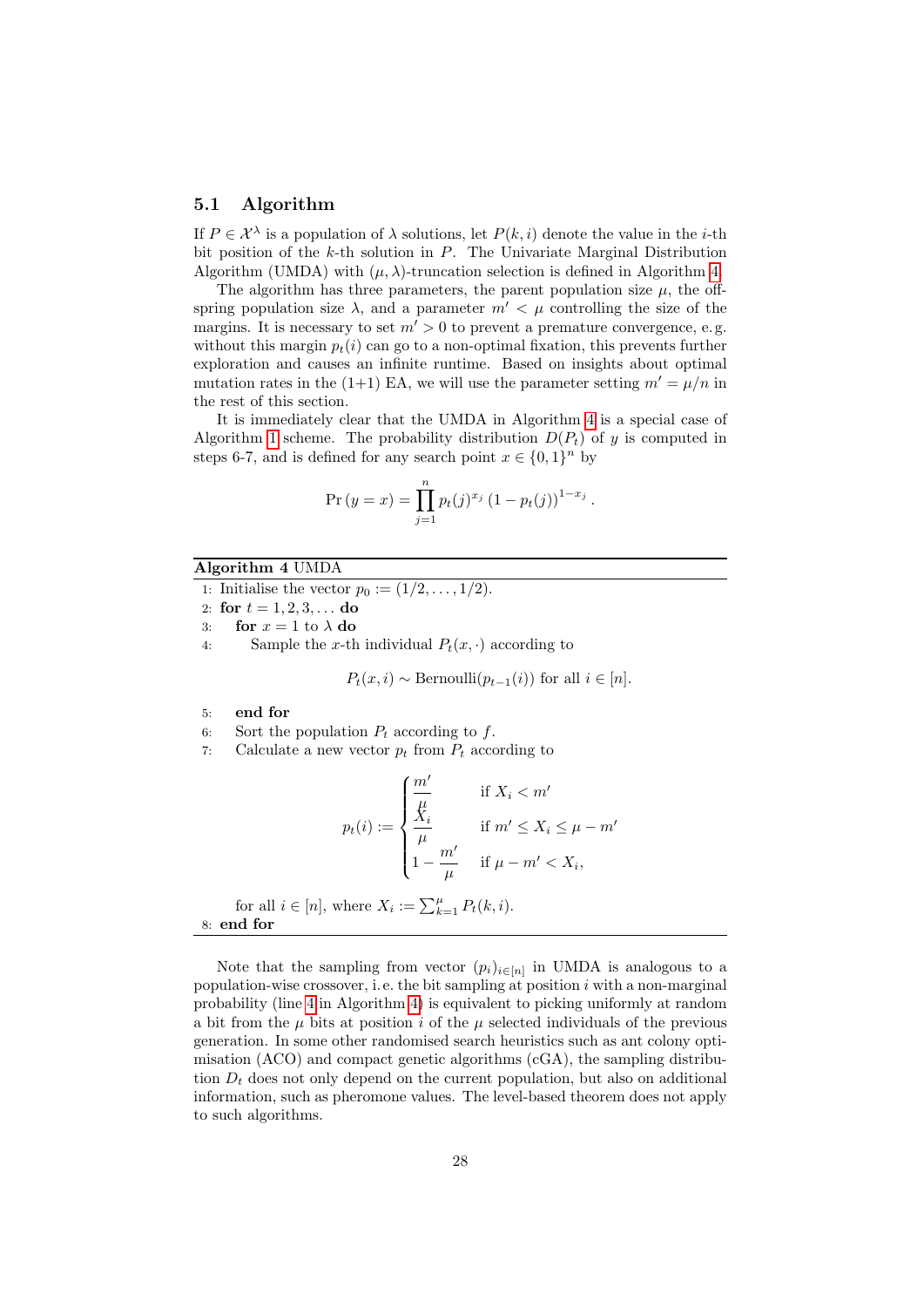It is well-known that the  $(1+1)$  EA solves ONEMAX problem in expected time  $\Theta(n \ln n)$ , and this is optimal for the class of unary, unbiased black-box algorithms. Surprisingly, no previous runtime analysis of UMDA seems available for OneMax. We demonstrate that the expected runtime can be obtained relatively easy with our methods. To obtain lower bounds on the tail of the level-distribution, we make use of the Feige inequality [\[26\]](#page-45-12) (or see Lemma [20](#page-37-3) in the appendix).

**Theorem 15.** Given any positive constants  $\delta \in (0,1)$ , and  $\gamma_0 \leq \frac{1}{(1+\delta)13e}$ , the UMDA with offspring population size  $\lambda$  with  $b \ln(n) \leq \lambda \leq n/\gamma_0$  for some constant  $b > 0$ , parent population size  $\mu = \gamma_0 \lambda$  and margins  $m' = \mu/n$ , has expected optimisation time  $\mathcal{O}(n\lambda \ln \lambda)$  on ONEMAX.

*Proof.* Step 1: We use the canonical partition into  $m = n + 1$  levels, where level  $j \in [m]$  is defined by

$$
A_j := \{ x \in \{0,1\}^n \mid \text{ONEMAX}(x) = j - 1 \}.
$$

We use the parameter  $\gamma_0 := \mu/\lambda$  and let Y be the number of one-bits in the sampled solution.

The choice  $m' = \mu/n$  and  $\mu \leq n$  implies that the margins for  $p_t(i)$  are simplified to  $1/n$  and  $1 - 1/n$ , and that these margins are only used when the bit values at position  $i$  of the  $\mu$  selected individuals are identical. We categorise the probabilities  $p_t(i)$  into three groups: those at the upper margin  $1 - 1/n$ , those at the lower margin  $1/n$ , and intermediary values in the closed interval  $[1/\mu, 1-1/\mu]$ . Due to linearity of the fitness function, the components of  $p_t$  can be rearranged without changing the distribution of  $Y$ . We assume w.l.o.g. a rearrangement so that there exists integers  $k, \ell \geq 0$  satisfying

$$
1 \le X_i < \mu \quad \text{and} \quad p_t(i) = X_i/\mu \qquad \text{if } 1 \le i \le k,
$$
\n
$$
X_i = \mu \quad \text{and} \quad p_t(i) = 1 - 1/n \qquad \text{if } k < i \le k + \ell, \text{and}
$$
\n
$$
X_i = 0 \quad \text{and} \quad p_t(i) = 1/n \qquad \text{if } k + \ell < i \le n.
$$

By these assumptions, it follows that

<span id="page-28-0"></span>
$$
\sum_{i=k+1}^{k+\ell} X_i = \mu \ell \quad \text{and} \quad \sum_{i=k+\ell+1}^n X_i = 0.
$$
 (17)

In the following, we define  $Y_{i,k}$  to be the number of sampled one-bits due to  $(p_t(i), \ldots, p_t(k))$  in the rearranged  $p_t$ .

For any population  $P_t$  and any  $\gamma \in [0, \gamma_0]$ , let  $j \in [n]$  be any integer such that  $|P_t \cap A_{\geq i}| \geq \gamma_0 \lambda = \mu$  and  $|P_t \cap A_{\geq i+1}| \geq \gamma \lambda$ . This implies that among the  $\mu$  fittest individuals in the current population, there are at least  $\gamma \lambda$  individuals with at least  $j$  one-bits, and the remaining among the  $\mu$  fittest individuals have at least j − 1 one-bits. Hence, the total number of one-bits among the fittest  $\mu$ individuals must satisfy

<span id="page-28-1"></span>
$$
\sum_{i=1}^{n} X_i \ge \gamma \lambda j + (\mu - \gamma \lambda)(j - 1) = \gamma \lambda + \mu(j - 1).
$$
 (18)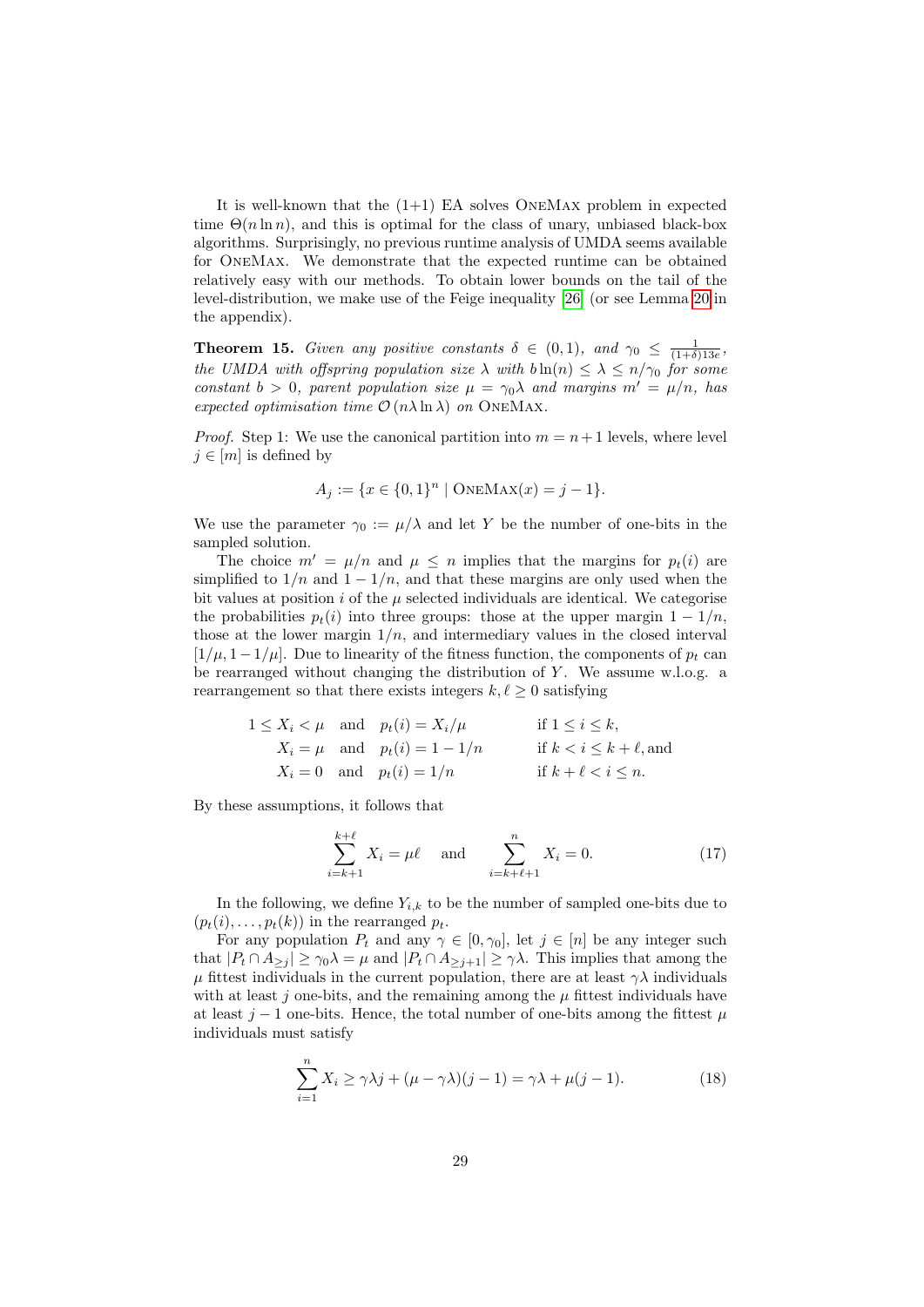Combining Eqs. [\(17\)](#page-28-0) and [\(18\)](#page-28-1), when  $k \geq 1$ , we get

<span id="page-29-0"></span>
$$
E[Y_{1,k}] = \sum_{i=1}^{k} p_t(i) = \frac{1}{\mu} \sum_{i=1}^{k} X_i \ge \frac{\gamma \lambda}{\mu} + j - 1 - \ell.
$$
 (19)

Step 2: We first verify condition (G2), i.e. checking if  $Pr(Y \ge j) \ge (1 + \delta)\gamma$ for any level j defined like above with  $\gamma > 0$ . We distinguish between two cases, either  $k = 0$  or  $k \geq 1$ .

Case 1: If  $k \geq 1$ , then Eq. [\(19\)](#page-29-0) and Lemma [20](#page-37-3) give

$$
\Pr(Y_{1,k} \ge j - \ell) = \Pr\left(Y_{1,k} > j - 1 - \ell + \frac{\gamma \lambda}{\mu} - \frac{\gamma \lambda}{12\mu}\right)
$$
  
\n
$$
\ge \Pr\left(Y_{1,k} > E[Y_{1,k}] - \frac{\gamma \lambda}{12\mu}\right)
$$
  
\n
$$
\ge \min\left\{\frac{1}{13}, \frac{\frac{\gamma \lambda}{12\mu}}{\frac{\gamma \lambda}{12\mu} + 1}\right\}
$$
  
\n
$$
= \min\left\{\frac{1}{13}, \frac{\gamma \lambda}{\gamma \lambda + 12\mu}\right\} \ge \frac{\gamma \lambda}{13\mu}.
$$

The probability of sampling an individual with at least  $j$  one-bits in the next generation is therefore lower-bounded by

$$
\Pr(Y \ge j) \ge \Pr(Y_{1,k} \ge j - \ell) \Pr(Y_{k+1,k+\ell} = \ell)
$$
  
 
$$
\ge \frac{\gamma \lambda}{13\mu} \left(1 - \frac{1}{n}\right)^{\ell} \ge \frac{\gamma \lambda}{13\mu} \left(1 - \frac{1}{n}\right)^{n-1}
$$
  
 
$$
\ge \frac{\gamma \lambda}{13e\mu} \ge (1 + \delta)\gamma.
$$

Case 2: If  $k = 0$ , then all the  $\mu$  best individuals in the population must be identical. By assumption, there are  $\gamma \lambda \geq 1$  individuals with at least j 1-bits, hence all the  $\mu$  best individuals must have at least j 1-bits. In this case, there are  $\ell \geq j$  probabilities at the upper margin, and we get

$$
\Pr(Y \ge j) \ge \Pr\left(Y_{k+1}^{k+j} \ge j\right)
$$
  
=  $\left(1 - \frac{1}{n}\right)^j \ge \frac{1}{e} \ge 13\gamma_0(1+\delta) > (1+\delta)\gamma,$ 

and condition (G2) is therefore satisfied also in this case.

Step 3: We now consider condition (G1) for any j defined with  $\gamma = 0$ . Again we check the two cases  $k = 0$ , and  $k \ge 1$ .

<u>Case 1:</u> If  $k = 0$ , then with our assumption, the  $\ell \geq j - 1$  first probabilities are at the upper margin  $1-1/n$ , and the last  $n-\ell \leq n-j+1$  probabilities are at the lower margin  $1/n$ . In order to obtain a search point with at least j one-bits, it is sufficient to sample exactly  $\ell \geq j - 1$  one-bits in the first  $\ell$  positions and exactly one 1-bit in the last  $n - \ell \leq n - j + 1$  positions. Hence,

$$
\Pr(Y \ge j) \ge \Pr(Y_{1,\ell} \ge \ell) \Pr(Y_{\ell+1,n} \ge 1)
$$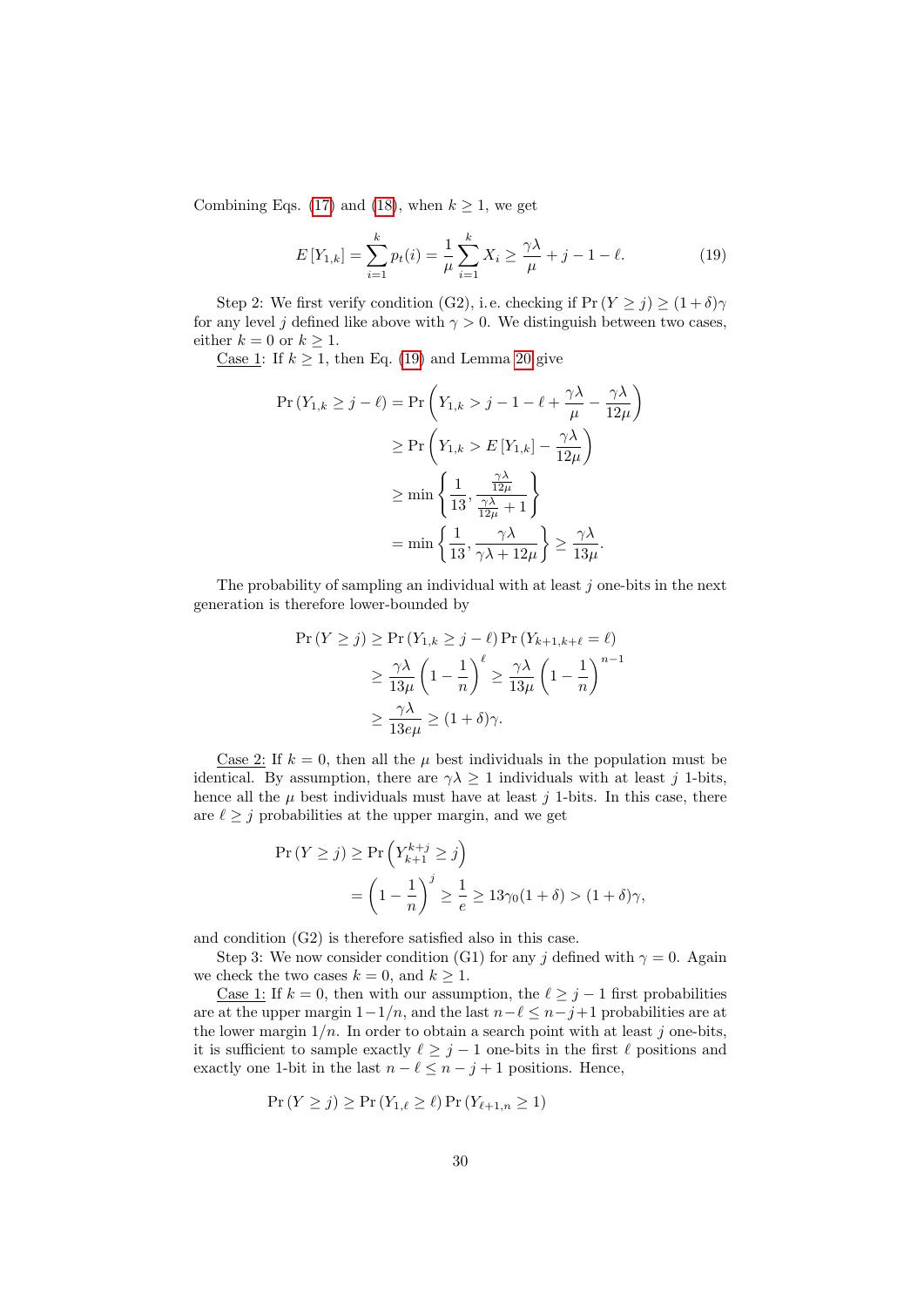$$
\geq \left(1 - \frac{1}{n}\right)^{\ell} \left(\frac{n-\ell}{n}\right)
$$
  
\n
$$
\geq \left(1 - \frac{1}{n}\right)^{n-1} \left(\frac{n-j+1}{n}\right) \geq \left(\frac{n-j+1}{en}\right).
$$

<u>Case 2:</u> When  $k \geq 1$ , we note from Eq. [\(19\)](#page-29-0) that

$$
E[Y_{2,k}] = E[Y_{1,k}] - p_t(1) \ge j - 1 - \ell - p_t(1)
$$

Again, by Lemma [20](#page-37-3) we get

$$
\begin{aligned} \Pr\left(Y_{2,k} \geq j-1-\ell\right) \\ &= \Pr\left(Y_{2,k} > j-1-\ell - p_t(1) - (1 - p_t(1))\right) \\ &\geq \Pr\left(Y_{2,k} > E\left[Y_{2,k}\right] - (1 - p_t(1))\right) \\ &\geq \min\left\{\frac{1}{13}, \frac{1 - p_t(1)}{2 - p_t(1)}\right\} > \frac{1 - p_t(1)}{13} .\end{aligned}
$$

The probability of sampling an individual with at least  $j$  one-bits in this configuration is bounded from below as

$$
\Pr(Y \ge j)
$$
\n
$$
> \Pr(Y_1 = 1) \Pr(Y_{2,k} \ge j - 1 - \ell) \Pr(Y_{k+1,k+\ell} = \ell)
$$
\n
$$
\ge \left(\frac{p_t(1)(1 - p_t(1))}{13}\right) \left(1 - \frac{1}{n}\right)^{\ell}
$$
\n
$$
\ge \left(\frac{(1/\mu)(1 - 1/\mu)}{13}\right) \left(1 - \frac{1}{n}\right)^{\ell} \ge \frac{1}{14e\mu}.
$$

The last inequality holds for  $\mu \geq 14$ , which in turn only requires n to be larger than some constant. Hence, combining the cases  $k = 0$  and  $k > 0$ , for all  $j \in [n]$ we get

$$
\Pr(Y \ge j) \ge \min\left\{\frac{1}{14e\mu}, \frac{n-j+1}{en}\right\}
$$

$$
\ge \frac{n-j+1}{14e\mu(n-j+1)+en} =: z_j.
$$

Clearly, there exists a  $z_*$  with  $1/z_* \in \text{poly}(n)$  such that  $\Pr(Y \geq j) \geq z_*$  for all  $j \in [n]$  and condition (G1) is satisfied.

Step 4: We consider condition (G3) regarding the population size. The parameters  $\delta$  and  $\gamma_0 = \mu/\lambda$  are constants with respect to n, therefore the variables  $a, \varepsilon$  and c in condition (G3) are also constants, and  $1/z_* \in \text{poly}(n)$ . Hence, there must exist a constant  $b > 0$  such that condition (G3) is satisfied when  $\lambda \geq b \log(n)$ .

Step 5: To conclude, the expected optimisation time is

$$
\mathcal{O}\left(n\lambda\ln(\lambda) + \sum_{j=1}^{n} \frac{1}{z_j}\right)
$$
  
=  $\mathcal{O}\left(n\lambda\ln(\lambda) + 14e\mu n + \sum_{i=0}^{n-1} \frac{en}{n-i}\right) = \mathcal{O}\left(n\lambda\ln\lambda\right).$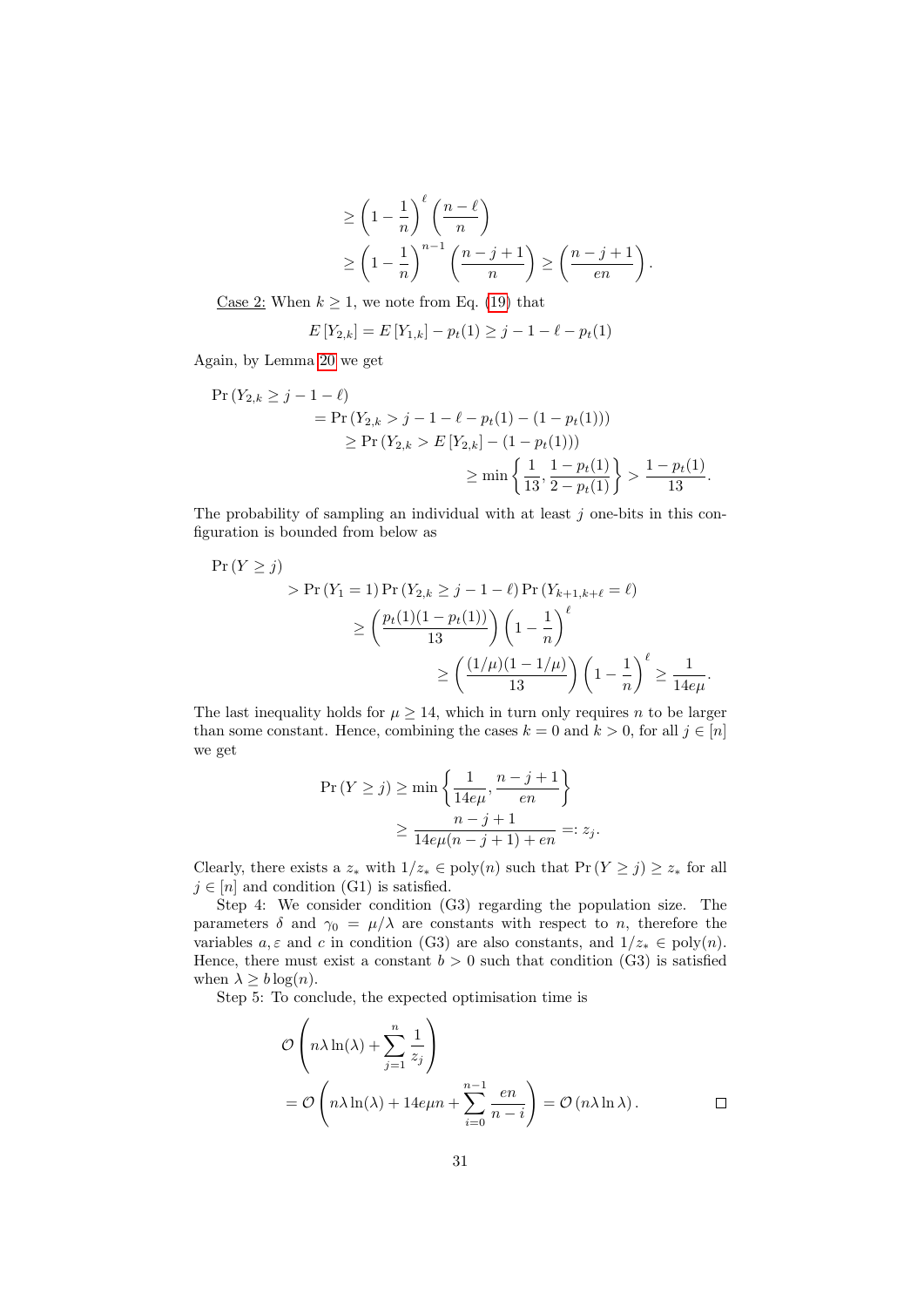A similar analysis for LeadingOnes [\[15\]](#page-44-11) yields an upper bound on the runtime of  $\mathcal{O}(n\lambda\ln\lambda+n^2)$  with offspring population size  $\lambda\geq b\ln(n)$  for some constant  $b > 0$  without use of Feige's inequality. The previous result [\[9\]](#page-44-5) on LeadingOnes requires a larger population size and gives a longer runtime bound.

Table [1](#page-32-0) summarises the runtime bounds for the example applications of the tools presented in this paper and the above mentioned result for UMDA on LeadingOnes.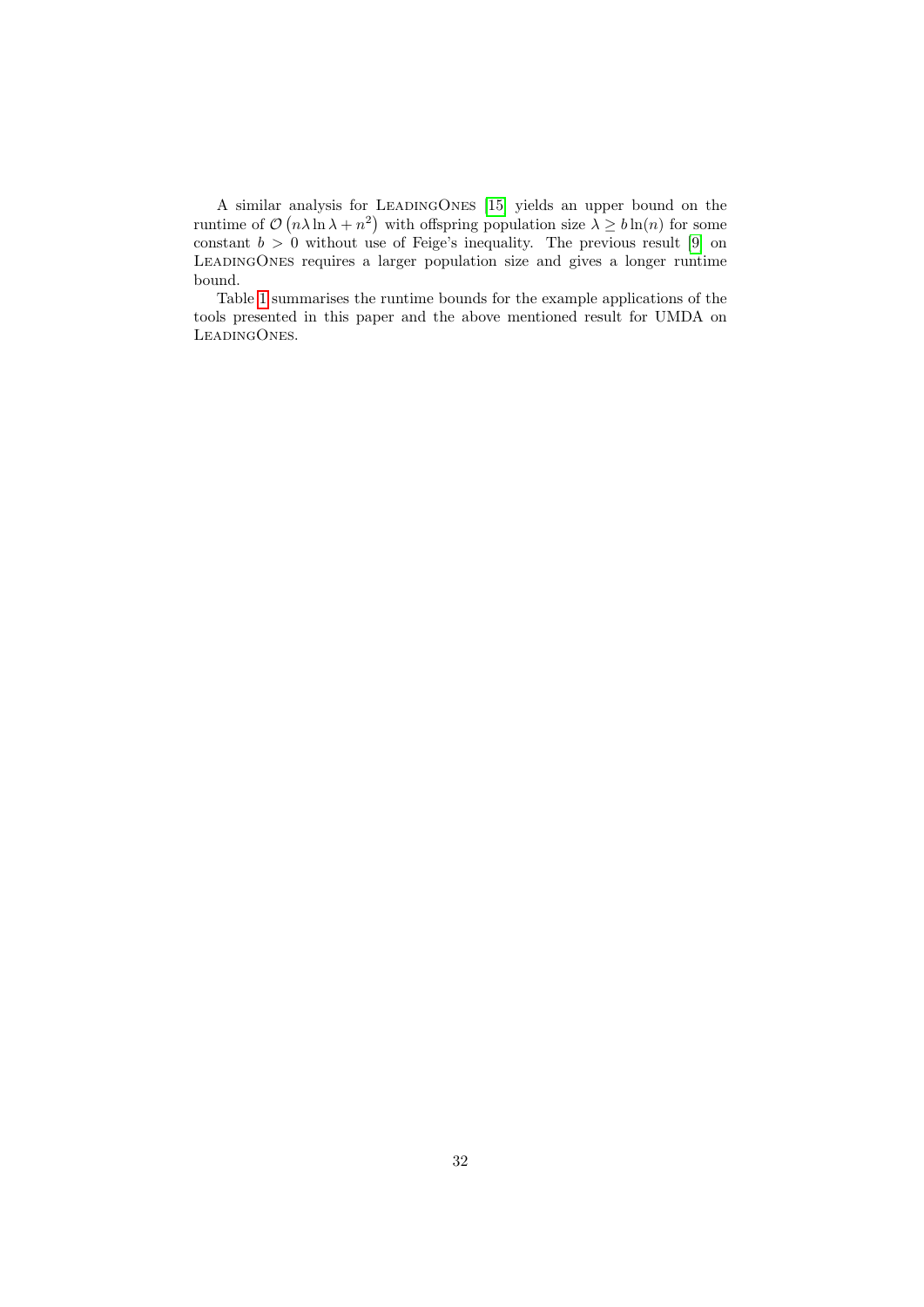| RUNTIME RESULT                    |               |                   |                                                                                                                      | CONFIGURATION     |         |                                                                                         |                                                                      |
|-----------------------------------|---------------|-------------------|----------------------------------------------------------------------------------------------------------------------|-------------------|---------|-----------------------------------------------------------------------------------------|----------------------------------------------------------------------|
| Problem                           | Algorithm     | Min. $\lambda$    | Runtime                                                                                                              | Alg.              | Recomb. | Selection                                                                               | Setting                                                              |
| <b>ONEMAX</b>                     | GA, GA1       | $c \ln n$         | $\mathcal{O}(n\lambda)$                                                                                              | GA                | any     | $k$ -tournament                                                                         | $k \geq \frac{(1+\delta)e^{\chi}}{1-n}$                              |
|                                   | <b>UMDA</b>   | $c \ln n$         | $\mathcal{O}(n\lambda\ln\lambda)$                                                                                    |                   | any     | $(\mu, \lambda)$ -selection $\frac{\lambda}{\mu} \geq \frac{(1+\delta)e^{\chi}}{1-p_c}$ |                                                                      |
| <b>LEADINGONES</b>                | GA, GA1, UMDA | $c \ln n$         | $\mathcal{O}(n^2 + n \lambda \ln \lambda)$                                                                           |                   | any     | linear ranking $\eta \geq \frac{(1+\delta)e^{\chi}}{1-n}$                               |                                                                      |
| $\ell$ -UNIMODAL                  | GA            | $c\ln(n\ell)$     | $\mathcal{O}(n\ell + \ell \lambda \ln \lambda)$                                                                      |                   | any     | exp. ranking                                                                            | $\eta \geq \frac{(1+\delta)e^{\chi}}{1-n_{\alpha}}$                  |
| LINEAR                            | GA            | $c \ln n$         | $\mathcal{O}(n^2 + n\lambda \ln \lambda)$                                                                            | GA1               |         | $mask$ -based $k$ -tournament                                                           | $k \geq 8(1+\delta)e^{\chi}$                                         |
| $\text{JUMP}_r$                   | GA            | $cr\ln n$         | $\mathcal{O}\left(\left(\frac{n}{\chi}\right)^{7}+n\lambda+\lambda\ln\lambda\right)$                                 |                   |         | mask-based $(\mu, \lambda)$ -selection $\frac{\lambda}{\mu} \geq 2(1+\delta)e^{\chi}$   |                                                                      |
| $ROYALROAD_{r>2}$                 | GA            | $cr\ln n$         | $\mathcal{O}\left(\left(\frac{n}{\gamma}\right)^r \ln\left(\frac{n}{r}\right) + \frac{n\lambda\ln\lambda}{r}\right)$ |                   |         | mask-based exp. ranking                                                                 | $\eta \geq 8(1+\delta)e^{\chi}$                                      |
| SORTING <sub>INV</sub>            | GA            | $c \ln n$         | $\mathcal{O}(n^2\lambda)$                                                                                            | <b>UMDA</b> $n/a$ |         |                                                                                         | $(\mu, \lambda)$ -selection $\frac{\lambda}{\mu} \geq 13(1+\delta)e$ |
| $\frac{1}{2}$ -approx. MAX-SAT    | GA            | $c\ln(nm')$       | $\mathcal{O}(nm' + m' \lambda \ln \lambda)$                                                                          |                   |         |                                                                                         |                                                                      |
| $\frac{1}{2}$ -approx. MAX-CUT GA |               | $c\ln( V )$<br> E | $\mathcal{O}( V  E  +  E \lambda \ln \lambda)$                                                                       |                   |         |                                                                                         |                                                                      |

Table 1: Summary of results for GA (Algo. [2](#page-4-5) with  $p_c = 1 - \Omega(1)$ ), GA1 (Algo. 2 with  $p_c = 1$ ) and UMDA (Algo. [4](#page-27-2) with margin  $m' = \mu/n$ ).

<span id="page-32-0"></span>On  $\{0,1\}^n$ , GA and GA1 use bitwise mutation operator with rate  $\chi/n$  where  $\chi$  is any constant. On permutation search space, i.e. Sorting, GA uses Exchange mutation and its setting assumes  $\chi = 1$ . In the case of MAX-SAT, *n* is the number of logical variables and *m'* is the number of clauses. Parameter  $\delta$  is any positive constant, and  $c$  is some constant.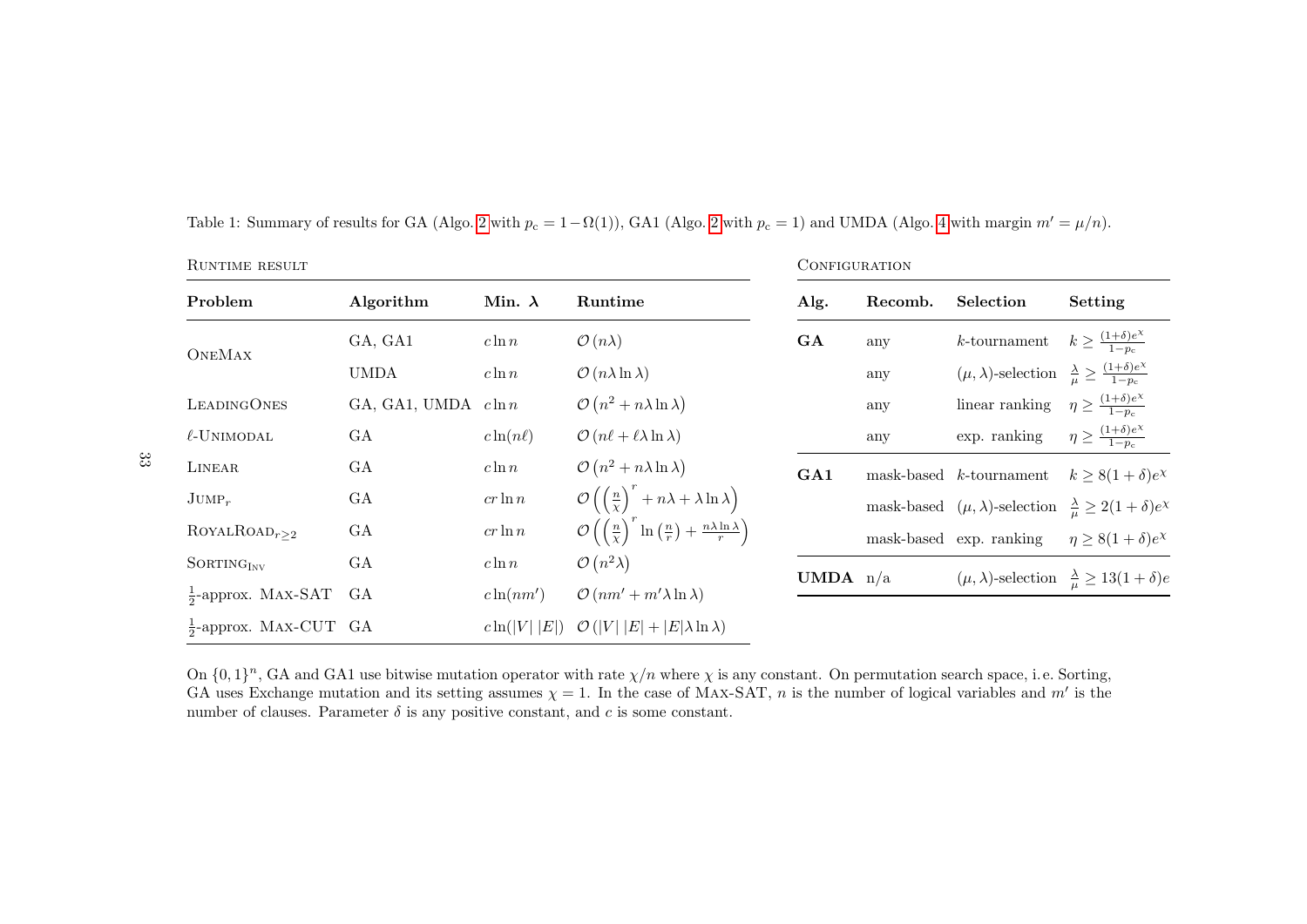### <span id="page-33-0"></span>6 The level-based theorem is almost tight

How accurate are the time bounds provided by the level-based theorem? To answer this question, we first interpret the theorem as a universally quantified statement over the operators  $D$  satisfying the conditions of the theorem. More formally, given a choice of level-partitioning and set of parameters  $z_1, \ldots, z_{m-1}, \delta, \gamma_0$ , which we collectively denote by  $\Theta$ , the theorem can be expressed on the form

$$
\forall D \in \mathcal{D}_{\Theta} \ E[T_D] \le t_{\Theta},\tag{20}
$$

where  $\mathcal{D}_{\Theta}$  is the set of operators D in Algorithm [1](#page-4-0) that satisfy the conditions of the level-based theorem with parameterisation  $\Theta$ ,  $E[T_D]$  is the expected running time of Algorithm [1](#page-4-0) with a given operator D, and  $t_{\Theta}$  is the upper time bound provided by the level-based theorem which depends on the parameterisation Θ.

In order to obtain an accurate bound for a specific operator  $D$ , for example the  $(\mu, \lambda)$  EA applied to the ONEMAX function, it is necessary to choose a parameterisation Θ that reflects this process as tightly as possible. If the bounds on the "upgrade" probabilities  $z_j$  for the  $(\mu, \lambda)$  EA are too small, then the class  $\mathcal{D}_{\Theta}$  includes other processes which are slower than the  $(\mu, \lambda)$  EA, and the corresponding bound  $t_{\Theta}$  cannot be accurate. Hence, the theorem is limited by the accuracy at which one can describe the process by some class  $\mathcal{D}_{\Theta}$ . One could imagine a more accurate variant of the theorem requiring more precise, and possibly harder to obtain, information about the process, such as the variance of  $D(P_t)$ .

Assuming a fixed parameterisation Θ, it is possible to make a precise statement about the tightness of the upper bound  $t_{\Theta}$ . Theorem [16](#page-33-1) stated below is an existential statement on the form

$$
\exists D \in \mathcal{D}_{\Theta} \ E \left[ T_D \right] \ge t_{\Theta}',\tag{21}
$$

where the lower bound  $t_{\Theta}'$  is close to the upper bound  $t_{\Theta}$ . Hence, given the information the theorem has about the process through the parameterisation Θ, the runtime bound is close to optimal. More information about the process would be required to obtain a more accurate bound on the runtime.

In some concrete cases, one can prove that the level-based theorem is close to optimal using parallel black-box complexity theory [\[3,](#page-43-7) [22\]](#page-44-14). From Corollary [5](#page-14-0) with  $p_c = 0$ , which specialises the level-based theorem to algorithms with unary mutation operators, one can obtain the bounds  $\mathcal{O}(n\lambda + n \ln n)$  for ONEMAX, and  $\mathcal{O}(n\lambda \ln(\lambda) + n^2)$  for LEADINGONES for appropriately parameterised EAs. These bounds are within a  $\mathcal{O}(\ln \lambda)$ -factor of the lower bounds that hold for any parallel unbiased black-box algorithm [\[3\]](#page-43-7). For population sizes  $\lambda = \mathcal{O}(n/\ln n)$ and  $\lambda = \Omega(\ln n)$ , the resulting  $\mathcal{O}(n^2)$  bound on LEADINGONES is asymptotically tight, because it matches the lower bound that holds for all black-box algorithms with unary unbiased variation operators [\[40\]](#page-46-15).

<span id="page-33-1"></span>**Theorem 16.** Given any partition of X into m non-empty subsets  $(A_1, \ldots, A_m)$ , for any  $z_1, \ldots, z_{m-1}, \delta, \gamma_0 \in (0,1)$  where  $1 \geq \gamma_0(1+\delta) \geq z_j$  for all  $j \in [m-1]$ , and  $\lambda \in \mathbb{N}$ , there exists a mapping D which satisfies conditions (G1), (G2), and  $(G3)$ , of Theorem [1,](#page-5-0) such that Algorithm [1](#page-4-0) with mapping D has expected hitting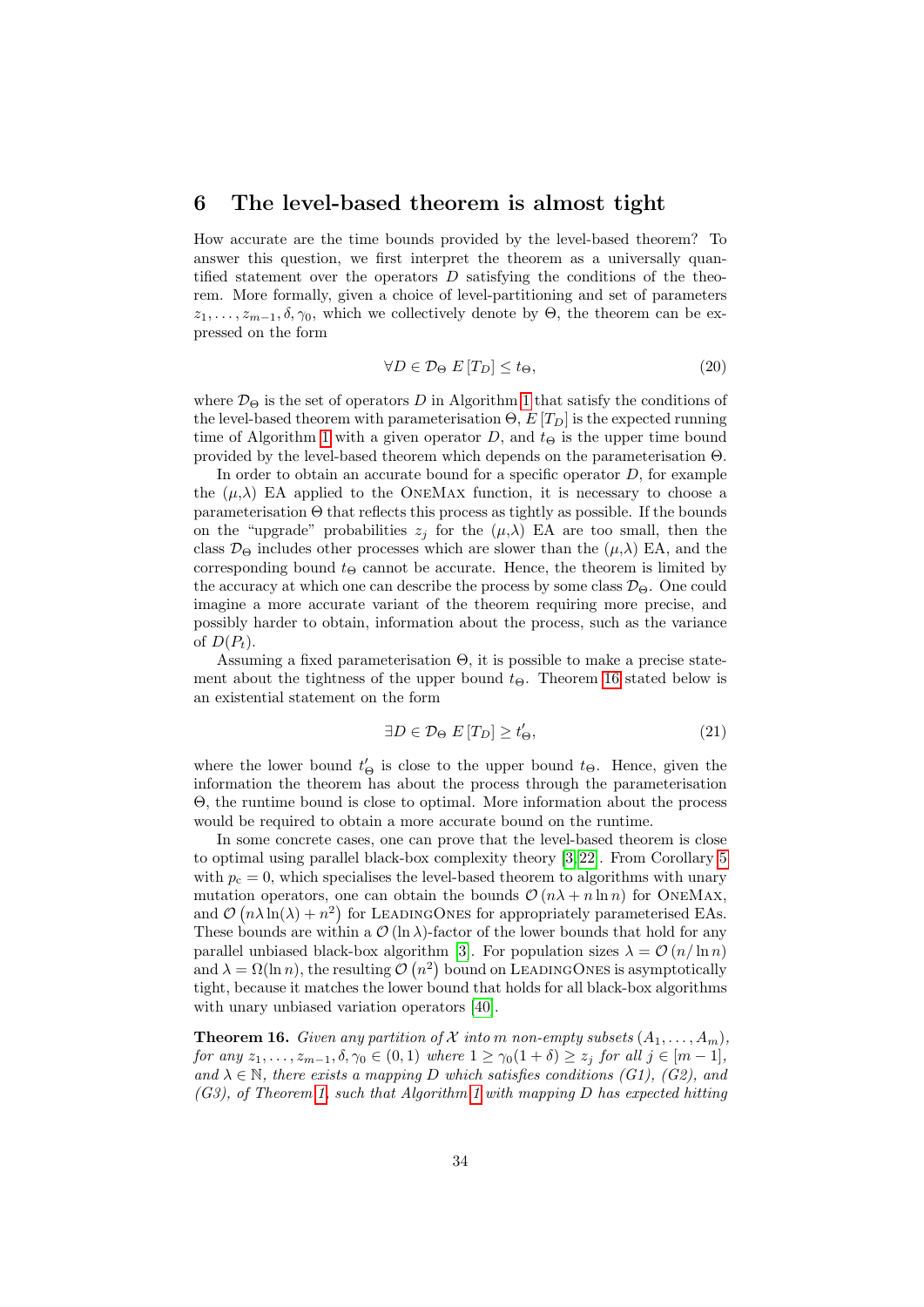$$
E[T] \ge \left(\frac{2}{3\delta} \sum_{j=1}^{m-2} \lambda \ln \left( \frac{\gamma_0 \lambda}{1 + 2\lambda z_j + 1/\delta^2} \right) \right) + \sum_{j=1}^{m-1} \frac{1}{z_j},
$$

where  $T := \min\{\lambda t \in \mathbb{N} \mid |P_t \cap A_m| > 0\}.$ 

*Proof of Theorem [16.](#page-33-1)* We construct an operator  $D$  which leads to the claimed lower bound. Choose any sequence of search points  $(x_1, \ldots, x_m) \in A_1 \times \cdots \times A_m$ , and let the initial population of Algorithm 1 be  $P_0 := (x_1, \ldots, x_1)$ , i.e.,  $\lambda$  copies of the search point  $x_1$  belonging to the first level.

For any population  $P \in \mathcal{X}^{\lambda}$ , let the *current level* be the largest  $i \in [m]$  such that  $|P \cap A_{\geq i}| \geq \gamma_0 \lambda$ . For any population P with current level  $i < m$ , define the operator D for all  $u \in \mathcal{X}$  by

$$
\Pr_{y \sim D(P)}(y = u) := \begin{cases} 1 - \max\{(1 + \delta)\gamma, z_i\} & \text{if } u = x_i \\ \max\{(1 + \delta)\gamma, z_i\} & \text{if } u = x_{i+1}, \\ 0 & \text{otherwise.} \end{cases}
$$
(22)

where  $\gamma := (1/\lambda)|P \cap A_{\geq i+1}| < \gamma_0$ . For all  $t \in \mathbb{N}$ , define

$$
T_j := \min\{t \mid |P_t \cap A_{\ge j}| > 0\}, \text{ for all } j \in [m], \text{ and}
$$
  

$$
S_j := T_{j+1} - T_j \text{ for all } j \in [m-1].
$$

Then we have  $\sum_{j=1}^{m-1} S_j = T_m - T_1 = T$  because  $T_1 = 0$ . The random variable  $S_j$ , for  $j \in [m-1]$ , describes the number of generations from the time the process has discovered the search point  $x_j$  until it has discovered the search point  $x_{j+1}$ , and we call this *phase* j. We divide each phase j into two sub-phases. Let  $S_j^1$ be the number of generations where

$$
1 \le |P_t \cap A_{\ge j}| < \gamma_0 \lambda,
$$

and call this the first sub-phase, and let  $S_j^2$  be the number of generations where

$$
\gamma_0 \lambda \leq |P_t \cap A_{\geq j}|
$$
 and  $0 = |P_t \cap A_{\geq j+1}|$ ,

and call this the second sub-phase. The duration of the  $j$ -th phase is the sum  $S_j = S_j^1 + S_j^2$ . Remark that  $S_1^1 = 0$  due to the choice of the initial population  $P_0$ .

Note also that by the definition of operator  $D$ , as long as the process is in sub-phase 1 of phase j, the probability of generating the search point  $x_{i+1}$ is 0. Furthermore, the process never returns to sub-phase 1 once the process has entered sub-phase 2. To estimate the duration of sub-phase 1, we consider the stochastic process  $(X_t)_{t\in\mathbb{N}}$  where  $X_t := |P_{T_j+t} \cap A_{\geq j}|$ , and a corresponding filtration  $(\mathscr{F}_t)_{t\in\mathbb{N}}$  where  $\mathscr{F}_t := \sigma(P_1,\ldots,P_{T_j+t}).$ 

During sub-phase 1 of phase  $j > 1$ , it holds that  $X_{t+1} \sim Bin(\lambda, p_{t+1})$ , where  $p_{t+1} = \max\{(1+\delta)\frac{X_t}{\lambda}, z_{j-1}\}.$ 

To lower bound the expected duration of sub-phase 1, we apply drift analysis (Lemma [28\)](#page-42-0) with respect to the process  $(Z_t)_{t\in\mathbb{N}}$  defined by  $Z_t := \ln(\lambda/R_t)$  where

time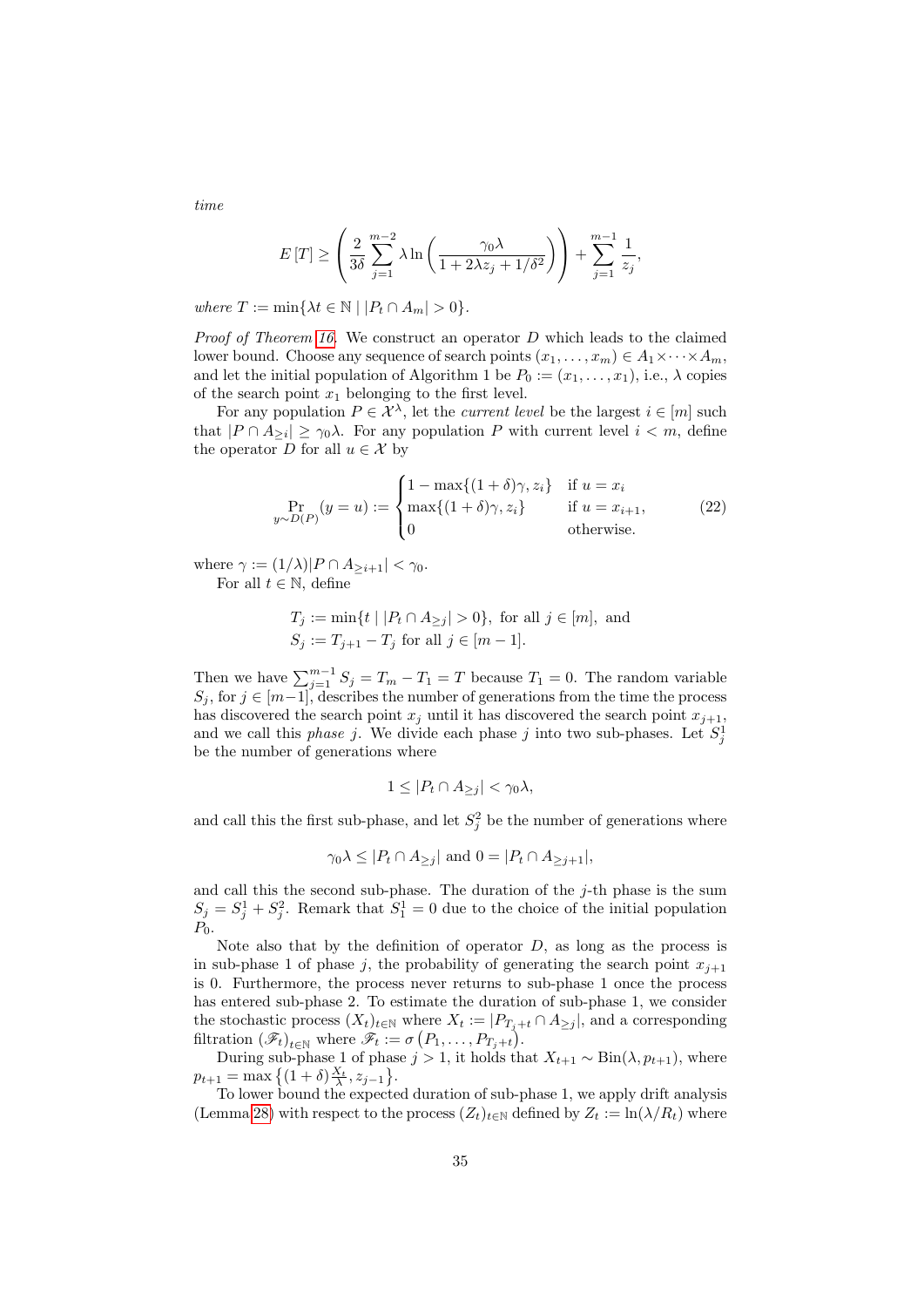$R_t := \max\{X_t, y_j\}$  and  $y_j := \max\{\lambda z_{j-1}, 1/\delta^2\} > 1$ . Note that since  $z_j < \gamma_0$ by assumption, and  $1/\delta^2 < \gamma_0 \lambda$  by condition (G3), it holds that  $y_j < \gamma_0 \lambda$ . It is therefore clear that sub-phase 1 is only complete if

$$
Z_t \leq \ln\left(\frac{\lambda}{\gamma_0 \lambda}\right) = -\ln(\gamma_0) =: a.
$$

By Jensen's inequality, the drift of this process can be bounded by

$$
E\left[Z_t - Z_{t+1} \mid \mathscr{F}_t\right] = E\left[\ln\left(\frac{R_{t+1}}{R_t}\right) \mid \mathscr{F}_t\right]
$$

$$
\leq \ln\left(\frac{E\left[R_{t+1} \mid \mathscr{F}_t\right]}{R_t}\right)
$$

and by Lemma [29](#page-42-1)

$$
\leq \ln \left( \frac{\max(\lambda p_{t+1}, y_j) + (\frac{1}{2})\sqrt{\lambda p_{t+1}}}{R_t} \right).
$$

When  $\lambda p_{t+1} \geq y_j$ , we use that  $R_t = \max\{X_t, y_j\} \geq \lambda p_{t+1}/(1+\delta)$  because  $p_{t+1} = \max\{X_t(1+\delta)/\lambda, z_{j-1}\}\$ , so

$$
E\left[Z_t - Z_{t+1} \mid \mathscr{F}_t\right] \le \ln\left(\frac{\lambda p_{t+1} + (1/2)\sqrt{\lambda p_{t+1}}}{\lambda p_{t+1}/(1+\delta)}\right)
$$

$$
= \ln\left((1+\delta)\left(1 + \frac{1}{2\sqrt{\lambda p_{t+1}}}\right)\right).
$$

Since  $\lambda p_{t+1} \ge y_j > 1$ , thus  $\sqrt{1/(\lambda p_{t+1})} \le \sqrt{1/y_j} \le \delta$  and

$$
E[Z_t - Z_{t+1} | \mathscr{F}_t] \le \ln(1+\delta) + \ln(1+\delta/2) < (3/2)\delta.
$$

Otherwise, when  $y_j > \lambda p_{t+1}$ , we use that  $R_t \ge y_j$  and get

$$
E\left[Z_t - Z_{t+1} \mid \mathscr{F}_t\right] \le \ln\left(\frac{y_j + (1/2)\sqrt{\lambda p_{t+1}}}{y_j}\right)
$$
  

$$
< \ln\left(1 + \frac{\sqrt{y_j}}{2y_j}\right) = \ln\left(1 + \frac{1}{2\sqrt{y_j}}\right)
$$
  

$$
\le \ln\left(1 + \frac{\delta}{2}\right) < \delta/2.
$$

Hence, condition 1 in Lemma [28](#page-42-0) can be satisfied with the parameter  $\varepsilon := (3/2)\delta$ . We therefore get the bound

$$
E\left[S_j^1 \mid \mathscr{F}_0\right] \ge \frac{Z_0 - a}{\varepsilon} = \left(\frac{2}{3\delta}\right) \ln \left(\frac{\gamma_0 \lambda}{\max\{X_0, \lambda z_{j-1}, \frac{1}{\delta^2}\}}\right).
$$

By the definition of the process, for  $1 < j \le m$ , we have  $X_0 \sim (Y | Y \ge 1)$  where  $Y \sim Bin(\lambda, z_{i-1}),$  i.e.,  $X_0$  is binomially distributed random variable conditional on having value at least 1. and by the tower property of expectation,

$$
E[S_j^1] = E\left[E\left[S_j^1 \mid \mathcal{F}_0\right]\right]
$$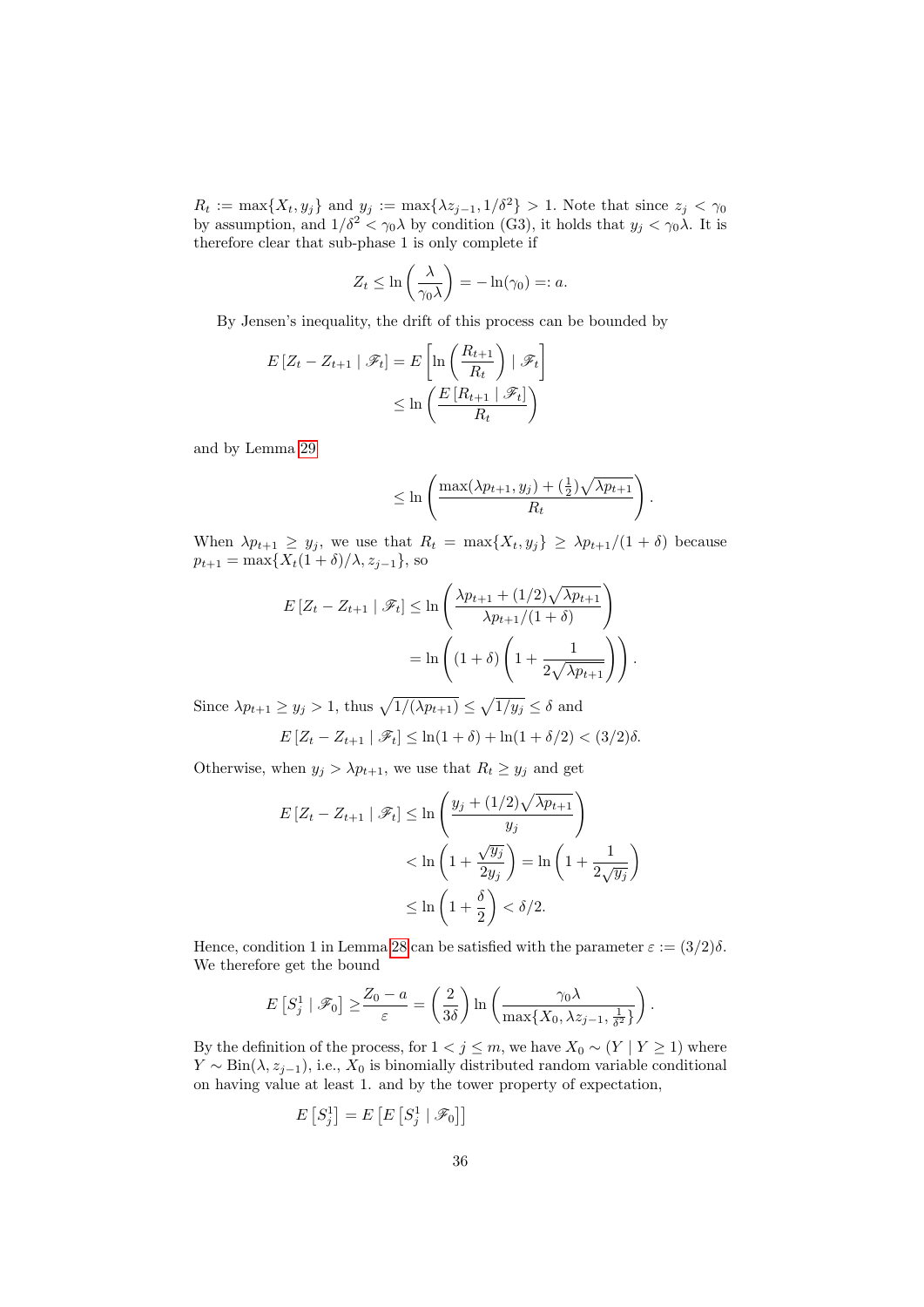$$
\geq E\left[\left(\frac{2}{3\delta}\right)\ln\left(\frac{\gamma_0\lambda}{\max\{X_0, \lambda z_{j-1}, 1/\delta^2\}}\right)\right]
$$

$$
> E\left[\left(\frac{2}{3\delta}\right)\ln\left(\frac{\gamma_0\lambda}{X_0 + \lambda z_{j-1} + 1/\delta^2}\right)\right]
$$

and since the function  $f(x) = \ln(1/x)$  is convex, Jensen's inequality and Lemma [30](#page-43-8) give

$$
> \left(\frac{2}{3\delta}\right) \ln\left(\frac{\gamma_0 \lambda}{1 + 2\lambda z_{j-1} + 1/\delta^2}\right).
$$

During sub-phase 2, it holds that

$$
\Pr_{y \sim D(P_t)}(y = x_j) = 1 - z_j, \text{ and } \Pr_{y \sim D(P_t)}(y = x_{j+1}) = z_j.
$$

In each generation of sub-phase 2, the phase ends with probability  $q_i := 1 (1-z_j)^{\lambda} < \lambda z_j$ , i.e., the probability that at least one individual is produced in  $A_{\geq j+1}$ . The duration of sub-phase 2 is therefore geometrically distributed with parameter  $q_j$  and has expectation  $E\left[S_j^2\right] = 1/q_j \geq 1/(\lambda z_j)$ .

Hence, we get

$$
E[T] = \sum_{j=1}^{m-1} E[S_j^1] + E[S_j^2]
$$
  
\n
$$
\geq \left(\frac{2}{3\delta} \sum_{j=1}^{m-2} \ln\left(\frac{\gamma_0 \lambda}{1 + 2\lambda z_j + 1/\delta^2}\right)\right) + \sum_{j=1}^{m-1} \frac{1}{\lambda z_j}.
$$

## <span id="page-36-0"></span>7 Conclusion

Time-complexity analysis of evolutionary algorithms (EAs) has advanced significantly over the last decade, starting from simplified settings such as variants of the  $(1+1)$  EA without a real population, crossover or other higher-arity operators. It has been unclear to what extent the time-complexity profiles of these simple EAs considered by theoreticians deviate from those of the more sophisticated, population-based EAs often preferred by practitioners. New techniques tailored to time-complexity of population-based algorithms are required.

This paper introduces a new technique that easily yields upper bounds on the expected runtime of complex, non-elitist search processes. The technique is first illustrated on Genetic Algorithms. We have shown that GAs optimise standard benchmark functions, as well as combinatorial optimisation problems, efficiently. As long as the population size is not overly large, the population does not incur an asymptotic slowdown on these functions compared to standard EAs that do not use populations. Thus, speedups can be achieved by parallellising fitness evaluations. Furthermore, consequent work indicate that non-elitist, population-based EAs have an advantage on more complex problems, including those with noisy [\[14\]](#page-44-8), dynamic [\[13\]](#page-44-9), and peaked [\[17\]](#page-44-12) fitness landscapes.

As a side-effect of the analysis, the conditions of level-based theorem yield settings for algorithmic parameters, such as population size, mutation and crossover rates, selection pressure etc., that are sufficient to guarantee a given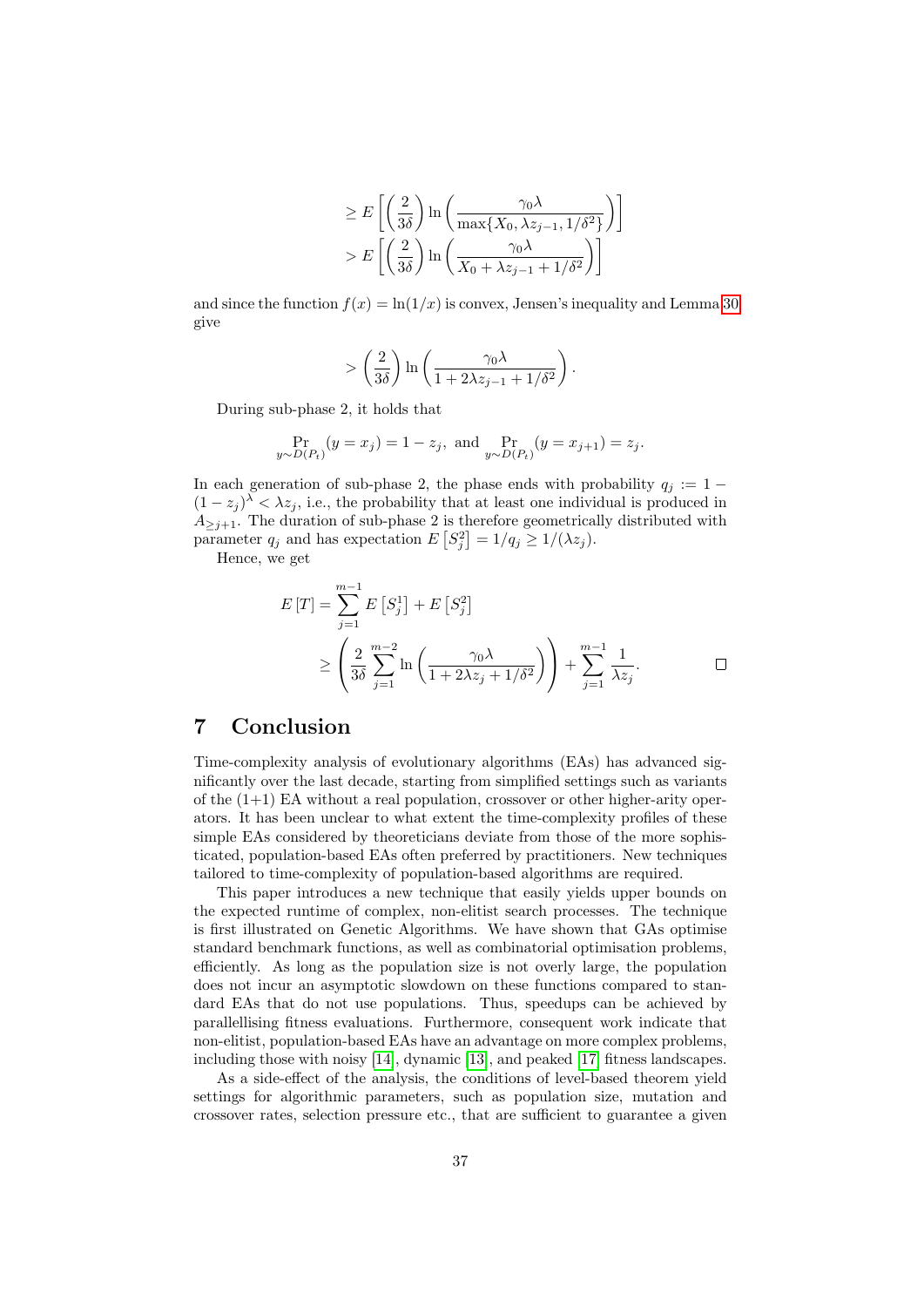time-complexity bound. This opens up the possibility of theory-led design of EAs with guaranteed runtime, where the algorithm is designed to satisfy the conditions of the level-based theorem [\[11\]](#page-44-10).

Further demonstrating the generality of the theorem, we also provide timecomplexity results for the UMDA algorithm, an Estimation of Distribution Algorithm, for which there are few theoretical results. Finally, we show via lower bounds on the runtime of a concrete process, that given the information the theorem requires about the process, the upper bounds are close to tight, i.e., little improvement of the time bound in the theorem is possible.

## Acknowledgment

The research was supported by the European Union Seventh Framework Programme (FP7/2007-2013) under grant agreement no 618091 (SAGE) and Russian Foundation for Basic Research grants 15-01-00785 and 16-01-00740. Early ideas were discussed at Dagstuhl Seminars 13271 and 15211 "Theory of Evolutionary Algorithms".

## Appendix A

The following results are known in the literature.

<span id="page-37-4"></span>**Lemma 17** (Lemma 33 in [\[16\]](#page-44-7)). For all  $x > 0$ ,  $x > \ln(1+x) > x(1-x/2)$ .

<span id="page-37-1"></span>**Lemma 18** (Lemma 31 in [\[16\]](#page-44-7)). For  $n \in \mathbb{N}$  and  $x \ge 0$ , we have  $1 - (1 - x)^n \ge$  $1 - e^{-x} \geq \frac{x}{1 + x}$ .

<span id="page-37-2"></span>**Lemma 19** (Lemma 3 in [\[17\]](#page-44-12)). For any  $\varepsilon \in (0,1)$  and  $\chi > 0$ , if  $n \geq (\chi + \varepsilon) \frac{\chi}{\varepsilon}$ then  $(1 - \varepsilon)e^{-\chi} \le (1 - \frac{\chi}{n})^n \le e^{-\chi}.$ 

<span id="page-37-3"></span>**Lemma 20** (Corollary 3 in [\[15\]](#page-44-11)). Let  $Y_1, \ldots, Y_n$  be n independent random variables with support in [0,1] and finite expectations and  $Y := \sum_{i=1}^{n} Y_i$ . It holds for every  $\delta > 0$  that

$$
\Pr(Y > E[Y] - \delta) \ge \min\left\{\frac{1}{13}, \frac{\delta}{1+\delta}\right\}.
$$

## Appendix B

The following lemmas are part of the proof of Theorem [1.](#page-5-0)

<span id="page-37-0"></span>**Lemma 21.** The functions  $g_1$  and  $g_2$  defined below are level functions for any  $c > 0, \ \kappa \in (0, 1), \ x \in [\lambda], \ y \in [m] \ \text{and} \ \gamma_j, q_j \in (0, 1] \ \text{for each } j \in [m - 1].$ 

$$
g_1(x, y) := \ln\left(\frac{1+c\lambda}{1+c\max\{x, \gamma_y \lambda\}}\right) + \sum_{i=y+1}^{m-1} \ln\left(\frac{1+c\lambda}{1+c\gamma_i \lambda}\right)
$$

$$
g_2(x, y) := \begin{cases} \frac{(1-\kappa)^x}{q_y} + \sum_{i=y+1}^{m-1} \frac{1}{q_i} & \text{if } y \in [m-1],\\ 0 & \text{if } y = m \end{cases}
$$

and  $g_1(x, i) := g_2(x, i) := 0$  for  $i = m$ .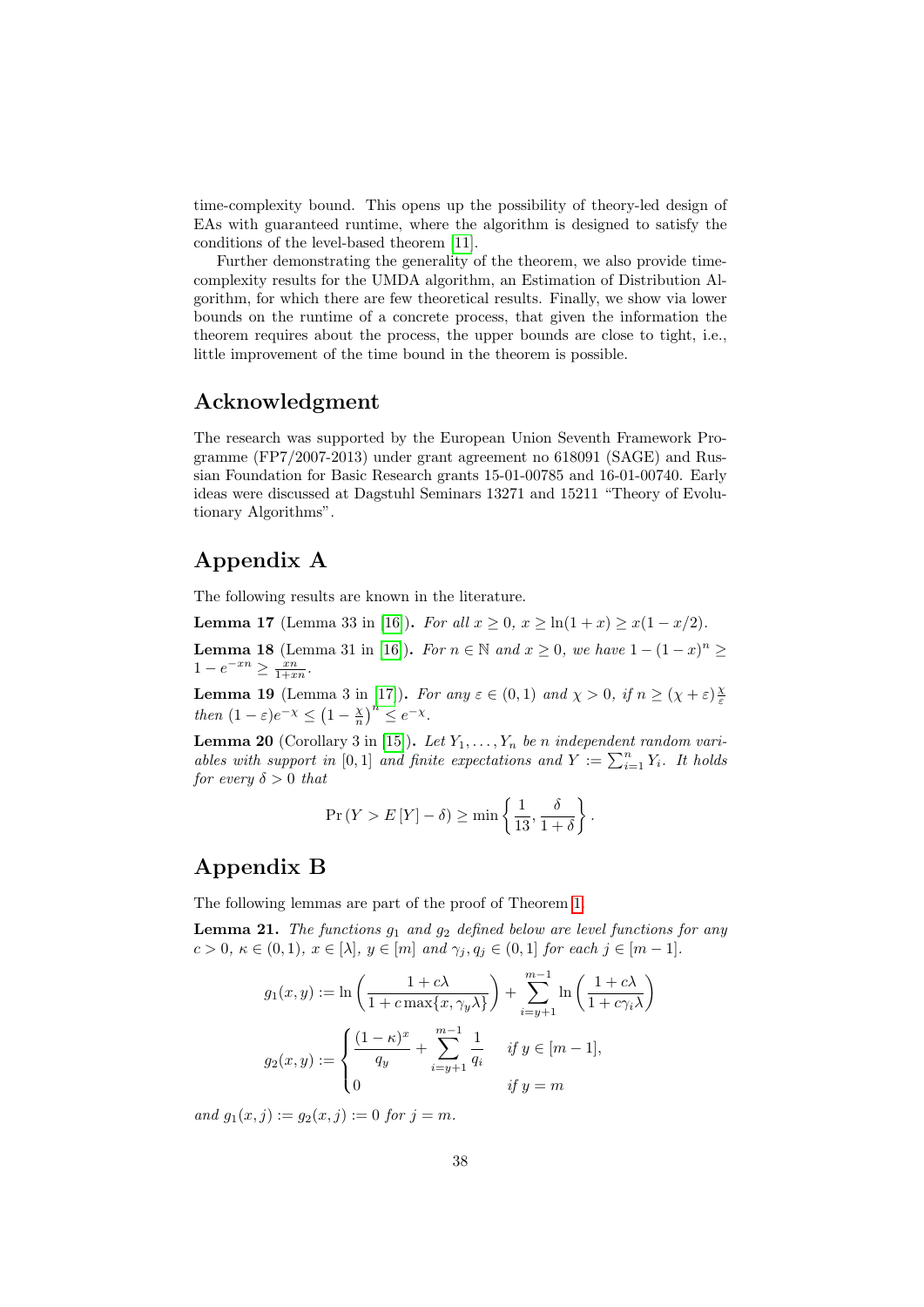*Proof.* Both  $g_1$  and  $g_2$  are non-increasing functions in x and y, hence properties 1 and 2 of Definition [3](#page-8-0) are satisfied. Property 3 is satisfied because for all  $y \in [m-1]$ 

$$
g_1(\lambda, y) = \sum_{i=y+1}^{m-1} \ln\left(\frac{1+c\lambda}{1+c\gamma_i\lambda}\right)
$$
  
=  $\ln\left(\frac{1+c\lambda}{1+c\gamma_{y+1}\lambda}\right) + \sum_{i=y+2}^{m-1} \ln\left(\frac{1+c\lambda}{1+c\gamma_i\lambda}\right)$   
=  $g_1(0, y+1)$ 

and

$$
g_2(\lambda, y) = \frac{(1 - \kappa)^{\lambda}}{q_y} + \sum_{i = y+1}^{m-1} \frac{1}{q_i} > \sum_{i = y+1}^{m-1} \frac{1}{q_i}
$$
  
= 
$$
\frac{(1 - \kappa)^0}{q_{y+1}} + \sum_{i = y+2}^{m-1} \frac{1}{q_i} = g_2(0, y+1).
$$

Drift analysis [\[30,](#page-45-3)[32\]](#page-45-13) is an important tool in runtime analysis of randomised search heuristics. Here we introduce a variant of the additive drift theorem [\[32\]](#page-45-13) with its proof.

In the following, " $(X_{t+1} - X_t + \varepsilon)$ ;  $t < T_a$ " is the short-hand notation for " $(X_{t+1} - X_t + \varepsilon) \cdot 1_{\{t < T_a\}}$ " (see page 49 in [\[35\]](#page-45-14)). Whenever we write an equality or inequality involving conditional expectation w.r.t. a  $\sigma$ -algebra, (e.g.  $E[X | \mathcal{F}] \leq Y$ , we have the "almost surely" meaning in mind.

<span id="page-38-0"></span>**Lemma 22** (Additive drift theorem). Let  $(Z_t)_{t \in \mathbb{N}}$  be a discrete-time stochastic process in  $[0, \infty)$  adapted to any filtration  $(\mathscr{F}_t)_{t \in \mathbb{N}}$ . For any  $a \geq 0$ , define  $T_a := \min\{t \in \mathbb{N} \mid Z_t \leq a\}.$  If for some  $\varepsilon > 0$ 

- 1.  $E[Z_{t+1} Z_t + \varepsilon : t < T_a | \mathcal{F}_t] \leq 0$  for all  $t \in \mathbb{N}$ ,
- 2.  $E[Z_t] < \infty$  for all  $t \in \mathbb{N}$ , and
- 3.  $E[T_a]<\infty$ ,
- then  $E[T_a | \mathcal{F}_0] \leq Z_0/\varepsilon$ .

*Proof.* Define the stopped process  $S_t := Z_{t \wedge T_a} + \varepsilon(t \wedge T_a)$  where  $t \wedge T_a :=$  $min(t, T_a)$ . By the definition of this process, it holds for all  $t \in \mathbb{N}$  almost surely that

<span id="page-38-2"></span><span id="page-38-1"></span>
$$
|S_t| \le Z_t + \varepsilon t,\tag{23}
$$

and, hence by condition 2 and 3, that for all  $t \in \mathbb{N}$ ,

$$
E\left[|S_t|\right] \le E\left[Z_t + \varepsilon T_a\right] < \infty. \tag{24}
$$

Also, by the definition of the process, for all  $t \in \mathbb{N}$  it holds in the case  $t \geq T_a$ that,

$$
E[S_{t+1} ; t \geq T_a | \mathcal{F}_t] = E[S_t ; t \geq T_a | \mathcal{F}_t].
$$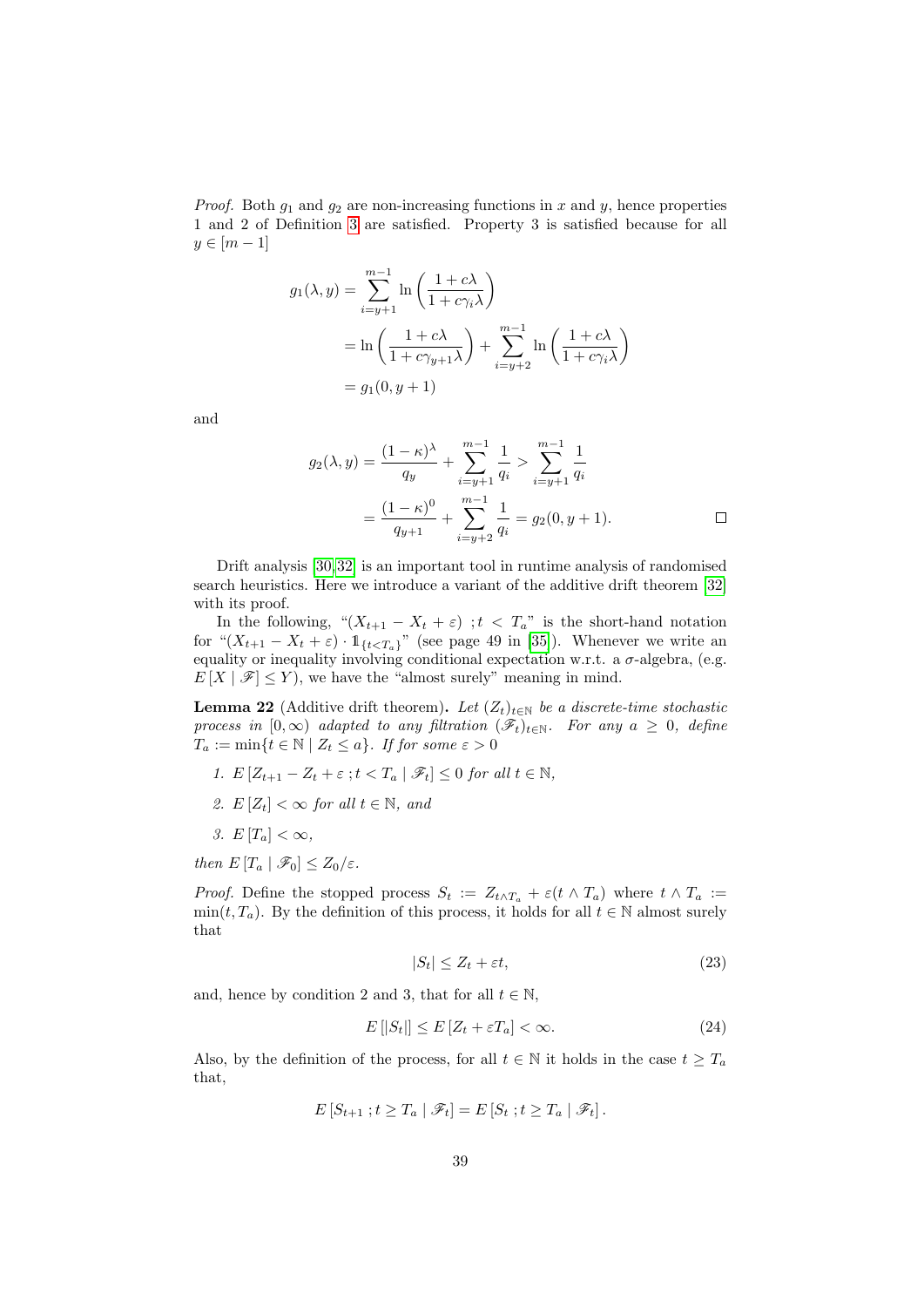Furthermore, for all  $t \in \mathbb{N}$ , it holds in the case  $t < T_a$ ,

$$
E\left[S_{t+1} \; ; t < T_a \mid \mathscr{F}_t\right]
$$
\n
$$
= E\left[(Z_{t+1} - Z_t + \varepsilon) + Z_t + \varepsilon t \; ; t < T_a \mid \mathscr{F}_t\right]
$$
\n
$$
\leq E\left[Z_t + \varepsilon t \; ; t < T_a \mid \mathscr{F}_t\right] = E\left[S_t \; ; t < T_a \mid \mathscr{F}_t\right]
$$

where the inequality is due to condition 1. Combining both cases, we have for all  $t \in \mathbb{N}$ ,

$$
E\left[S_{t+1} \mid \mathcal{F}_t\right] \le E\left[S_t \mid \mathcal{F}_t\right] = S_t. \tag{25}
$$

By [\(24\)](#page-38-1) and [\(25\)](#page-39-1),  $S_t$  is a super-martingale, implying that for all  $t \in \mathbb{N}$ ,

$$
E\left[S_t \mid \mathcal{F}_0\right] \le E\left[S_0 \mid \mathcal{F}_0\right] = Z_0. \tag{26}
$$

By [\(23\)](#page-38-2) and [\(24\)](#page-38-1), the dominated convergence theorem (see e.g. [\[35\]](#page-45-14)) applies, and we get by [\(26\)](#page-39-2)

$$
Z_0 \ge \lim_{t \to \infty} E\left[S_t \mid \mathscr{F}_0\right] = E\left[\lim_{t \to \infty} S_t \mid \mathscr{F}_0\right]
$$

$$
= E\left[Z_{T_a} + \varepsilon T_a \mid \mathscr{F}_0\right].
$$

By noting that  $Z_{T_a} \geq 0$ , the proof is now complete.

<span id="page-39-0"></span>Lemma 23 (Improved version of Lemma 5 in [\[16\]](#page-44-7)). If  $X \sim \text{Bin}(\lambda, p)$  with  $p \geq (i/\lambda)(1+\delta)$  and  $i \geq 1$  for some  $\delta \in (0,1]$ , then

$$
E\left[\ln\left(\frac{1+\delta X/2}{1+\delta i/2}\right)\right] \ge \frac{\delta^2}{7}.
$$

This improvement is due to the following generalisation of the lower bound in Lemma [17.](#page-37-4)

<span id="page-39-3"></span>**Lemma 24.** For any  $z > 0$ , and all  $x \geq 0$  we have that

$$
\ln(1+x) \ge x(b(z) + a(z)x)
$$
  
where  $a(z) := \frac{1}{z(z+1)} - \frac{\ln(1+z)}{z^2}$ ,  
and  $b(z) := \frac{2\ln(1+z)}{z} - \frac{1}{1+z}$ .

*Proof.* For  $x = 0$ , the result trivially holds. It then suffices to show that for all  $x \in (0, \infty)$ 

$$
h(x) := \frac{\ln(1+x)}{x} - b(z) - a(z)x \ge 0.
$$

Note that  $h(z) = 0$  and  $h'(x) = a(x) - a(z)$ . It follows from  $\ln(1+x)$  $2x/(x+2)$  for  $x > 0$  (see (3) in [\[55\]](#page-47-6)) that

$$
a'(x) = \frac{2\ln(1+x)}{x^3} - \frac{2}{x^2(1+x)} - \frac{1}{x(1+x)^2}
$$

$$
\geq \frac{4}{x^2(2+x)} - \frac{2}{x^2(1+x)} - \frac{1}{x(1+x)^2}
$$

<span id="page-39-2"></span><span id="page-39-1"></span> $\Box$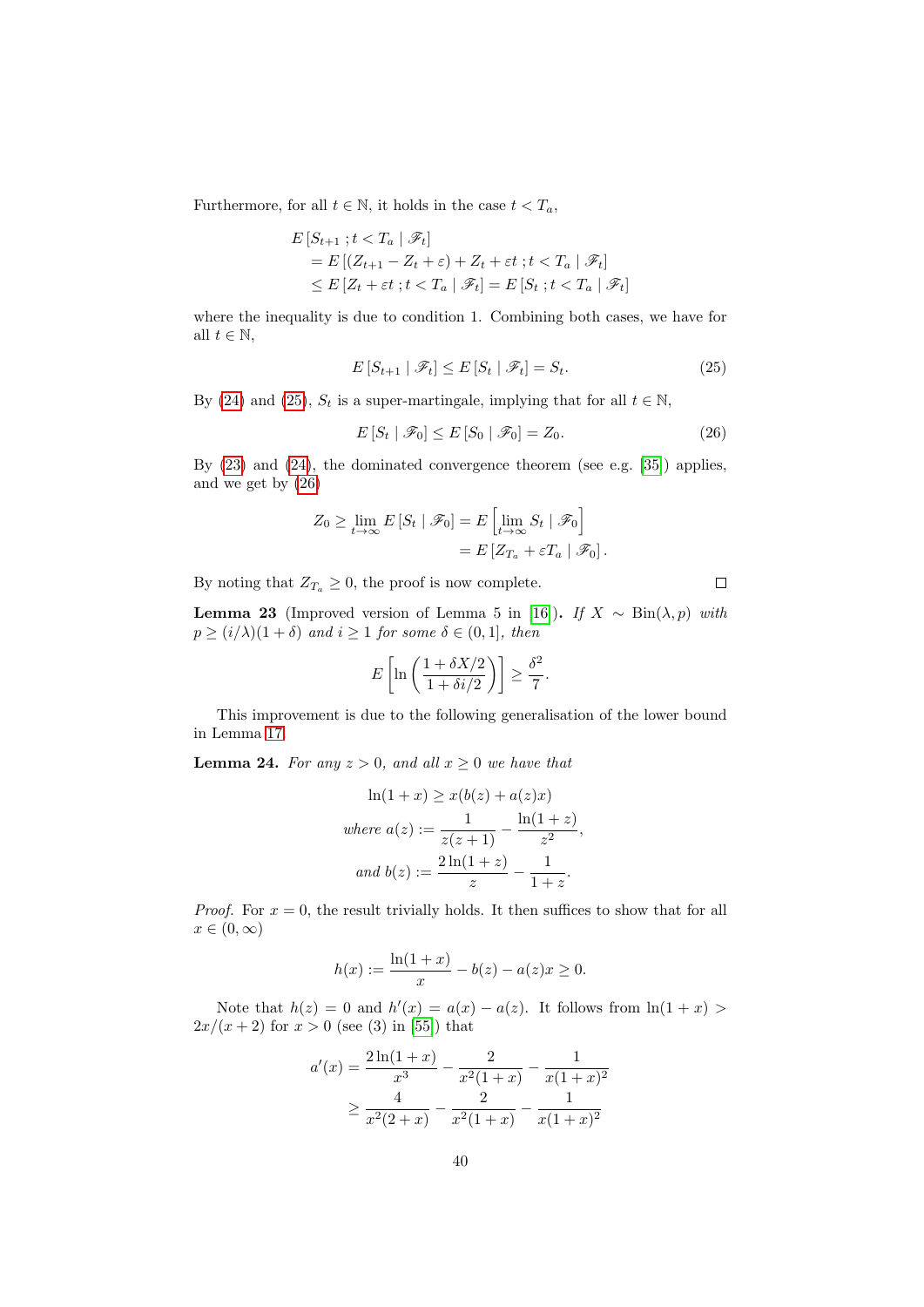$$
=\frac{1}{(2+x)(1+x)^2} > 0,
$$

thus  $a(x)$  is an increasing function.

We separate two cases: for  $x \in (0, z]$ , we have  $a(x) \leq a(z)$  and  $h'(x) \leq 0$ , thus  $h(x)$  is decreasing on  $(0, z]$  and  $h(x) \geq h(z) = 0$ ; for  $x \in [z, \infty)$  we have  $h'(x) = a(x) - a(z) \geq 0$ ,  $h(x)$  is increasing on  $[z, \infty)$  and  $h(x) \geq h(z) = 0$ . We have shown that  $h(x) \geq 0$  for  $x > 0$ .  $\Box$ 

Note that the bound is tight at both  $x = 0$  and  $x = z$ . The lemma does not cover the case  $z = 0$ , however at the limit, we get  $\lim_{z\to 0^+} b(z) = 1$  and  $\lim_{z\to 0^+} a(z) = -1/2$ , and that corresponds to the bound given by Lemma [17.](#page-37-4)

<span id="page-40-0"></span>Corollary 25. Let  $X \sim Bin(n, p)$  and  $\mu := E[X]$ , then it holds that for all  $c > 0$ 

$$
E[\ln(1 + cX)] \ge \ln(1 + c\mu) - \frac{c}{2} \cdot \frac{c\mu}{1 + c\mu}.
$$

*Proof.* For  $p = 0$  (or  $\mu = 0$ ), the bound is trivial. Otherwise, for  $p > 0$ , applying Lemma [24](#page-39-3) with  $z = c\mu$  gives  $\ln(1 + cX) \ge b(c\mu)cX + a(c\mu)(cX)^2$ , hence

$$
E [\ln(1 + cX)]
$$
  
\n
$$
\ge b(c\mu)c\mu + a(c\mu)c^2\mu(1 - p + \mu)
$$
  
\n
$$
= \ln(1 + c\mu) - c(1 - p) \left( \frac{\ln(1 + c\mu)}{c\mu} - \frac{1}{1 + c\mu} \right)
$$
  
\n
$$
> \ln(1 + c\mu) - c \left( \frac{1}{2} \cdot \frac{2 + c\mu}{1 + c\mu} - \frac{1}{1 + c\mu} \right)
$$
  
\n
$$
= \ln(1 + c\mu) - \frac{c}{2} \cdot \frac{c\mu}{1 + c\mu}.
$$

The last inequality is due to  $1 - p < 1$  and  $\ln(1 + x)/x < (1/2)(x + 2)/(x + 1)$ for  $x > 0$  (see (3) in [\[55\]](#page-47-6)).  $\Box$ 

We now give the formal proof of Lemma [23.](#page-39-0)

*Proof of Lemma [23.](#page-39-0)* Let  $Y \sim Bin(\lambda, (1+\delta)i/\lambda)$ , then  $Y \preceq X$ . Therefore,

$$
E\left[\ln\left(\frac{1+\delta X/2}{1+\delta i/2}\right)\right] \ge E\left[\ln\left(\frac{1+\delta Y/2}{1+\delta i/2}\right)\right]
$$

and it is sufficient to show that  $E\left[\ln\left(\frac{1+\delta Y/2}{1+\delta Y/2}\right)\right]$  $\left(\frac{1+\delta Y/2}{1+\delta i/2}\right)\right] > \delta^2/7$  to complete the proof.

It follows from Corollary [25](#page-40-0) (choosing  $c = \delta/2$ ) that

$$
E\left[\ln\left(\frac{1+\delta Y/2}{1+\delta i/2}\right)\right]
$$
  
\n
$$
\geq \ln\left(\frac{1+(1+\delta)\delta i/2}{1+\delta i/2}\right) - \frac{\delta}{4} \cdot \frac{(1+\delta)\delta i/2}{1+(1+\delta)\delta i/2}
$$
  
\n
$$
= \ln\left(1+\frac{i\delta^2}{2+i\delta}\right) - \frac{\delta}{4} \cdot \frac{(1+\delta)\delta i}{2+(1+\delta)\delta i} =: h(i).
$$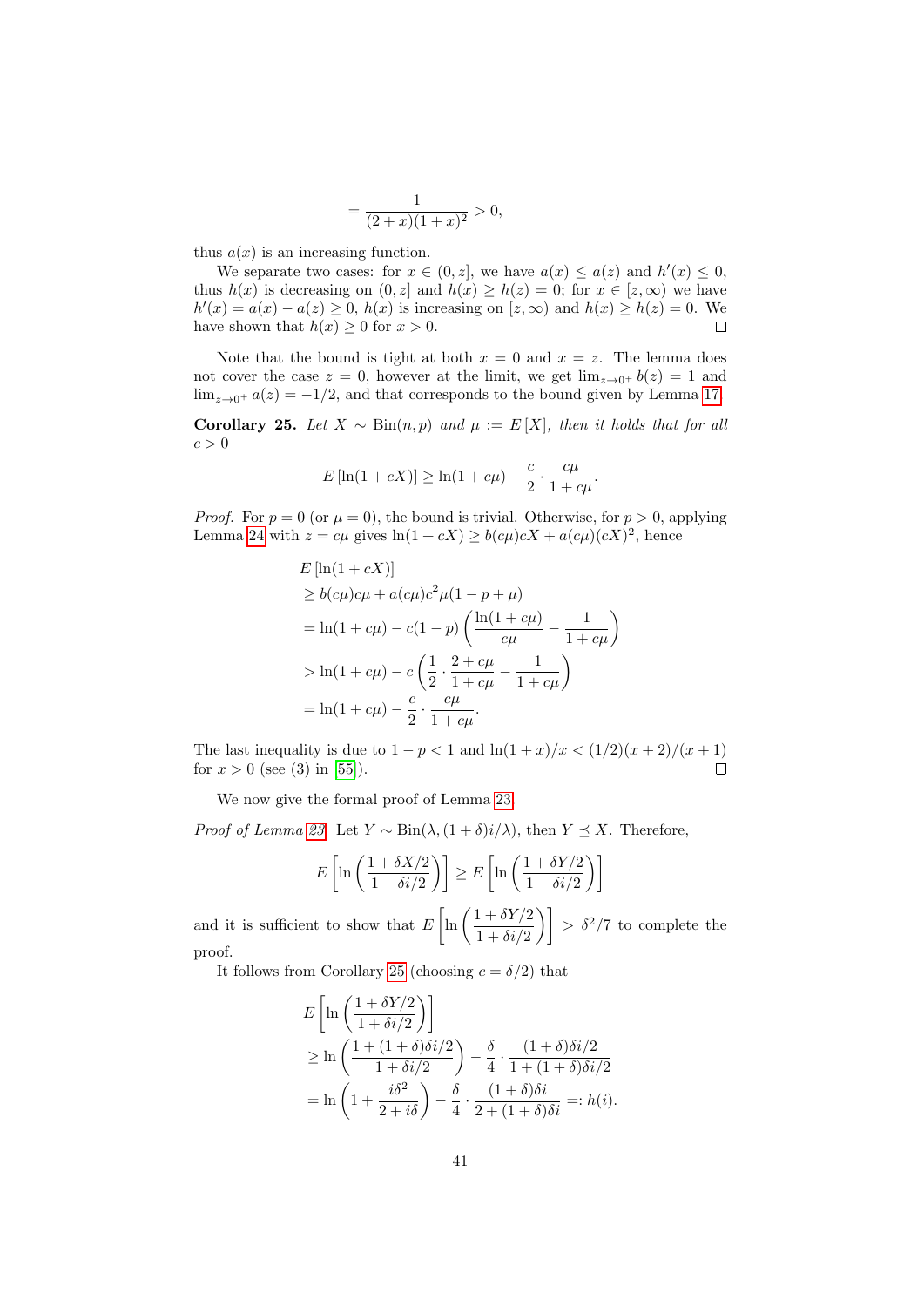For all  $\delta > 0$  and  $i \geq 1$ , it holds that

$$
h'(i) = \frac{1}{2} \cdot \frac{(6 + \delta(3i - 2) + 3i\delta^2)\delta^2}{(2 + i\delta + i\delta^2)^2(2 + i\delta)} > 0,
$$

or  $h(i)$  monotonically increases in i.

Define  $r(\delta) := 12 + 8\delta + 3\delta^2 + \delta^3 - 2\delta^4$  and  $s(\delta) := (2 + \delta)^2 (2 + \delta + \delta^2) > 0$ , we get

$$
h(i) \ge h(1) = \ln\left(1 + \frac{\delta^2}{2 + \delta}\right) - \frac{\delta}{4} \cdot \frac{(1 + \delta)\delta}{2 + (1 + \delta)\delta}
$$
  
 
$$
\ge \frac{\delta^2}{2 + \delta} \left(1 - \frac{\delta^2}{2(2 + \delta)}\right) - \frac{\delta}{4} \cdot \frac{(1 + \delta)\delta}{2 + (1 + \delta)\delta} = \frac{\delta^2 r(\delta)}{4s(\delta)}.
$$

The last inequality is due to Lemma [17.](#page-37-4) We notice that  $18r(\delta) - 11s(\delta) =$  $(1 - \delta)(128 + 140\delta + 84\delta^2 + 47\delta^3) \ge 0$  for all  $\delta \in (0, 1]$ , thus  $r(\delta)/s(\delta) \ge 11/18$ and  $h(i) \geq (\delta^2/4)(11/18) > \delta^2/7$ .  $\Box$ 

<span id="page-41-1"></span>Lemma 26 (Lemma 6 in [\[16\]](#page-44-7)). If  $X \sim \text{Bin}(\lambda, p)$  with  $p ≥ (i/\lambda)(1 + \delta)$ , then  $E\left[e^{-\kappa X}\right] \leq e^{-\kappa i}$  for any  $\kappa \in (0,\delta)$ .

*Proof.* The value of the moment generating function  $M_X(t)$  of the binomially distributed variable X at  $t = -\kappa$  is

$$
E\left[e^{-\kappa X}\right] = M_X(-\kappa) = (1 - p(1 - e^{-\kappa}))^{\lambda}
$$

It follows from By Lemma [18](#page-37-1) and from  $1 + \kappa < 1 + \delta$  that

$$
p(1 - e^{-\kappa}) \ge \frac{i(1+\delta)}{\lambda} \left(\frac{\kappa}{1+\kappa}\right) \ge \frac{\kappa i}{\lambda}.
$$

 $\Box$ 

Altogether, we get  $E\left[e^{-\kappa X}\right] \leq (1 - \kappa i/\lambda)^{\lambda} \leq e^{-\kappa i}$ .

<span id="page-41-0"></span>**Lemma 27.** Let  $\{X_i\}_{i\in[\lambda]}$  be i.i.d. random variables, define  $Y(j):=\sum_{i=1}^{\lambda} \mathbb{1}_{\{X_i\geq j\}}$ for any  $j \in \mathbb{R}$ . It holds for any  $a, b, c, j \in \mathbb{R}$  with  $c \geq 0$  and  $b \leq \lambda$  that

(i) 
$$
\Pr(Y(j+c) \ge a | Y(j) \ge b) \ge \Pr(Y(j+c) \ge a)
$$

and for any non-decreasing function f

(*ii*) 
$$
E[f(Y(j + c)) | Y(j) \ge b] \ge E[f(Y(j + c))]
$$

provided that both expectations are well-defined.

*Proof.* Define  $p := \Pr(X_i \geq j)$  and  $q := \Pr(X_i \geq j + c)$ . For  $b \leq 0$  or  $p = 0$ , the result trivially holds. For  $b \in (0, \lambda]$  and  $p \in (0, 1]$ , we have that  $q' :=$  $Pr(X_i \geq j + c \mid X_i \geq j) = q/p \geq q$ . Event  $Y(j) \geq b$  implies the existence of a set  $A \subseteq [\lambda]$  such that  $|A| \geq [b]$  and  $X_i \geq j$  for all  $i \in A$ . Define  $Y_1 := \sum_{i \in A} 1\!\!1_{\{X_i \geq j+c\}}$  and  $Y_2 := \sum_{i \in [\lambda] \setminus A} 1\!\!1_{\{X_i \geq j+c\}},$  so  $Y(j+c) = Y_1 + Y_2$ . Clearly, conditioned on  $Y(j) \ge b$ ,  $Y_1 \sim Bin(|A|, q') \succeq Bin(|A|, q)$  and  $Y_2 \sim$ Bin( $\lambda - |A|, q$ ). Therefore, the distribution of  $Y(j+c)$  conditioned on  $Y(j) \ge b$ stochastically dominates  $\text{Bin}(|A|, q) + \text{Bin}(\lambda - |A|, q) = \text{Bin}(\lambda, q)$ , which is the (unconditional or original) distribution of  $Y(j+c)$ , and part (i) follows.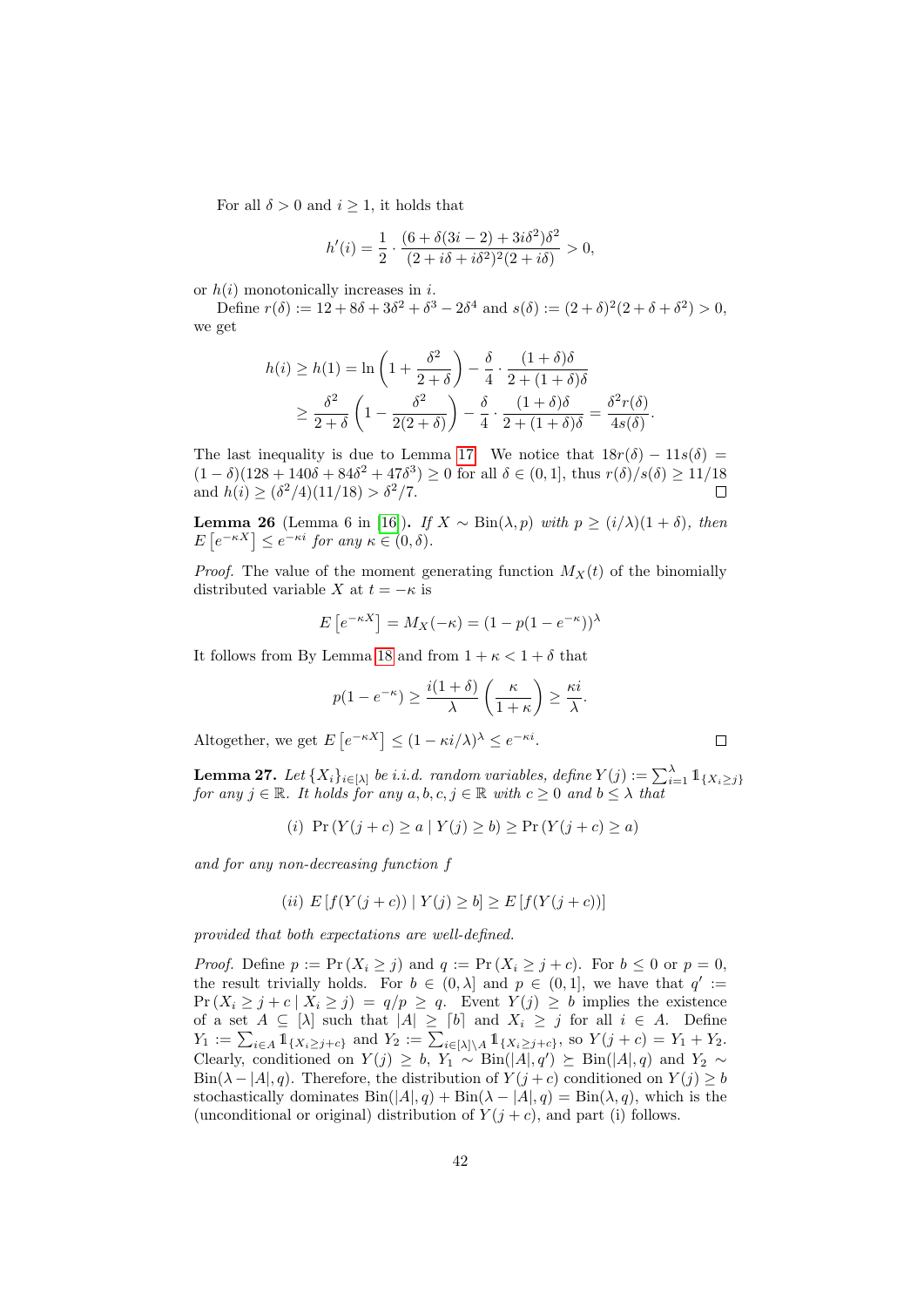For part (ii), let  $F_1(x) := Pr(f(Y(j + c)) < x | Y(j) \ge b)$  and  $F_2(x) :=$  $Pr(f(Y(j + c)) < x)$ , i.e.  $F_1$  and  $F_2$  are the conditional and the unconditional distribution functions of  $f(Y(j+c))$  respectively. Then from part (i) we conclude that  $F_1(x) \leq F_2(x)$  for any  $x \in \mathbb{R}$ , and by the properties of expectation,

$$
E[f(Y(j + c)) | Y(j) \ge b]
$$
  
=  $-\int_{-\infty}^{0} F_1(x)dx + \int_{0}^{\infty} (1 - F_1(x))dx$   
 $\ge -\int_{-\infty}^{0} F_2(x)dx + \int_{0}^{\infty} (1 - F_2(x))dx$   
=  $E[f(Y(j + c)) | Y(j) \ge b].$ 

 $\Box$ 

## Appendix C

The following results are used to analyse the tightness of the level-based theorem, i. e. Theorem [16.](#page-33-1)

<span id="page-42-0"></span>**Lemma 28** (Additive drift theorem (lower bound)). Let  $(Z_t)_{t \in \mathbb{N}}$  be a discretetime stochastic process in  $[0, \infty)$  adapted to any filtration  $(\mathscr{F}_t)_{t \in \mathbb{N}}$ . For any  $a \geq 0$ , define  $T_a := \min\{t \in \mathbb{N} \mid Z_t \leq a\}$ . If for some  $\varepsilon > 0$ 

- 1.  $E[Z_{t+1} Z_t + \varepsilon; t < T_a | \mathscr{F}_t] \geq 0$  for all  $t \in \mathbb{N}$ , and
- 2.  $E[Z_t] < \infty$  for all  $t \in \mathbb{N}$ .
- 3.  $E[T_a]<\infty$ ,

then  $E[T_a | \mathcal{F}_0] \geq (Z_0 - a)/\varepsilon$ .

Proof. The proof is similar to that of Lemma [22,](#page-38-0) i. e. starting by defining the same stopped process  $S_t$ . However, because the directions of the inequalities are inverted so  $S_t$  is a sub-martingale, and in the end we overestimate  $X_{T_a}$  by a. П

<span id="page-42-1"></span>**Lemma 29.** If  $X \sim Bin(n, p)$  where  $p > 0$ , then for all  $y \in \mathbb{R}$ 

$$
E\left[\max(X,y)\right] < \max(np,y) + (1/2)\sqrt{np}.
$$

Proof. By Jensen's inequality w. r. t. the square root, we have

$$
E[|X - y|] = E\left[\sqrt{(X - y)^2}\right] \le \sqrt{E[(X - y)^2]}
$$
  
=  $\sqrt{np(1 - p) + (np - y)^2}$   
 $\le \sqrt{np(1 - p)} + |np - y|,$ 

where the last inequality uses  $\sqrt{a+b} \leq \sqrt{a}$  + √ b for  $a, b \geq 0$ . Therefore, it holds that

$$
E\left[\max(X,y)\right] = E\left[(1/2)(X + y + |X - y|)\right]
$$
  
\n
$$
\leq (1/2)(np + y + |np - y| + \sqrt{np(1 - p)})
$$
  
\n
$$
< \max(np, y) + (1/2)\sqrt{np}.
$$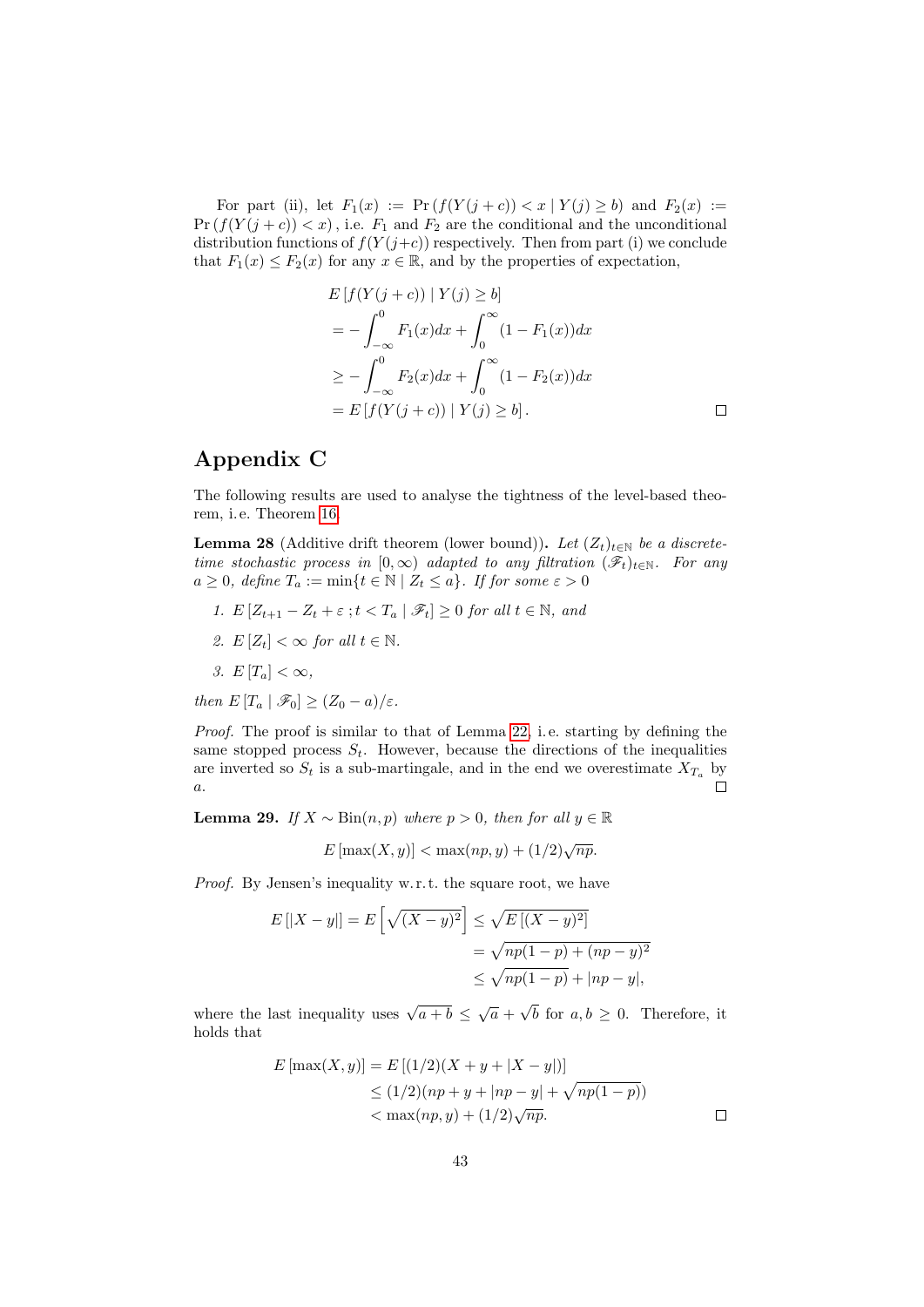<span id="page-43-8"></span>**Lemma 30.** If  $X \sim Bin(n, p)$  where  $p > 0$  then it holds that  $E[X | X > 0]$  ≤  $np+1$ .

Proof. By definition,

$$
E[X \mid X > 0] = \sum_{i=1}^{n} i \Pr(X = i \mid X > 0)
$$
  
= 
$$
\frac{1}{\Pr(X > 0)} \sum_{i=1}^{n} i \Pr(X = i \cap X > 0)
$$
  
= 
$$
\frac{1}{\Pr(X > 0)} \sum_{i=0}^{n} i \Pr(X = i)
$$
  
= 
$$
\frac{E[X]}{\Pr(X > 0)} = \frac{np}{1 - (1 - p)^n} \le np + 1,
$$

where the last inequality follows from Lemma [18.](#page-37-1)

 $\Box$ 

## References

- <span id="page-43-4"></span>[1] G. Ausiello and M. Protasi, "Local search, reducibility and approximability of NP-optimization problems," Inform. Process. Lett., vol. 54, pp. 73–79, 1995.
- <span id="page-43-6"></span>[2] A. Avidor, I. Berkovitch, and U. Zwick, "Improved approximation algorithms for MAX NAE-SAT and MAX SAT," in Proc. of 3rd Intl. Conf. Approx. Online Algorithm. Springer Berlin Heidelberg, 2006, pp. 27–40.
- <span id="page-43-7"></span>[3] G. Badkobeh, P. K. Lehre, and D. Sudholt, "Unbiased black-box complexity of parallel search," in Proc. of PPSN XIII. Springer, 2014, pp. 892–901.
- <span id="page-43-5"></span>[4] E. Balas and W. Niehaus, "Optimized crossover-based genetic algorithms for the maximum cardinality and maximum weight clique problems," J. Heuristics, vol. 4, no. 2, pp. 107–122, 1998.
- <span id="page-43-0"></span>[5] T. Chen, J. He, G. Sun, G. Chen, and X. Yao, "A new approach for analyzing average time complexity of population-based evolutionary algorithms on unimodal problems," IEEE Trans. Syst. Man. Cybern. B, vol. 39, no. 5, pp. 1092–1106, 2009.
- <span id="page-43-1"></span>[6] T. Chen, P. K. Lehre, K. Tang, and X. Yao, "When is an estimation of distribution algorithm better than an evolutionary algorithm?" in *Proc. of* CEC '09. IEEE, 2009, pp. 1470–1477.
- <span id="page-43-2"></span>[7] T. Chen, K. Tang, G. Chen, and X. Yao, "On the analysis of average time complexity of estimation of distribution algorithms," in Proc. of CEC '07. IEEE, 2007, pp. 453–460.
- <span id="page-43-3"></span>[8] ——, "Rigorous time complexity analysis of univariate marginal distribution algorithm with margins," in Proc. of CEC '09. IEEE, 2009, pp. 2157–2164.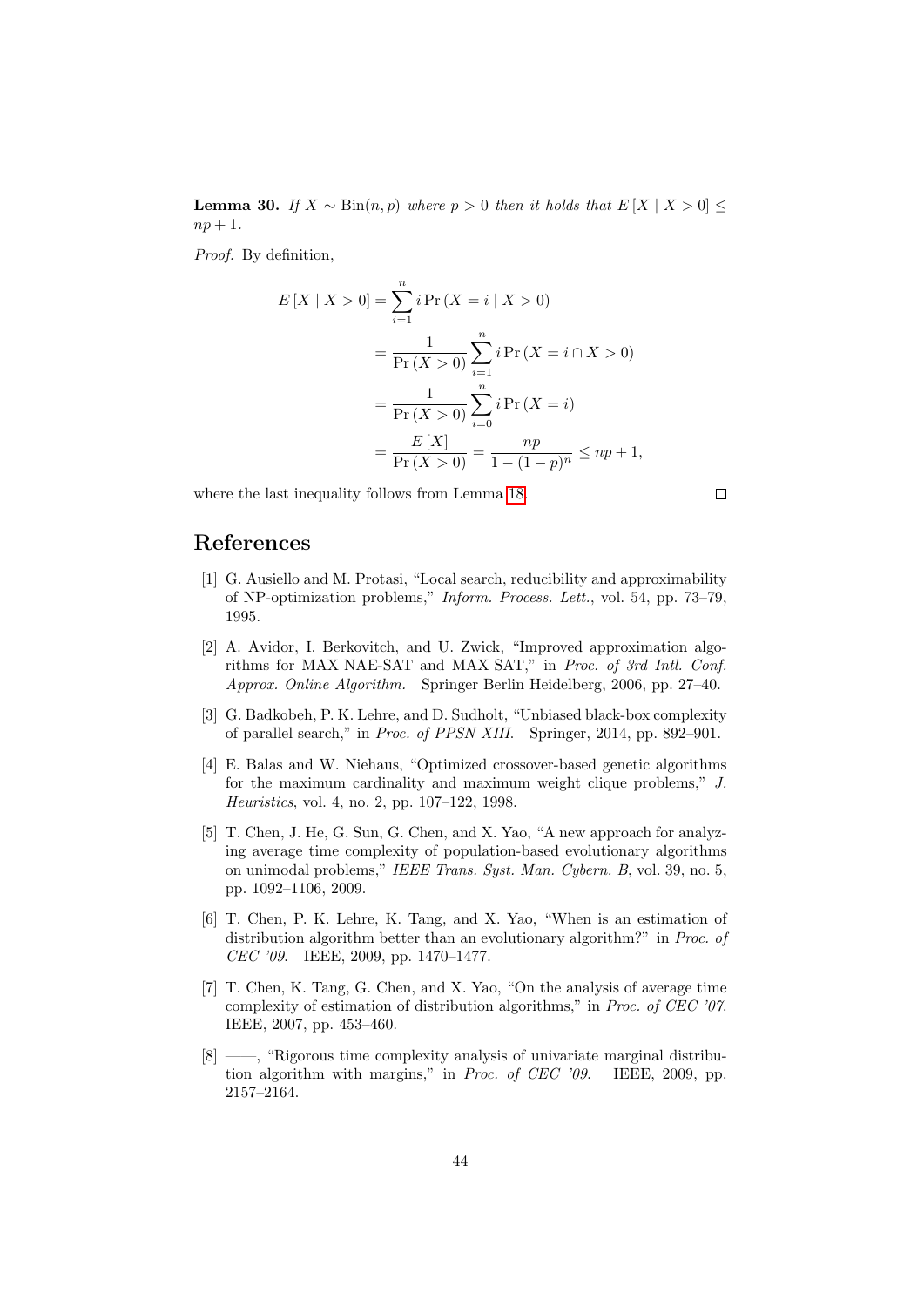- <span id="page-44-5"></span>[9] ——, "Analysis of computational time of simple estimation of distribution algorithms," IEEE Trans. Evol. Comput., vol. 14, no. 1, pp. 1–22, 2010.
- <span id="page-44-6"></span>[10] D. Corus, D.-C. Dang, A. V. Eremeev, and P. K. Lehre, "Level-based analysis of genetic algorithms and other search processes," in Proc. of PPSN XIII. Springer, 2014, pp. 912–921.
- <span id="page-44-10"></span>[11] D. Corus and P. K. Lehre, "Theory-driven design of efficient genetic algorithms for a classical graph problem," 2015, (To appear) Proc. of MIC '15.
- <span id="page-44-3"></span>[12] D.-C. Dang, T. Friedrich, T. Koetzing, M. S. Krejca, P. K. Lehre, P. S. Oliveto, D. Sudholt, and A. M. Sutton, "Emergence of diversity and its benefits for crossover in genetic algorithms," in Proc. of PPSN XIV. Springer, 2016, pp. 890–900.
- <span id="page-44-9"></span>[13] D.-C. Dang, T. Jansen, and P. K. Lehre, "Populations can be essential in tracking dynamic optima," Algorithmica, 2016, (DOI: 10.1007/s00453-016- 0187-y).
- <span id="page-44-8"></span>[14] D.-C. Dang and P. K. Lehre, "Efficient optimisation of noisy fitness functions with population-based evolutionary algorithms," in Proc. of FOGA XIII. ACM, 2015, pp. 62–68.
- <span id="page-44-11"></span>[15] ——, "Simplified runtime analysis of estimation of distribution algorithms," in Proc. of GECCO '15. ACM, 2015, pp. 513–518.
- <span id="page-44-7"></span>[16] ——, "Runtime analysis of non-elitist populations: From classical optimisation to partial information," Algorithmica, vol. 75, no. 3, pp. 428–461, 2016.
- <span id="page-44-12"></span>[17] ——, "Self-adaptation of mutation rates in non-elitist populations," in Proc. of PPSN XIV. Springer, 2016, pp. 803–813, (arXiv:1606.05551).
- <span id="page-44-1"></span>[18] B. Doerr and C. Doerr, "Optimal parameter choices through selfadjustment: Applying the 1/5-th rule in discrete settings," in Proc. of GECCO '15. ACM, 2015, pp. 1335–1342.
- <span id="page-44-2"></span>[19] ——, "A tight runtime analysis of the  $(1+(\lambda, \lambda))$  genetic algorithm on OneMax," in Proc. of GECCO '15. ACM, 2015, pp. 1423–1430.
- <span id="page-44-0"></span>[20] B. Doerr, C. Doerr, and F. Ebel, "From black-box complexity to designing new genetic algorithms," Theor. Comput. Sci., vol. 567, pp. 87–104, 2015.
- <span id="page-44-4"></span>[21] S. Droste, "A rigorous analysis of the compact genetic algorithm for linear functions," Nat. Comput., vol. 5, no. 3, pp. 257–283, 2006.
- <span id="page-44-14"></span>[22] S. Droste, T. Jansen, and I. Wegener, "Upper and Lower Bounds for Randomized Search Heuristics in Black-Box Optimization," Theor. Comput. Syst., vol. 39, no. 4, pp. 525–544, 2006.
- <span id="page-44-13"></span>[23] A. Eremeev and J. Kovalenko, "Optimal recombination in genetic algorithms for combinatorial optimization problems: Part I," Yugosl. J. Oper. Res., vol. 24, no. 1, pp. 1–20, 2014.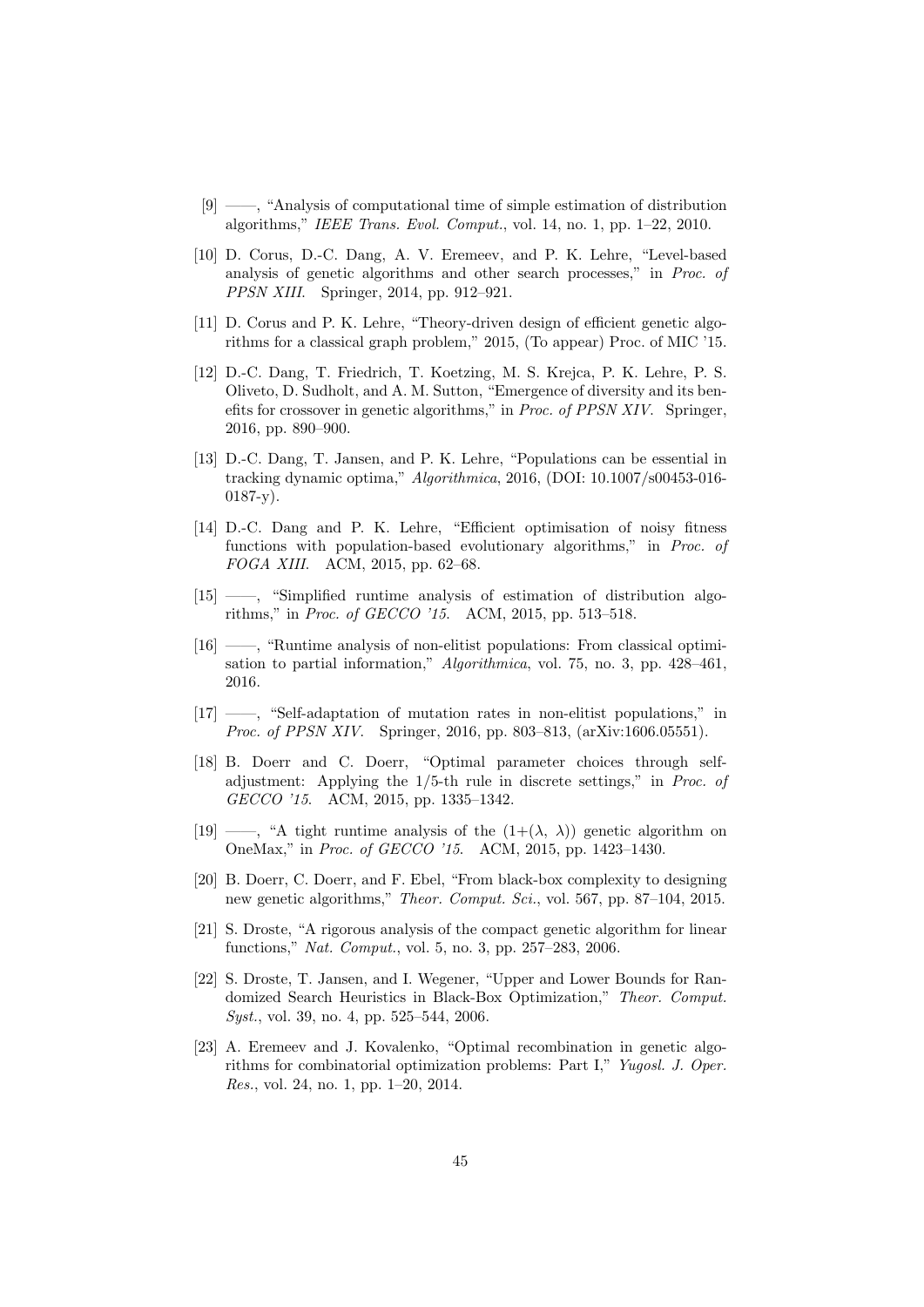- <span id="page-45-0"></span>[24] A. V. Eremeev, "Modeling and analysis of genetic algorithm with tournament selection," in Proc. of Artif. Evol. Springer Berlin Heidelberg, 2000, pp. 84–95.
- <span id="page-45-11"></span>[25] ——, "Hitting times of local and global optima in genetic algorithms with very high selection pressure," 2016, (To appear, arXiv:1606.05784) Yugosl. J. Oper. Res.
- <span id="page-45-12"></span>[26] U. Feige, "On sums of independent random variables with unbounded variance, and estimating the average degree in a graph," in Proc. of 36th STOC, 2004, pp. 594–603.
- <span id="page-45-9"></span>[27] T. Friedrich, T. Kötzing, M. S. Krejca, and A. M. Sutton, "The benefit of recombination in noisy evolutionary search," in Proc. of 26th ISAAC. Springer, 2015, pp. 140–150.
- <span id="page-45-10"></span>[28] D. E. Goldberg, Genetic Algorithms in search, optimization and machine learning. Addison-Wesley, MA, USA, 1989.
- <span id="page-45-7"></span>[29] C. González, J. A. Lozano, and P. Larrañaga, "Analyzing the PBIL algorithm by means of discrete dynamical systems," Complex Syst., vol. 12, pp. 465–479, 2000.
- <span id="page-45-3"></span>[30] B. Hajek, "Hitting-time and occupation-time bounds implied by drift analysis with applications,"  $Adv.$  Appl. Probab., vol. 14, no. 3, pp. 502–525, 1982.
- <span id="page-45-8"></span>[31] G. R. Harik, F. G. Lobo, and D. E. Goldberg, "The compact genetic algorithm," IEEE Trans. Evol. Comput., vol. 3, no. 4, pp. 287–297, 1999.
- <span id="page-45-13"></span>[32] J. He and X. Yao, "Drift analysis and average time complexity of evolutionary algorithms," Artif. Intell., vol. 127, no. 1, pp. 57–85, 2001.
- <span id="page-45-1"></span>[33] ——, "From an individual to a population: an analysis of the first hitting time of population-based evolutionary algorithms," IEEE Trans. Evol. Comput., vol. 6, no. 5, pp. 495–511, 2002.
- <span id="page-45-4"></span>[34] T. Jansen and I. Wegener, "The analysis of evolutionary algorithms – a proof that crossover really can help," Algorithmica, vol. 34, no. 1, pp. 47– 66, 2002.
- <span id="page-45-14"></span>[35] O. Kallenberg, Foundations of Modern Probability. Springer-Verlag, New York, 2002.
- <span id="page-45-5"></span>[36] T. Kötzing, D. Sudholt, and M. Theile, "How crossover helps in pseudoboolean optimization," in Proc. of GECCO '11. ACM, 2011, pp. 989–996.
- <span id="page-45-6"></span>[37] P. Larrañaga and J. A. Lozano, Eds., *Estimation of Distribution Algo*rithms: A New Tool for Evolutionary Computation, ser. Genetic Algorithms and Evolutionary Computation. Springer, 2002, vol. 2.
- <span id="page-45-2"></span>[38] J. Lässig and D. Sudholt, "General scheme for analyzing running times of parallel evolutionary algorithms," in Proc. of PPSN XI. Springer, 2010, pp. 234–243.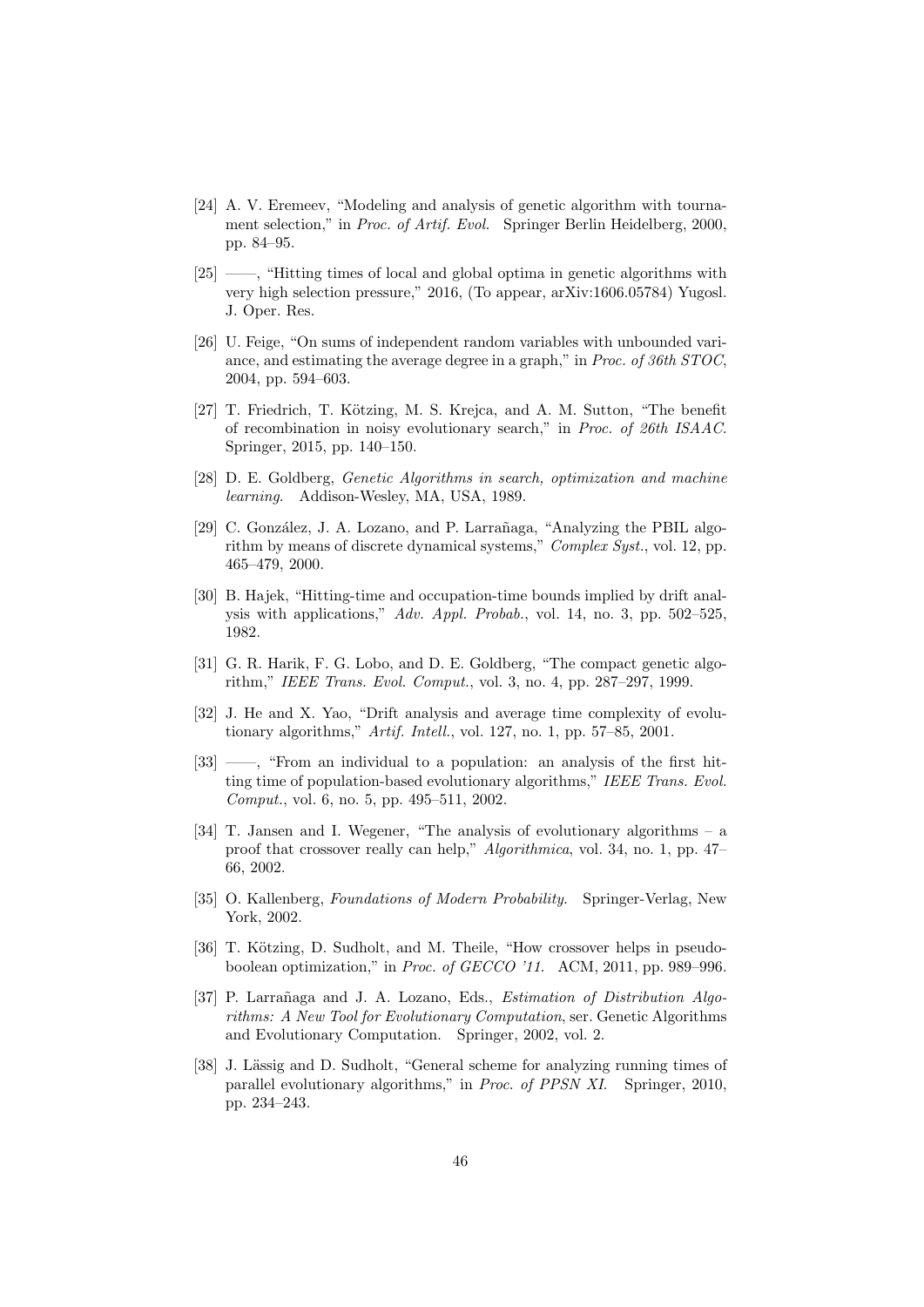- <span id="page-46-1"></span>[39] P. K. Lehre, "Fitness-levels for non-elitist populations," in Proc. of GECCO '11. ACM, 2011, pp. 2075–2082.
- <span id="page-46-15"></span>[40] P. K. Lehre and C. Witt, "Black-box search by unbiased variation," Algorithmica, pp. 1–20, 2012.
- <span id="page-46-4"></span>[41] P. K. Lehre and X. Yao, "Crossover can be constructive when computing unique input-output sequences," Soft Comput., vol. 15, no. 9, pp. 1675– 1687, 2011.
- <span id="page-46-12"></span>[42] ——, "On the impact of mutation-selection balance on the runtime of evolutionary algorithms," IEEE Trans. Evol. Comput., vol. 16, no. 2, pp. 225– 241, April 2012.
- <span id="page-46-7"></span>[43] A. Moraglio and D. Sudholt, "Principled design and runtime analysis of abstract convex evolutionary search," Evol. Comput., 2015, posted Online.
- <span id="page-46-11"></span>[44] H. Mühlenbein and G. Paaß, "From recombination of genes to the estimation of distributions i. binary parameters," in Proc. of PPSN IV. Springer Berlin Heidelberg, 1996, pp. 178–187.
- <span id="page-46-8"></span>[45] H. Mühlenbein, "The equation for response to selection and its use for prediction," Evol. Comput., vol. 5, no. 3, pp. 303–346, 1997.
- <span id="page-46-0"></span>[46] F. Neumann, P. S. Oliveto, and C. Witt, "Theoretical analysis of fitnessproportional selection: landscapes and efficiency," in Proc. of GECCO '09. ACM, 2009, pp. 835–842.
- <span id="page-46-13"></span>[47] P. S. Oliveto and C. Witt, "Improved runtime analysis of the simple genetic algorithm," in Proc. of GECCO '13. ACM, 2013, pp. 1621–1628.
- <span id="page-46-2"></span>[48] ——, "On the runtime analysis of the simple genetic algorithm," Theor. Comput. Sci., vol. 545, pp. 2–19, 2014.
- <span id="page-46-3"></span>[49] ——, "Improved time complexity analysis of the simple genetic algorithm," Theor. Comput. Sci., vol. 605, pp. 21–41, 2015.
- <span id="page-46-9"></span>[50] M. Pelikan, K. Sastry, and D. E. Goldberg, "Scalability of the bayesian optimization algorithm," Intl. J. Approx. Reasoning, vol. 31, no. 3, pp. 221–258, 2002.
- <span id="page-46-6"></span>[51] A. Prügel-Bennett, J. E. Rowe, and J. Shapiro, "Run-time analysis of population-based evolutionary algorithm in noisy environments," in Proc. of FOGA XIII. ACM, 2015, pp. 69–75.
- <span id="page-46-14"></span>[52] J. Scharnow, K. Tinnefeld, and I. Wegener, "The analysis of evolutionary algorithms on sorting and shortest paths problems," J. Math. Model. Algorithm., vol. 3, no. 4, pp. 349–366, 2004.
- <span id="page-46-10"></span>[53] J. L. Shapiro, "Drift and scaling in estimation of distribution algorithms," Evol. Comput., vol. 13, no. 1, pp. 99–123, 2005.
- <span id="page-46-5"></span>[54] D. Sudholt, "Crossover speeds up building-block assembly," in Proc. of GECCO '12. ACM, 2012, pp. 689–702.